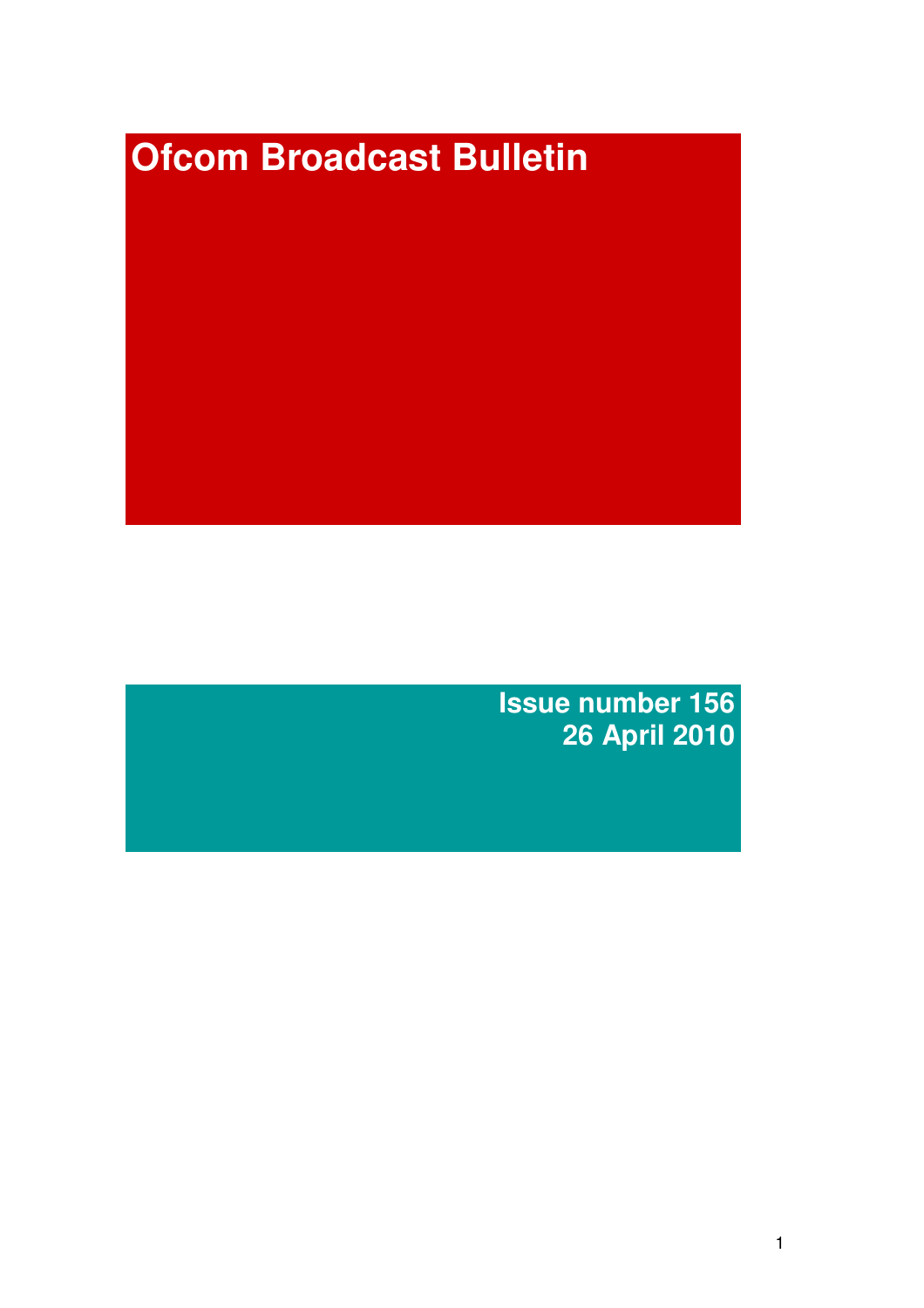# **Contents**

| Introduction                                                                                                                   | 3  |
|--------------------------------------------------------------------------------------------------------------------------------|----|
| <b>Standards cases</b>                                                                                                         |    |
| <b>In Breach</b>                                                                                                               |    |
| <b>George Galloway</b><br>Talksport, 20 November 2009, 22:00                                                                   | 4  |
| <b>Just Great Songs</b><br>Southend Radio, January to March 2010, 10:00                                                        | 9  |
| <b>Mike James</b><br>Dee 106.3 (Chester), 19 January 2010, 10:00                                                               | 12 |
| <b>Sponsorship of Gareth Stewart's Afternoon Drive</b><br>Cool FM (Northern Ireland), 9 February 2010, 14:00                   | 14 |
| <b>First Half Forum</b><br>Talksport (National), 7 March 2010, 14:23                                                           | 16 |
| <b>Bible Medicine</b><br>Genesis TV, 4 January 2010, 19:30                                                                     | 18 |
| <b>News</b><br>Al Jazeera, 9 February 2010, 21:04                                                                              | 24 |
| <b>Bath FM and 3TR FM</b><br>February 2010                                                                                     | 28 |
| Not in Breach                                                                                                                  |    |
| <b>Afternoon Live</b><br>Sky News, 3 February 2010, 15:30                                                                      | 30 |
| <b>Fairness &amp; Privacy cases</b>                                                                                            |    |
| Upheld                                                                                                                         |    |
| <b>Complaint by Mr David Edwards</b><br>on behalf of Mrs Lisa Edwards<br>EastEnders, BBC1 (repeated on BBC3), 7 September 2009 | 33 |
| Other programmes not in breach                                                                                                 | 37 |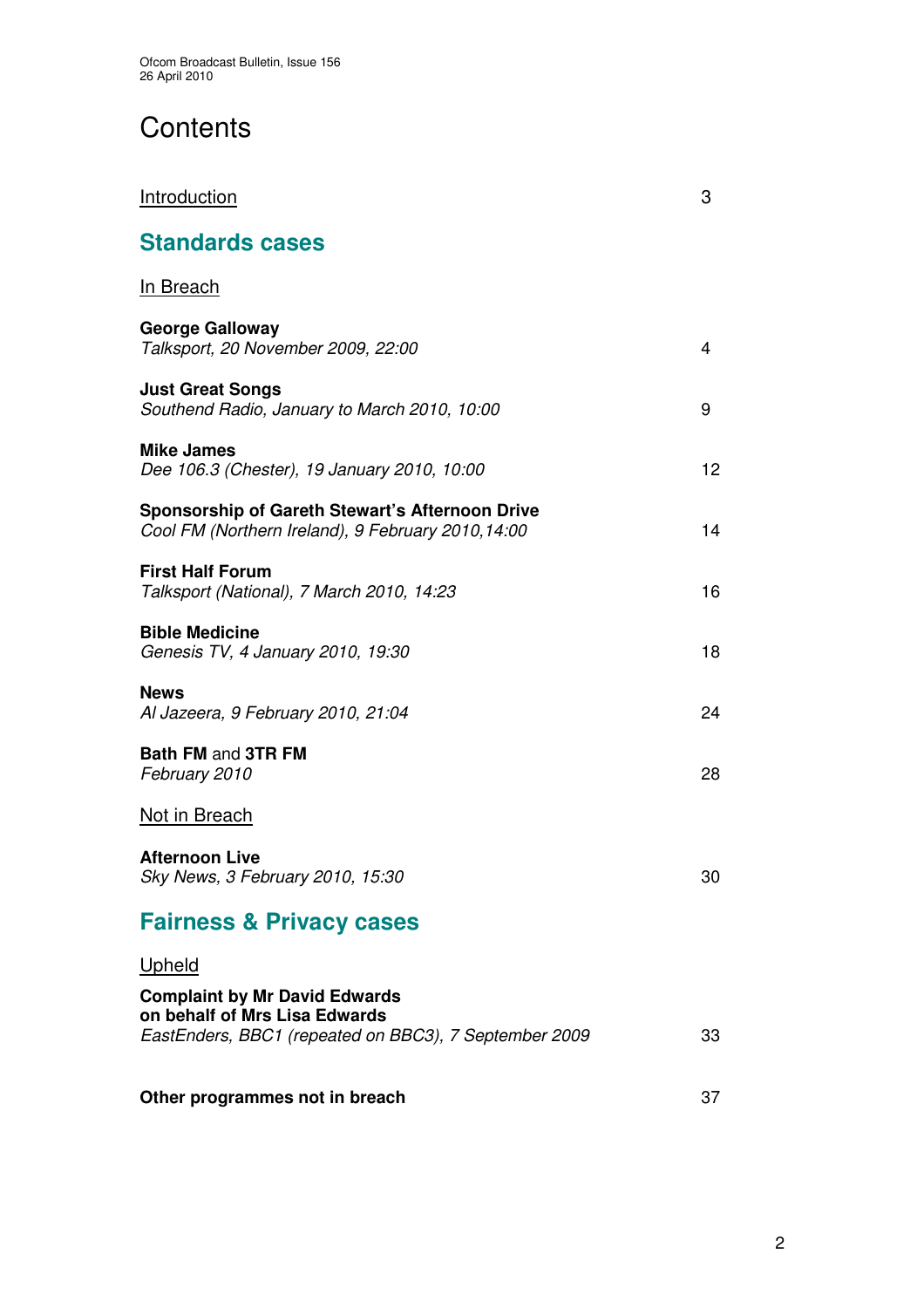# Introduction

The Broadcast Bulletin reports on the outcome of investigations into alleged breaches of those Ofcom codes which broadcasting licensees are required to comply. These include:

a) Ofcom's Broadcasting Code ("the Code") which took effect on 16 December 2009 and covers all programmes broadcast on or after 16 December 2009. The Broadcasting Code can be found at http://www.ofcom.org.uk/tv/ifi/codes/bcode/.

Note: Programmes broadcast prior to 16 December 2009 are covered by the 2005 Code which came into effect on 25 July 2005 (with the exception of Rule 10.17 which came into effect on 1 July 2005). The 2005 Code can be found at http://www.ofcom.org.uk/tv/ifi/codes/bcode\_2005/.

- b) the Code on the Scheduling of Television Advertising ("COSTA") which came into effect on 1 September 2008 and contains rules on how much advertising and teleshopping may be scheduled in programmes, how many breaks are allowed and when they may be taken. COSTA can be found at http://www.ofcom.org.uk/tv/ifi/codes/code\_adv/tacode.pdf.
- c) other codes and requirements that may also apply to broadcasters, depending on their circumstances. These include the Code on Television Access Services (which sets out how much subtitling, signing and audio description relevant licensees must provide), the Code on Electronic Programme Guides, the Code on Listed Events, and the Cross Promotion Code. Links to all these codes can be found at http://www.ofcom.org.uk/tv/ifi/codes/

From time to time adjudications relating to advertising content may appear in the Bulletin in relation to areas of advertising regulation which remain with Ofcom (including the application of statutory sanctions by Ofcom).

It is Ofcom's policy to describe fully the content in television and radio programmes that is subject to broadcast investigations. Some of the language and descriptions used in Ofcom's Broadcast Bulletin may therefore cause offence.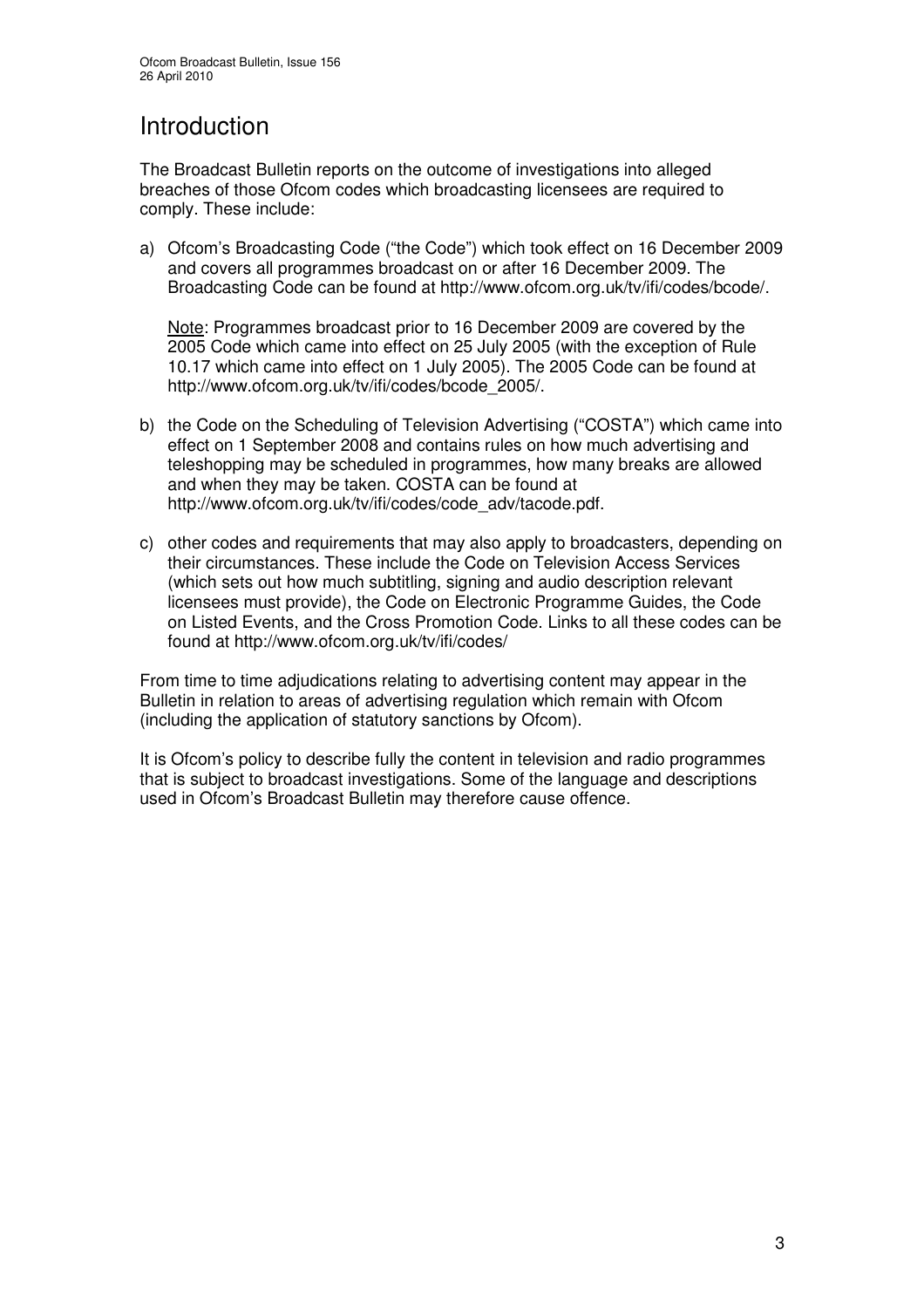# **Standards cases**

# **In Breach**

# **George Galloway**

*Talksport, 20 November 2009, 22:00*

#### **Introduction**

George Galloway presents a twice weekly late-night discussion programme on Talksport in which he debates a wide range of topical issues. Eight programmes broadcast in November and December 2009 included a music-based feature in which Mr Galloway asked listeners to identify a topical news event linking music clips played in the programme and to contact the station with their answers. There was generally no prize on offer.

However, in the programme broadcast on 20 November 2009, a prize was offered and, as such, the feature was a listener competition. A series of music clips was played on air and listeners were invited to contact the station to identify the topical news event linking the clips for the opportunity to win a prize - a copy of George Galloway's book, The Fidel Castro Handbook. The required answer to the competition was the Duchess of Cornwall turning on Christmas lights in a London shopping arcade.

Listeners were invited to enter the competition in the same way as they would participate in a discussion on the programme – by calling Talksport's studio telephone number, by text message or by email. Calls to the premium rate telephone number cost 10p per minute from a BT landline, text messages were 50p plus standard network charges and emails were free. Listeners were advised of these charges during the programme, as was the case when they were invited to submit views and opinions to the discussion parts of the programme.

Ofcom received a complaint from a listener who had called the studio at 00:10 to submit his answer to the competition. The complainant claimed he was informed (by a 'call screener') that his answer was correct but, as another entrant had just given the same answer, he had not won the prize. His call was then terminated. The complainant said that the presenter did not announce that a winning answer had been received until 00:50.

At 00:50, the presenter said on air that the winning entry had been submitted by the same listener who had already won the prize the previous week and, as such, the winner had agreed that the prize should go to the second winning entrant. The complainant believed, from the discussion he had had with the call screener, that the presenter was referring on air to him as the second winning entrant. However, another entrant was subsequently announced as the winner.

The complainant therefore questioned whether the competition had been conducted fairly. In particular, he was concerned that further invitations to listeners to enter had been broadcast after his telephone call in which he had been told that a correct answer had already been submitted.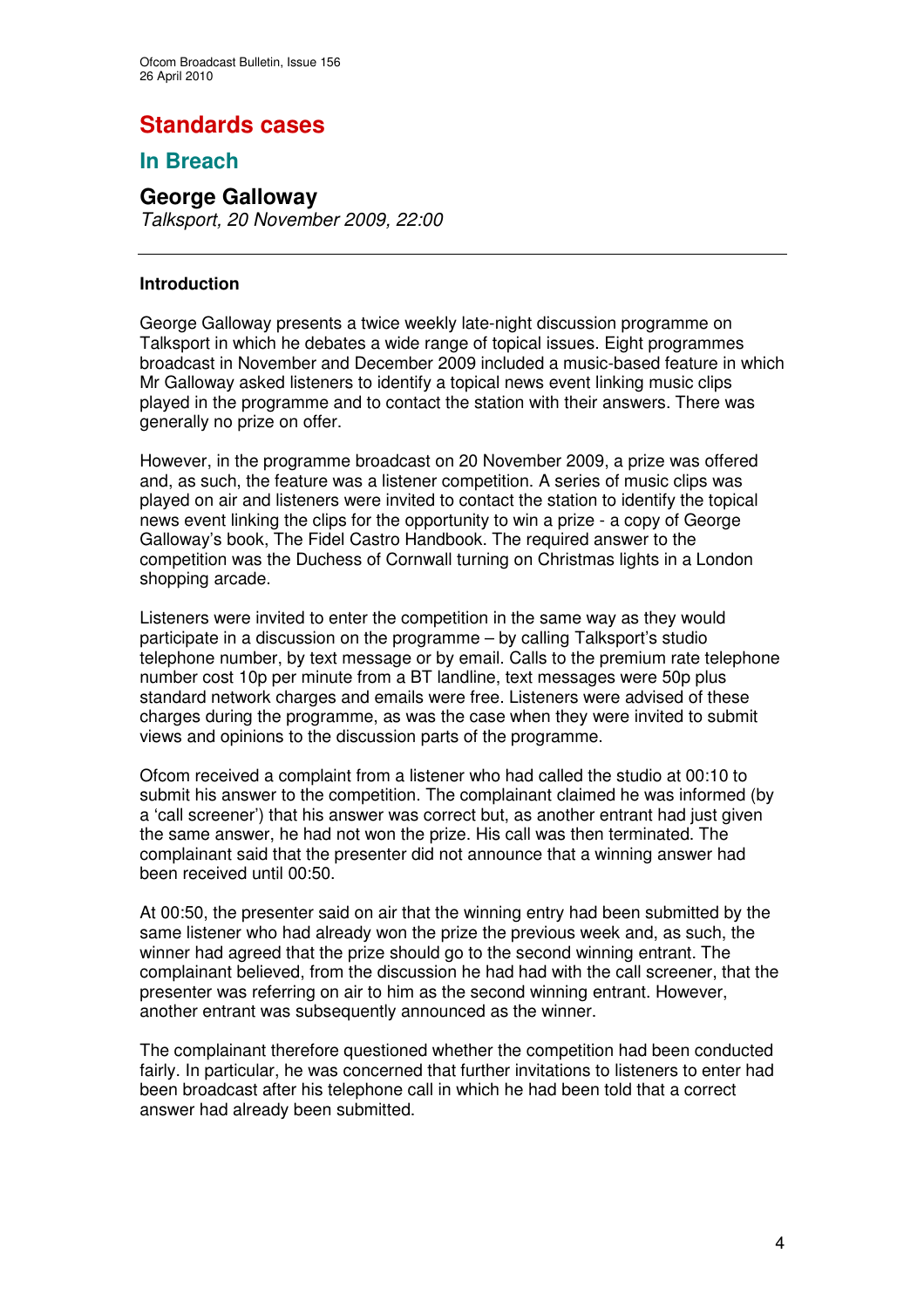Ofcom asked the broadcaster for its comments regarding the matter under Rule 2.11<sup>1</sup> of the Code (competitions should be conducted fairly) and to provide details of the competition 'mechanic' and relevant terms and conditions.

## **Response**

The broadcaster said that the features were designed to provide some light material to counterbalance the serious nature of the discussions and it was never intended to be a formal competition with "extra entry charges" and "high-value prizes". It said this was reflected by Talksport's presentation, by the fact that entry routes were the same for listeners wishing to contact the studio to participate in topical discussion, and the fact that only three out of the eight similar features offered a prize. The broadcaster said that this feature was devised by the producer and that only he and the presenter were aware of the correct answer.

Talksport said that listeners contacting the studio by telephone were asked the purpose of their call by the call screener. The call screener noted details of the caller's discussion point or competition answer. Competition answers were then displayed on a screen in the presenter's view. The screen displayed a maximum of nine answers at any one time. To prevent repetition, the call screener was instructed not to display duplicate competition answers on the screen. If a duplicate answer was submitted, the caller was advised of this, and the call was terminated. The broadcaster said that this practice avoided "callers being kept on the line unnecessarily".

Talksport explained that the call screener was also responsible for printing off emails and text messages (whether they were discussion comments or competition entries) in batches and handing them to the producer who selected a number of them "at random" for compliance checks. These were then given to Mr Galloway who selected which answers to read out on air. It added that, as soon as the producer or the presenter spotted a correct answer – either on the screen or in the selection of printouts – the presenter was instructed to read it out on air as soon as possible. Talksport said that, because of the volume of emails and text messages received during the programme, it was not possible for all contributions to be scrutinised and, as such, the winner was the entrant whose correct answer was detected first.

With regard to the winner, the broadcaster said the producer found a correct answer, submitted by email, in the final fifteen minutes of the programme [at approximately 00:45]. However, as the entrant in question had already won the previous week's competition, that listener consented to forego the prize. The producer then found another email that contained the correct answer and so the prize was awarded.

Talksport's telephone records indicated that it received 140 calls, 44 of which were identified as competition entries. Thirty of these were answered by the call screener, and 14 by the producer, when the call screener was unavailable. It added that a further 71 calls were made to the studio but, as there were no details logged for these calls other than a name and number, the broadcaster could not establish how many of these had been competition entries. However, from the call log information that was available, the broadcaster was able to identify that the first correct answer appeared to be received at 23:37 but did not go to air. Talksport added that its call logs suggested this was because the entrant's call had been terminated prematurely.

 $<sup>1</sup>$  It should be noted that on 16 December 2009, a revised version of the Code was issued.</sup> For programmes broadcast on or after 16 December 2009, Rules 2.13 to 2.16 are relevant.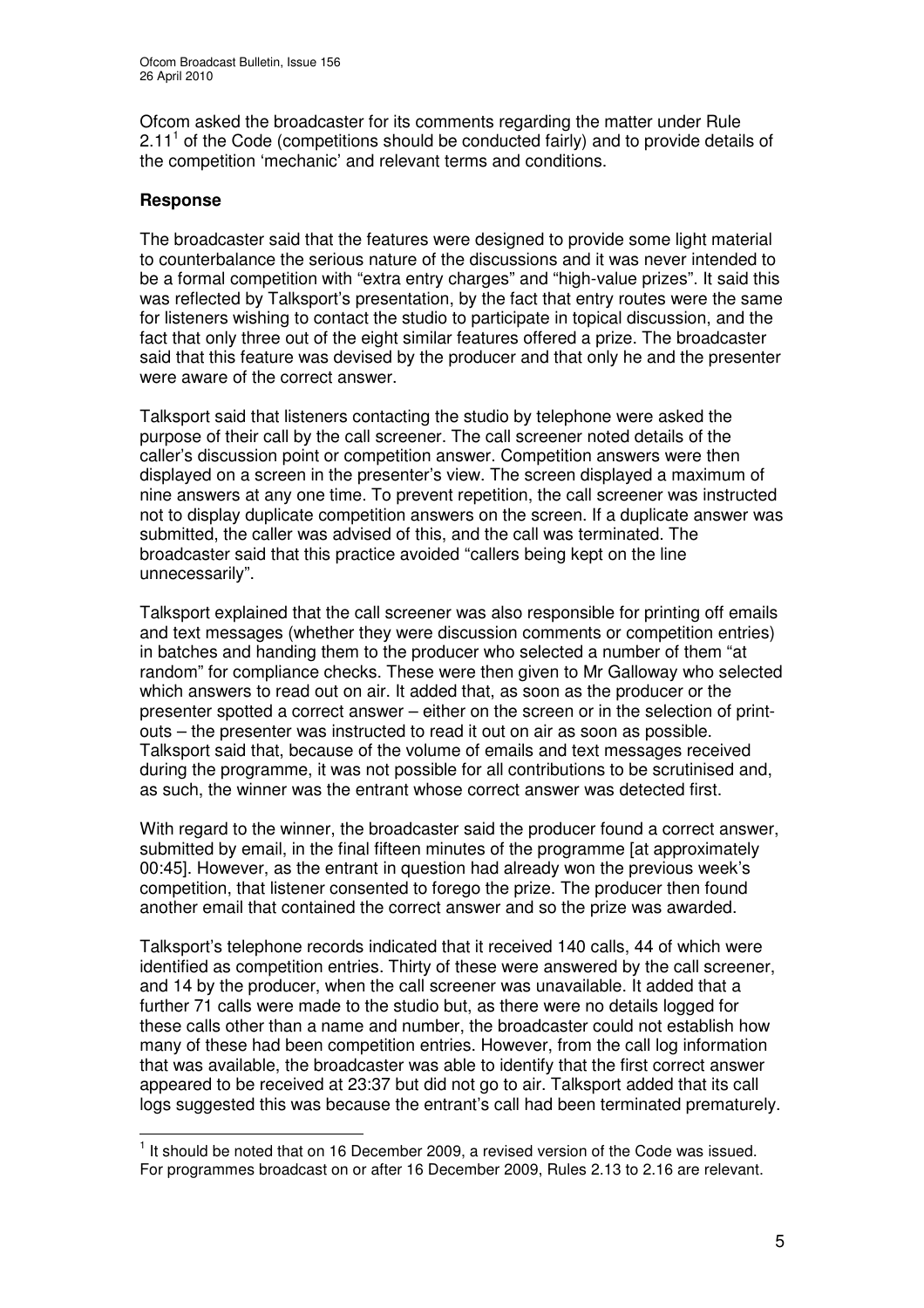Talksport said the records of its text message service provider showed that it received 172 text message entries to the competition and that three of these contained the correct answer. These were received at 23:39, 23:59 and 00:01 but none were spotted by either the presenter or the producer.

The broadcaster was unable to provide details about the number of email competition entries it had received.

Talksport stressed that listeners were invited to enter the competition in the same way (and at the same cost) as they could participate in debates on the programme. Talksport was of the view that it was impossible for every entry to be scrutinised and put to air and the winner was therefore the person whose correct entry was the first to be spotted. The minute the first correct entry was spotted, it was put to air as soon as possible. It argued that because the first correct answer spotted by the producer or the presenter was declared the winning entry, no route had a natural advantage over another. The broadcaster added that no further 'solicits' [invitations to listeners] to enter the competition were made after a winner had been found. It was therefore satisfied that the competition was promoted and conducted in accordance with the requirements of Rule 2.11.

Talksport said neither the producer nor the call screener had any recollection of the complainant's call. Whilst it was unable to confirm or deny the complainant's alleged conversation with the station, it repeated that the call screener did not know the correct answer and said the producer was never in the habit of confirming that callers were correct.

## **Decision**

Rule 2.11 of the Code required<sup>2</sup> that competitions should be conducted fairly. Ofcom noted Talksport's submission that the feature in question was not intended to be a "formal competition". However, broadcast competitions are features in which the audience is invited to enter by any means for the opportunity to win any prize, irrespective of its value.

In this case, Ofcom noted that the competition's published terms and conditions, as supplied by Talksport, applied to all competitions conducted on the radio station. Rule 15 of the terms and conditions stated that "competition winners will be chosen at random unless otherwise specified" [emphasis added]. In this case, Ofcom noted that after playing one of the clips of music, Mr Galloway promoted the competition as follows:

*"Why on earth am I playing that? First person to tell me wins a book."*

In Ofcom's view, the promotion indicated that the prize would be awarded to the first listener who submitted the correct answer. This was contrary to the broadcaster's 'random selection' condition, as set out above, but it was nevertheless open to the broadcaster to choose a different selection method, given that it had incorporated the phrase "unless otherwise specified" within that published condition. However, Ofcom identified several flaws in the broadcaster's selection method on this occasion, which raised issues about the fair conduct of the competition.

<sup>&</sup>lt;sup>2</sup> See footnote 1.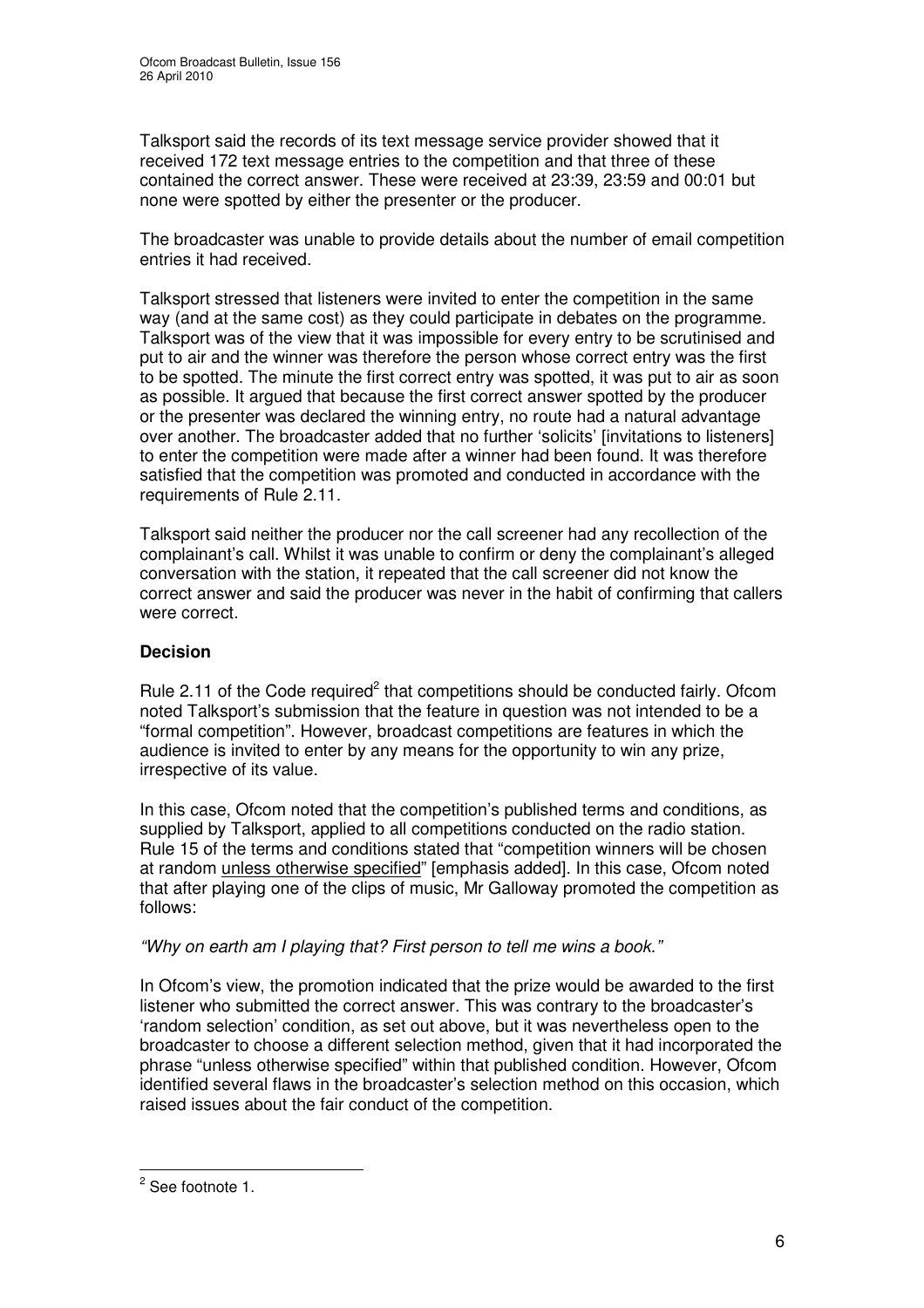For a competition to be conducted fairly, Ofcom expects all routes of entry to have equal prominence (unless stated otherwise) – that is, entries by telephone should be treated in the same way as those by text message or email. In this case, from the information provided by Talksport, Ofcom was concerned that listeners' entries had not been treated equally.

With regard to telephone entries, Ofcom noted that the presenter's screen, on which the call screener displayed call details, was limited to nine entries at any one time. In the event of a large volume of callers submitting an answer or contacting the studio to take part in a discussion, a correct competition answer may have gone unnoticed. Further, if this was the case, or if a correct answer was submitted but the caller was unavailable when the presenter put them to air, subsequent callers with the same correct answer may have been discarded by the call screener, as they would have been identified as providing duplicate answers.

Ofcom was also concerned at the apparently casual way in which entries submitted by text message and email were checked. Because the producer selected a batch of answers to check "at random", Ofcom considered there was every possibility that correct answers, for which text message entrants had paid a minimum of 50 pence per message to submit, had been overlooked.

Further, merely checking through batches of answers and declaring the winning entry to be the first correct answer spotted did not, in Ofcom's view, ensure that the prize went to the entrant who had submitted it first , which was how it had been indicated on air the winner would be selected *"…First person to tell me wins a book"*. Ofcom noted that the producer had found a correct answer in the final fifteen minutes of the programme at approximately 00:45, but owing to a previous win, he searched and found another. However, Ofcom noted that, from the text message service providers' records, there had been a correct answer received by telephone at 23:37 (after which the call was terminated prematurely); and then another correct answer was received by text message at 23:39, although this was not detected.

This meant that a further five clues and solicits to enter the competition (including three after the complainant's call at 00:10) were broadcast after a winning answer had been submitted.

Ofcom was particularly concerned about the financial detriment suffered by entrants, the scale of which was unclear. In addition, Ofcom was disappointed that Talksport did not appear to intend providing a refund procedure for reimbursement of those entrants who had been affected.

It is acceptable for broadcasters to use their own discretion when selecting audience members to participate in discussion items. It is generally understood that such contributions are not chosen at random but, instead, go through an editorial selection process. However, Ofcom does not consider the informal nature of a competition (as in this case) to provide sufficient justification for using a similar selection method. Listeners were invited to participate via premium rate entry routes with a view to winning a prize and, as such, Ofcom considered that it should have been clear to Talksport that Rule 2.11 applied.

Ofcom noted that there appeared to be discrepancies between the complainant's account and the recollections of relevant Talksport staff. In light of the absence of evidence available to Ofcom, it was not possible for to determine precisely how the complainant's competition entry had been dealt with.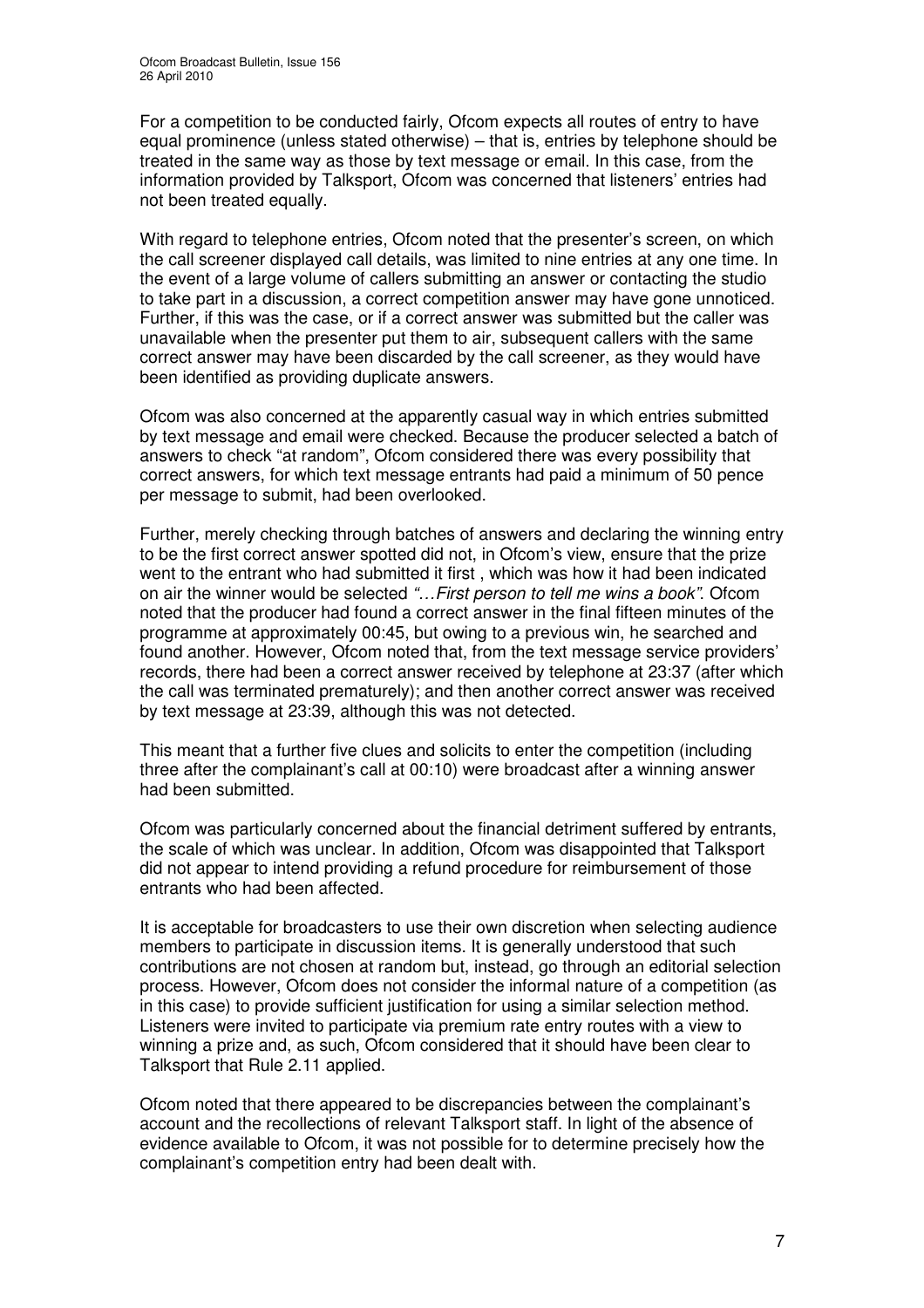Nevertheless, from the evidence that was available, it was clear to Ofcom that the broadcaster's method of selecting a winner in this competition was not as described on air at the time that listeners were invited to enter. It is a matter for broadcasters to determine the method by which a competition winner will be determined, but to ensure that the competition is conducted fairly, this must be made clear to the audience. In this case, listeners choosing to enter did so on the basis that they had a fair and equal chance of winning, irrespective of which entry route they used. In fact, they did not. The competition had not therefore been conducted fairly and was in breach of Rule 2.11 of the Code.

In recent years, Ofcom has recorded numerous breaches of Rule 2.11 and imposed statutory sanctions on several broadcasters. We have also issued extensive guidance on how broadcast competitions should be handled to ensure their compliance with the Code. Ofcom has made it abundantly clear that it expects all broadcasters to exercise particular caution when inviting audiences to enter broadcast competitions, particularly where they are required, or have the option, to pay a premium rate to participate.

In this case, Ofcom found no evidence that Talksport sought to mislead listeners deliberately. Nevertheless, it appeared to us that there were insufficient procedures in place to ensure the competition's compliance with Rule 2.11.

We are particularly concerned with Talksport's view that the promotion and operation of this competition raised no compliance issues. Ofcom is therefore requiring the licensee to attend a meeting to discuss its compliance procedures in relation to the conduct of listener competitions.

#### **Breach of Rule 2.11**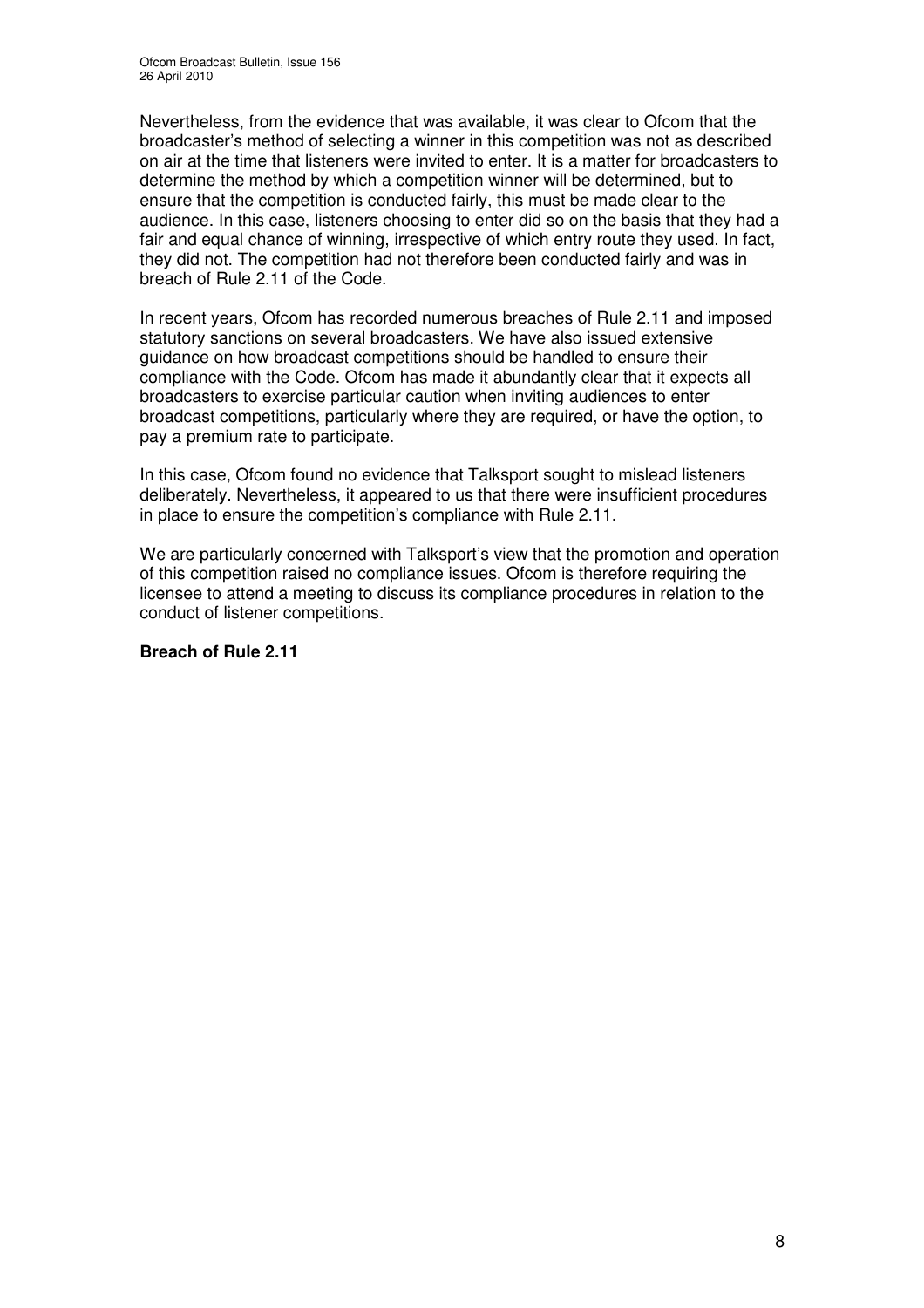# **In Breach**

# **Just Great Songs**

*Southend Radio, January to March 2010, 10:00*

## **Introduction**

Southend Radio is part of the Adventure Radio Network. From January to March 2010, Southend Radio, the licensee, ran a competition called 'Tracie's Mystery Voices' during its daily programme *Just Great Songs*.

Listeners were played three short clips, each containing the voice of a celebrity, and were invited to contact the studio by text message or via the broadcaster's website to identify the mystery voices. Text message entrants were charged their standard network rate and online entries were free. The competition was also conducted across the three other radio stations on the Adventure Radio Network.

The presenter advised listeners that the entrant who was first to identify any of the celebrity voices correctly would win £500. The entrant who identified one of the two remaining mystery voices correctly would win £1,000. The competition's on-air promotion also stated that the jackpot of £5,000 would be awarded to the entrant who named the final mystery voice successfully.

Ofcom received a complaint from a listener who said that neither the competition's on-air description, nor the terms and conditions (available on the station's website) stated that it was being run on three other stations and therefore entrants' chances of winning were less than implied. The complainant was also concerned that there was a lack of clarity regarding the value of the jackpot as the terms and conditions indicated that it would increase each day until the competition was won. This conflicted with the information given on air about the jackpot being £5,000.

Although part of the Adventure Radio Network, Southend Radio itself oversees the compliance of the station's content. Ofcom therefore asked Southend Radio for its comments under Rule 2.15 of the Code which states that:

"Broadcasters must draw up rules for a broadcast competition or vote. These must be clear and appropriately made known. In particular, significant conditions that may affect a viewer's or listener's decision to participate must be stated at the time an invitation to participate is broadcast."

#### **Response**

Southend Radio explained that the presenter was informed incorrectly that information regarding the competition's availability to listeners of other stations only had to be stated once during each programme. Therefore, there were several occasions when there was no mention of this element of the competition.

The broadcaster said that, upon receipt of Ofcom's correspondence on 5 February 2010, it edited all pre-recorded material relating to the competition and gave further instructions to the presenter to ensure all subsequent promotions contained clear information about the other stations' involvement.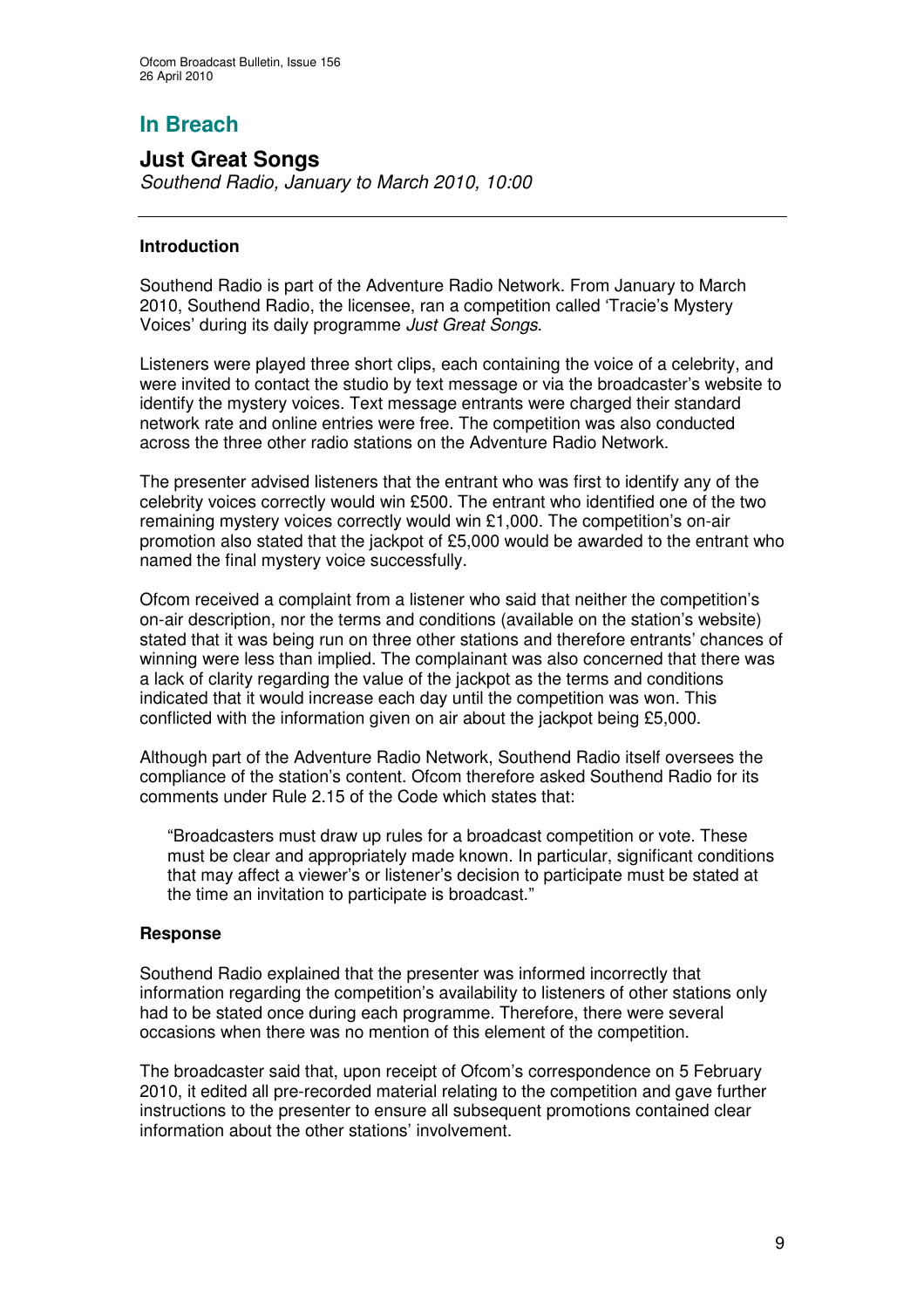Southend Radio admitted that the original draft of the competition's terms and conditions did not refer to it being open to listeners across the Adventure Radio Network. However, the terms and conditions had subsequently been amended to include this information, prior to their publication on Southend Radio's website.

In relation to the size of the jackpot, Southend Radio explained that the original intention was to increase the prize value each day and this had been referred to in the terms and conditions. However, to "add to the impact and desirability of the prize", it later decided to add larger amounts periodically. On 1 February 2010, the jackpot was increased to £6,000.

Unfortunately, when amending the terms and conditions to reflect this change to the size of the jackpot, the original draft of the terms and conditions that did not contain the reference to the Adventure Radio Network was used in error. Therefore, the reference to the Adventure Radio Network did not feature in the published terms and conditions from 1 February 2010, until the broadcaster was made aware of the issue on 5 February 2010 when appropriate amendments were made.

Additionally, the broadcaster recognised that the reference to the daily accumulative nature of the jackpot prize in the terms and conditions was incorrect. This was also amended on 5 February 2010.

While Southend Radio accepted full responsibility for these administrative errors, it maintained it never had any intention to mislead nor did it consider that the errors resulted in any listener being disadvantaged. It added that in future, competition terms and conditions "will be proofed in weekly management meetings prior to being uploaded to websites".

# **Decision**

A competition conducted across a number of stations will result in a greater audience size and therefore a greater potential number of competition entries. Ofcom considers this to be a significant condition that may influence a listener's decision to enter a competition. Ofcom's published guidance<sup>1</sup> on Rule 2.16 states that in the interest of fairness, "it has to be made clear that other services are participating. This should be done both on air and in any written rules, whenever the competition or its results are run."

Similarly, as is clear from Rule 2.15, a competition's rules should "be clear and appropriately made known".

In this case, Ofcom noted that several on-air promotions for the competition were broadcast which did not contain any reference to other Adventure Radio Network stations' participation. This element was also omitted from the published terms and conditions between 1 February and 5 February 2010.

Furthermore, while the on-air descriptions of the value of the jackpot on offer were accurate, the terms and conditions included an incorrect condition stating that the jackpot would increase daily when this was not, in fact, the case.

Therefore, Ofcom considered that the rules of this competition were not clear or appropriately made known to listeners, in breach of Rule 2.15.

<sup>&</sup>lt;sup>1</sup> http://www.ofcom.org.uk/tv/ifi/guidance/bguidance/section2\_2009.pdf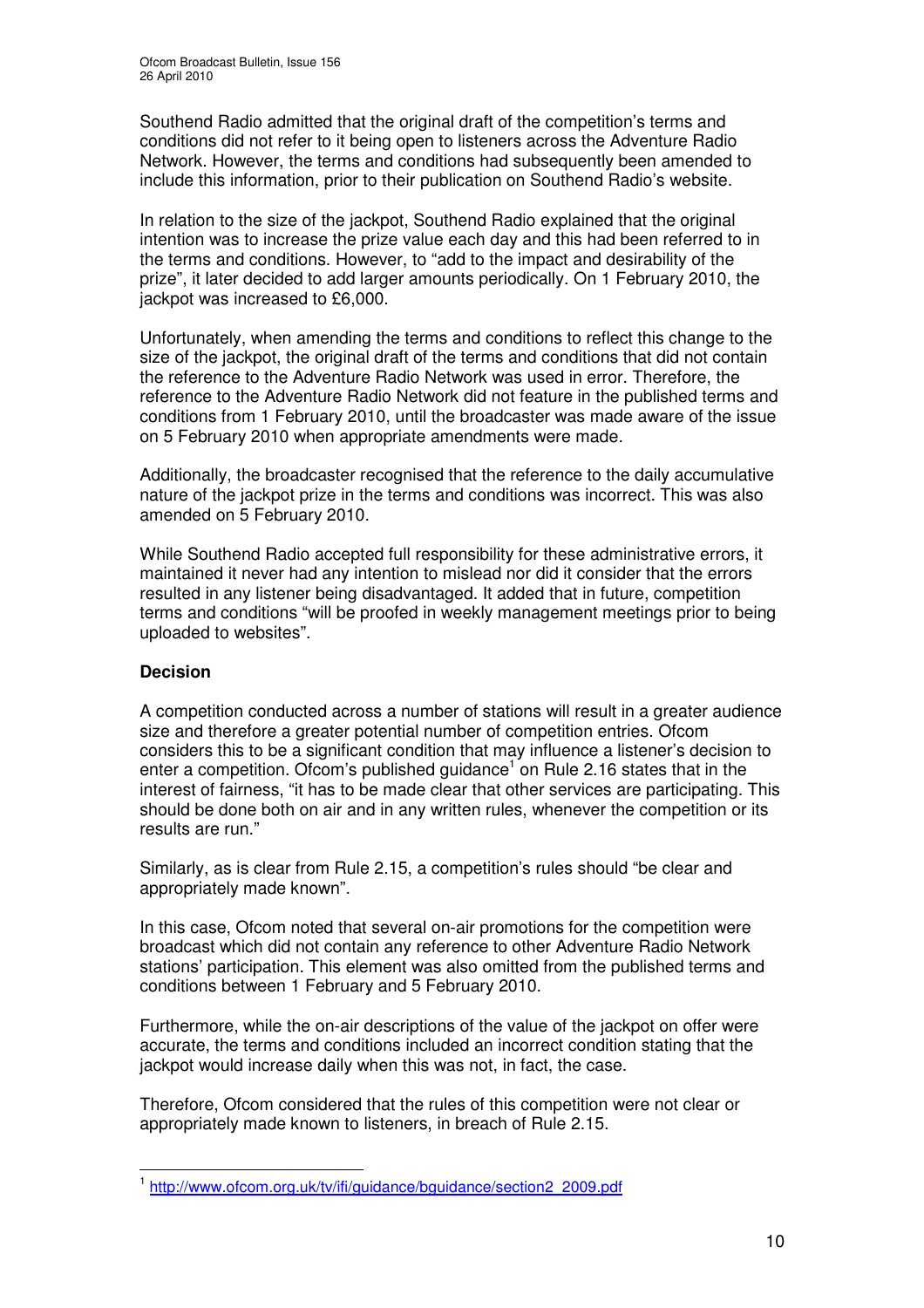It was a matter of concern to Ofcom that the competition had been running for approximately one month before the licensee's errors were drawn to its attention by means of the complaint to Ofcom.

Ofcom accepted that the broadcaster did not seek to mislead listeners and noted that as entries were either free or the price of a standard rate text message, the competition did not generate any revenue for the station. It also noted the remedial action undertaken by Southend Radio to ensure both the on-air descriptions and terms and conditions were accurate.

Nevertheless, Ofcom has made clear on numerous occasions that it expects broadcasters to exercise particular care when inviting audiences to enter competitions. Ofcom does not expect any future recurrence of such errors by Southend Radio.

#### **Breach of Rule 2.15**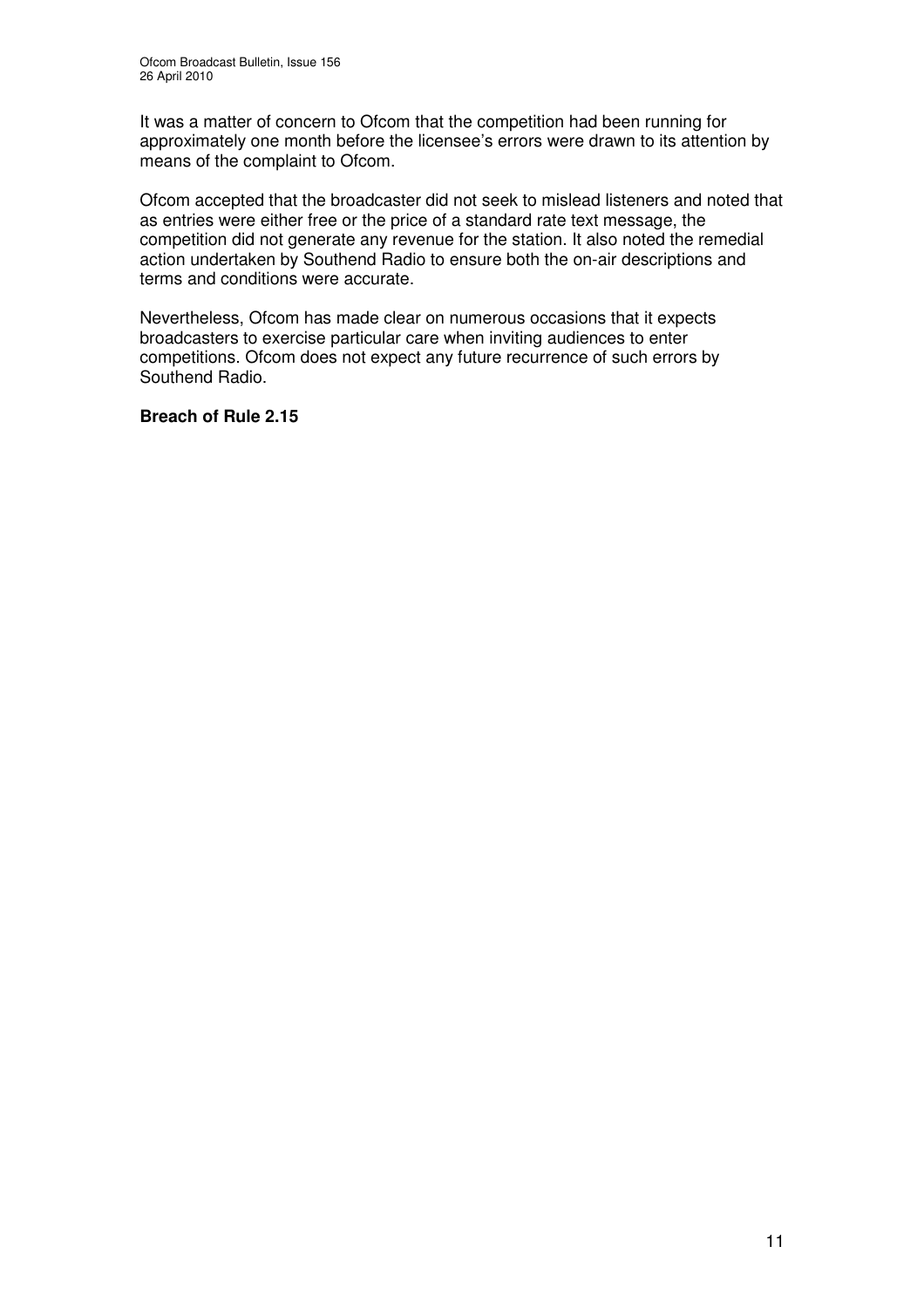# **In Breach**

# **Mike James** *Dee 106.3 (Chester), 19 January 2010, 10:00*

## **Introduction**

During Dee 106.3's mid-morning show, the presenter trailed and ran a listener competition to win pairs of tickets to the 'Ultimate Ladies Night' at a local nightclub called Level Two.

Both the trail and the competition itself featured the presenter in discussion with a DJ from the Level Two nightclub. In the trail for the competition, the DJ described the prize (by giving details of 'Ultimate Ladies Night'). Later in the programme, he read out the competition question that listeners were invited to answer and added:

*"…Can I just mention about tickets, Mike? If people do want tickets, they can phone us on* [telephone number] *or they can have a look on our Facebook page, which is at* [Facebook reference]*..."*

A listener was concerned that "an advertiser plugging his nightclub … was supposed to be a competition for tickets and ended up as a live advertisement for his club."

The broadcaster said that Level Two had donated competition prizes (pairs of tickets) to Dee 106.3 but it had not sponsored the competition. However, the nightclub had just ended an advertising campaign on Dee 106.3.

Ofcom asked the broadcaster for its comments on the complainant's concern, with regard to the following Code rules:

- Rule 10.3 "Products and services must not be promoted in programmes…"; and
- Rule 10.4 "No undue prominence may be given in any programme to a product or service."

#### **Response**

Dee 106.3 said that it took its compliance responsibilities very seriously, adding that it had not intended to breach the Code and, before the broadcast, it had reminded the guest from Level Two not to refer on air to promotional material, such as ticket lines etc. The broadcaster apologised for featuring a representative of Level Two nightclub in the trail for the broadcast competition and the competition itself.

Dee 106.3 said that, having now further considered Ofcom's guidance to Section Ten of the Code, it had introduced the following measures to assist future compliance:

- Where possible, interviews were now pre-recorded so that any commercial messages included in such material could be separated from editorial in advance of broadcast;
- Programming that featured representatives of local businesses were now "focussed only on the editorially justifiable aspects…", referring only incidentally, if at all, to their businesses and/or brands; and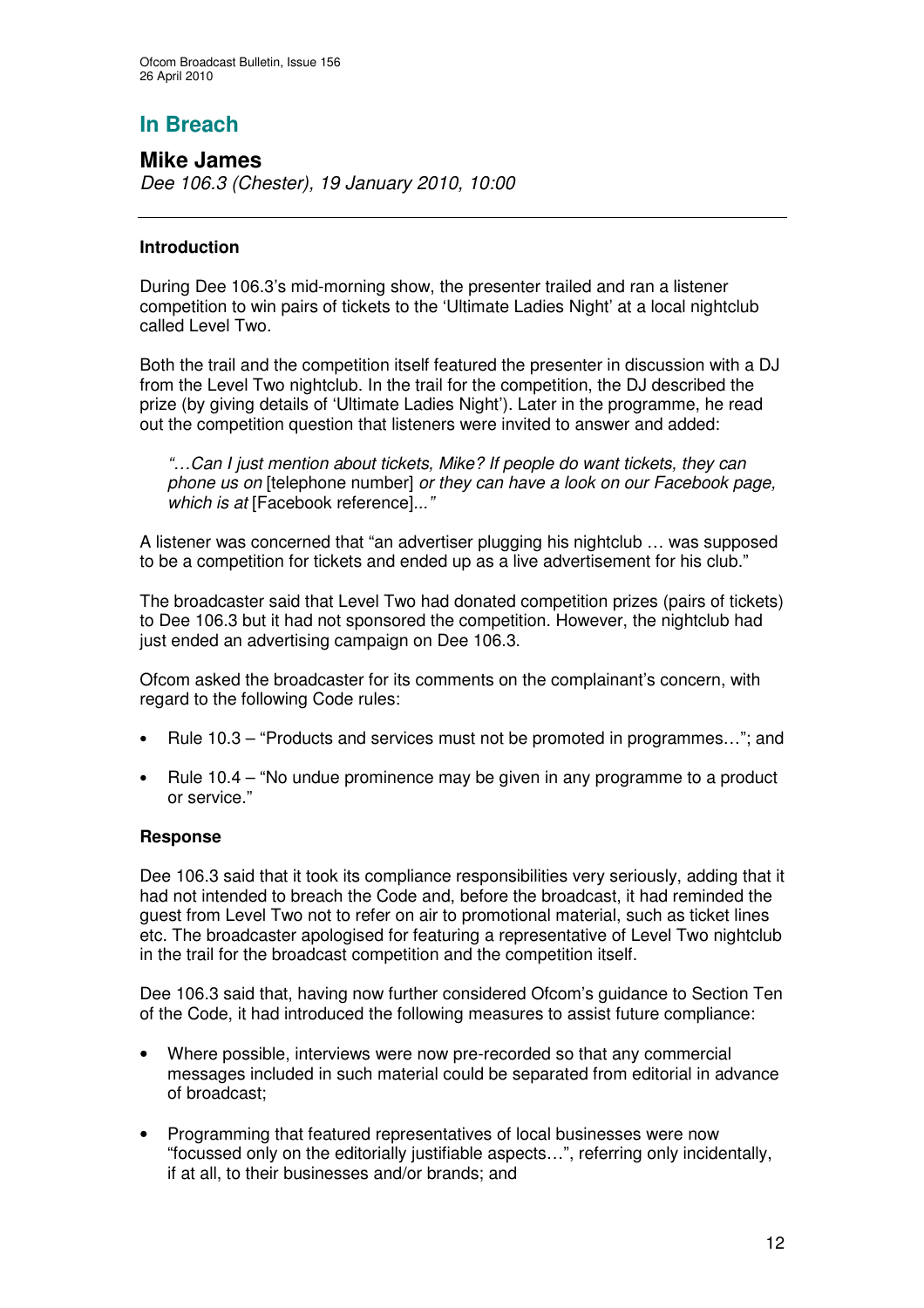• Programme meetings with presenters were now concluded with reminders of the need to consider Code requirements at all times.

## **Decision**

Ofcom noted that Dee 106.3 said it had reminded the interviewee featured in its midmorning show not to refer on air to promotional material, such as ticket lines. Nevertheless, the representative of Level Two nightclub was permitted to do so, when he said:

*"…Can I just mention about tickets, Mike? If people do want tickets* [for the nightclub's 'Ultimate Ladies Night']*, they can phone us on* [telephone number] *or they can have a look on our Facebook page, which is at* [Facebook reference]*..."*

Level Two's services were therefore promoted in the programme, in breach of Rule 10.3 of the Code.

Whether references to products or services in programming are unduly prominent (in breach of Rule 10.4 of the Code) is generally determined by the editorial justification for such references and the way in which they are broadcast. For example, where a listener competition prize has been donated, a passing credit to the donor is editorially justified and unlikely to give it undue prominence (e.g. "…courtesy of Y" or "…with special thanks to Y").

In this instance, Ofcom noted that Level Two nightclub had recently completed an advertising campaign on Dee 106.3. Subsequently, this broadcast trail and competition in the mid-morning show featured discussions with a representative of the organisation donating the competition prize – a DJ from Level Two. This extended reference to the donor and its services appeared to have no editorial purpose other than to promote an advertiser, further to its recent campaign on Dee 106.3.

The programme gave undue prominence to Level Two and its services, in breach of Rule 10.4 of the Code.

Ofcom therefore welcomed the action taken by the broadcaster to avoid recurrence.

#### **Breaches of Rules 10.3 and 10.4**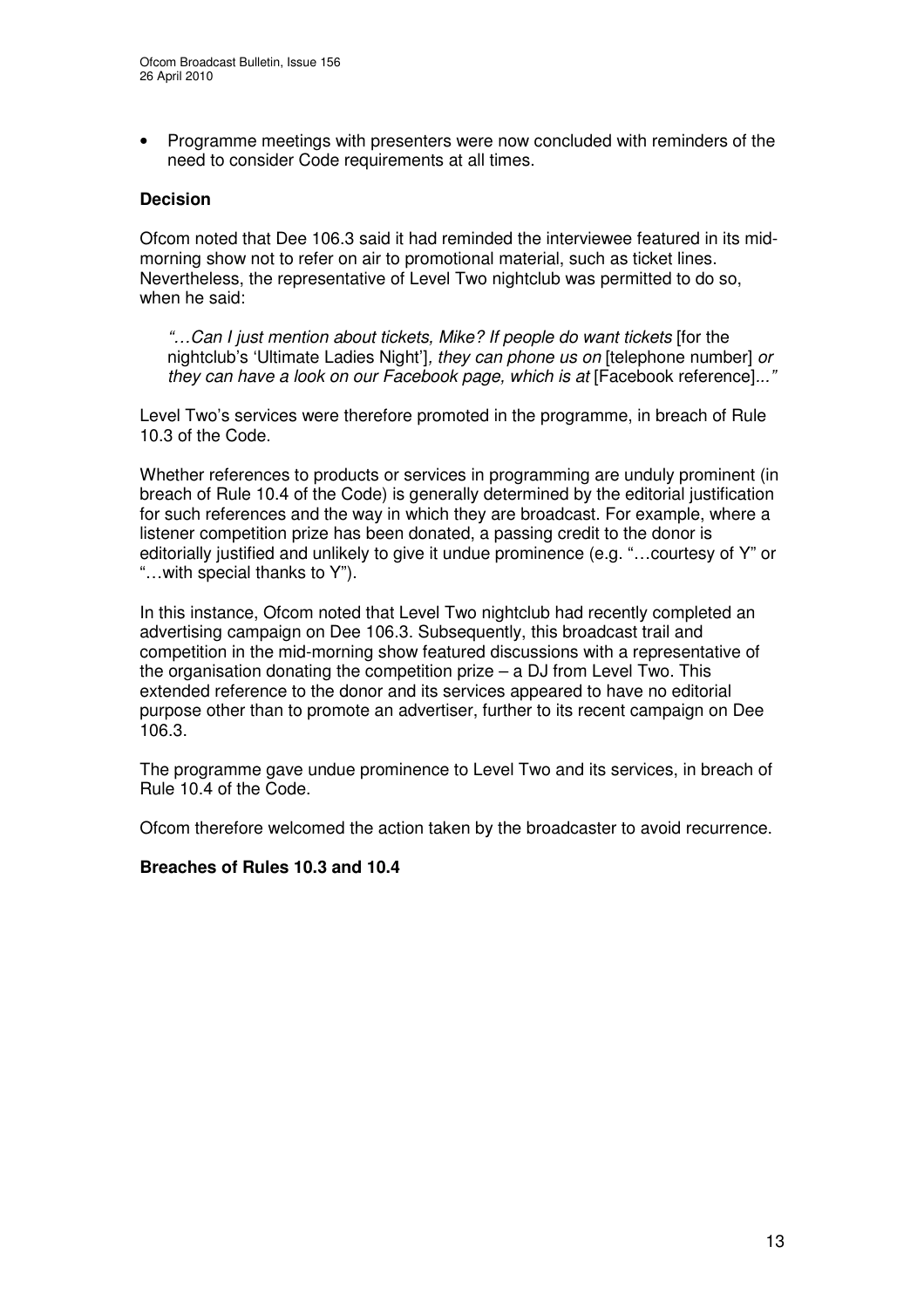# **In Breach**

# **Sponsorship of Gareth Stewart's Afternoon Drive**

*Cool FM (Northern Ireland), 9 February 2010, 14:00*

# **Introduction**

A sponsorship credit for Norfolkline Irish Sea Ferry Services ("Norfolkline") stated:

*"Cool FM Drivetime with Norfolkline. Sail to Liverpool from only twenty-nine ninety-nine return for a foot passenger. Book now at Norfolkline.com – conditions apply"*

A listener was concerned that he was "unable to actually obtain the advertised fare of £29.99 return for a foot passenger between Belfast and Liverpool with Norfolkline."

Bauer Media ("Bauer"), which owns Cool FM, said that the sponsorship credit had been approved by the Radio Advertising Clearance Centre ("RACC") – the industry clearance body responsible for the approval of advertisement and sponsorship credit scripts prior to broadcast.

Rule 9.3 of the Code requires, among other things, that "Sponsorship on radio … must comply with … advertising content … rules…".

Section 2 (General Rules) Rule 3(b) (Misleadingness) of the BCAP Radio Advertising Standards Code<sup>1</sup> ("BCAP Code") requires that "advertisements [and, therefore, sponsorship credits] must clarify any important limitations or qualifications, without which a misleading impression of a product or service might be given."

We therefore sought comments from Bauer, RACC and Norfolkline (the sponsor). with regard to the complainant's concern and these rules.

#### **Response**

Bauer reiterated that the sponsorship credit had been cleared for broadcast by RACC. It also provided a copy of the RACC-approved script and a statement from Norfolkline that detailed its £29.99 return fare offer and associated terms and conditions. The terms and conditions stated, among various other things that, "fuel surcharge applies – £8/ $\epsilon$ 10 per adult, £1/ $\epsilon$ 1 per child single leg." Bauer added that it had sent this material to RACC.

Norfolkline said that the substantiation sought by RACC had "contained all the terms and conditions that were pertinent to the fare, including a reference to the fuel surcharge". It added that the RACC had therefore advised it to note that "conditions apply" in the sponsorship credit. The sponsor added that it had "acted at all times in good faith with RACC and [had] never intended to mislead the general public on the prices offered…"

RACC said it had "received substantiation [from Norfolkline] that confirmed that 10% of the foot passenger return fares would be at the price quoted - £29.99." It added that, "although the substantiation letter also [referred] to a fuel surcharge, [it had]

<sup>1</sup> http://bcap.org.uk/The-Codes/BCAP-Code.aspx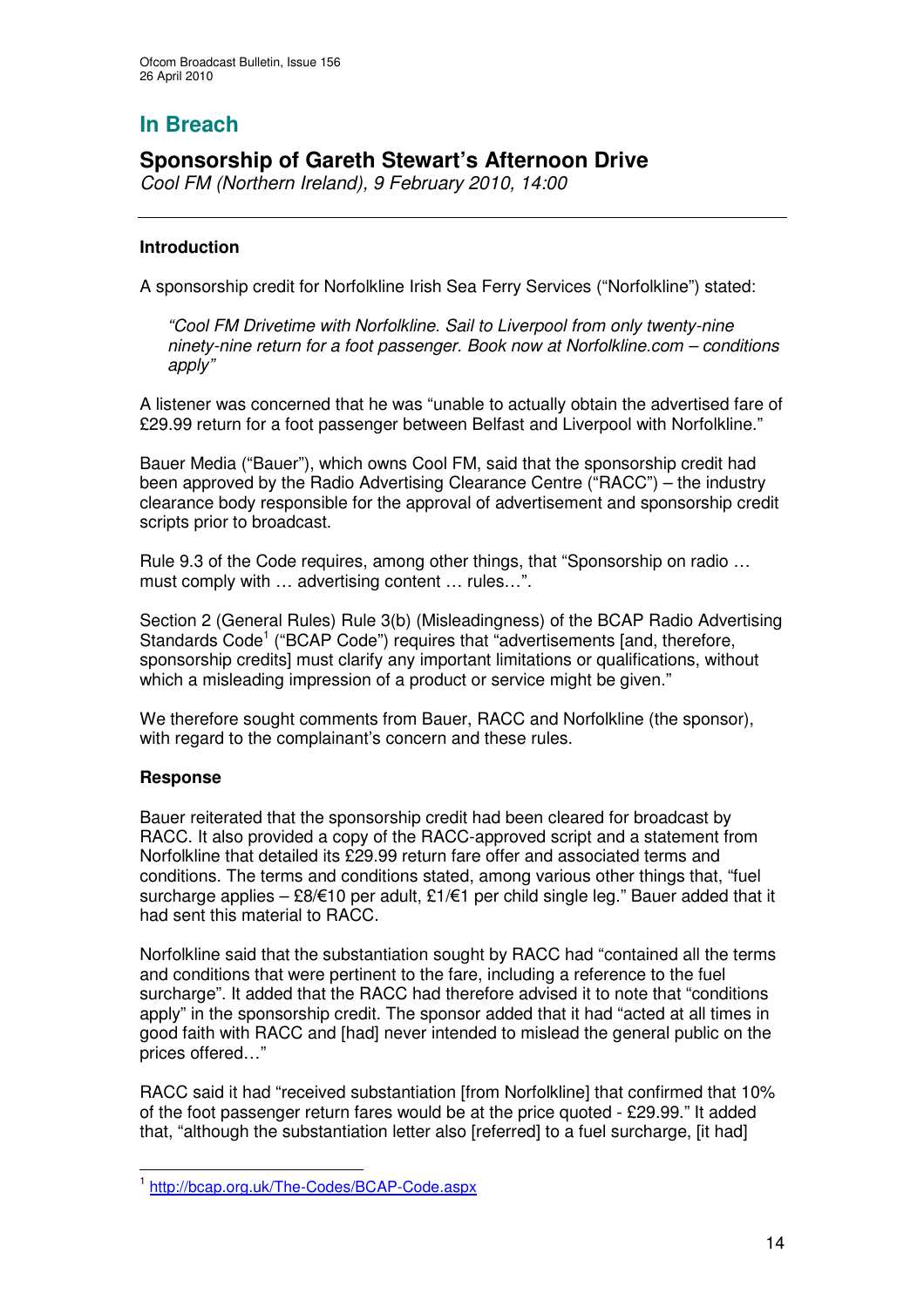understood this to be included in the base price given." RACC assured Ofcom that, as it now appeared (from Norfolkline's comments) that "the mandatory fuel surcharge was additional to the base price quoted, which the total quoted in the ad should have included", it would "ensure in future that mandatory fuel surcharges are inclusive in the total price quoted in sponsorship credits."

## **Decision**

Broadcasters are reminded that the primary purpose of a radio sponsorship credit is to inform the listener of the sponsorship arrangement. Nevertheless, while a radio sponsorship credit should not sound like a full advertisement, it may not only identify the sponsor and the sponsored output but also contain a limited amount of advertising content. Radio advertising content and scheduling rules therefore apply. It is important, for example, that listeners are not misled by price claims.

Ofcom noted that, in this case, RACC had obtained confirmation from Norfolkline that 10% of foot passenger return fares would be priced at £29.99 per person, reflecting copy advice concerning price availability issued by the Committee of Advertising Practice<sup>2</sup>.

Nevertheless, RACC had interpreted Norfolkline's fuel surcharge, as reflected in its terms and conditions, as being included in the quoted foot passenger return fare of £29.99. Therefore the sponsor credit stated that return fares were available *"from only twenty-nine ninety-nine* [i.e. £29.99] *return for a foot passenger"*.

However, Ofcom noted that no return journeys were actually available at this price, as the fuel surcharge was an additional cost levied on all passengers.

We therefore welcomed RACC's assurance that it would ensure in future that fuel surcharges were included in quoted prices.

Ofcom concluded that the complainant and other listeners had been misled, in breach of Section 2 (General Rules), Rule 3(b) of the BCAP Code and therefore Rule 9.3 of the Code.

#### **Breach of Rule 9.3 of the Code Breach of Section 2 (General Rules) Rule 3(b) (Misleadingness) of the BCAP Code**

<sup>&</sup>lt;sup>2</sup> Advice available at: http://copyadvice.co.uk/Ad-Advice/Advice-Online-Database/Travel-Marketing-Availability.aspx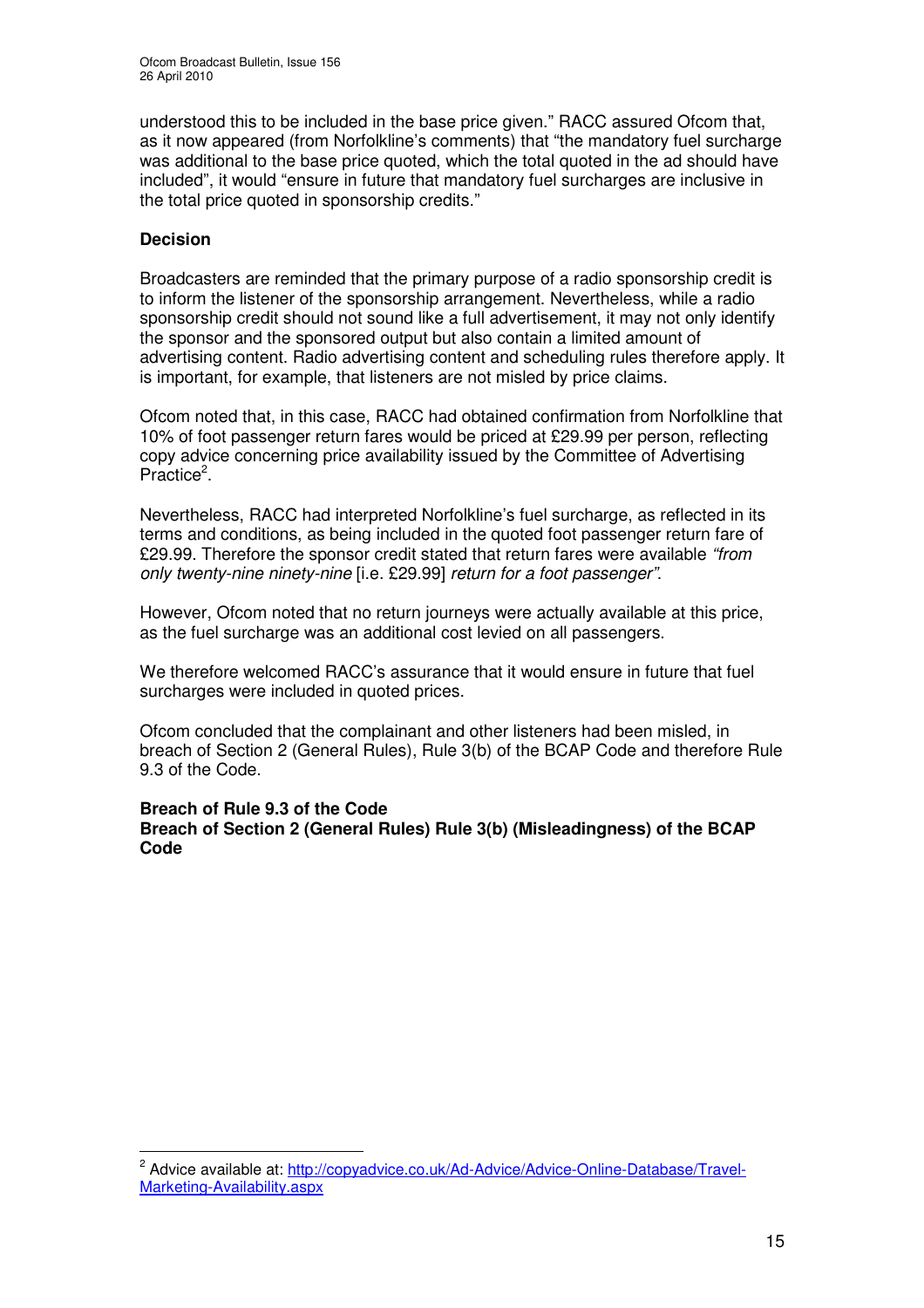# **In Breach**

# **First Half Forum** *Talksport (National), 7 March 2010, 14:23*

## **Introduction**

*First Half Forum* is a four minute feature that is broadcast during the half-time break in live football match coverage. It is sponsored by the internet betting exchange, Betfair.

During routine monitoring, Ofcom noted that the presenter interviewed a representative of the sponsor, who was introduced as *"Betfair's voice of football betting…"* They discussed the latest odds available on various forthcoming football matches.

We sought Talksport's comments with regard to Rule 9.5 of the Code, which states:

"There must be no promotional reference to the sponsor, its name, trademark, image, activities, services or products or to any of its other direct or indirect interests. There must be no promotional generic references. Non-promotional references are permitted only where they are editorially justified and incidental."

## **Response**

Talksport said that, other than in the opening sponsorship credit (*"First Half Forum on Talksport with Betfair – click betfair.com now for all the latest in-play football odds"*) and the introduction of the guest (*"Say good afternoon to Betfair's voice of football betting,* [name]*"*), "there was no mention of Betfair either specifically or generically, nor was there any mention of [the guest] (other than his first name) or his job either specifically or generically."

The broadcaster noted that the studio guest was "an acknowledged expert and former sports journalist." It added that, while latest odds were discussed, "Betfair is not a bookmaker but a betting exchange. As such, Betfair does not set its own odds … the odds are set by the punters who bet against each other and not against Betfair … Consequently, the odds quoted … [were] not Betfair odds … but indications on the odds that may be available across a range of bookmakers."

Talksport therefore considered that the content of the feature was editorially justified "as part and parcel of the football-driven show", adding that "a betting expert would have been invited to be interviewed on the odds of forthcoming matches whether a sponsor was involved or not." The broadcaster also considered that the sponsor had not influenced the content and/or scheduling of the programme in such a way as to impair Talksport's editorial independence.

#### **Decision**

Broadcasters often use - in their programming - regular on-air experts from various organisations. This is a legitimate editorial technique. However, on occasions care may be needed to ensure that undue prominence is not given to the expert's organisation (or product/service).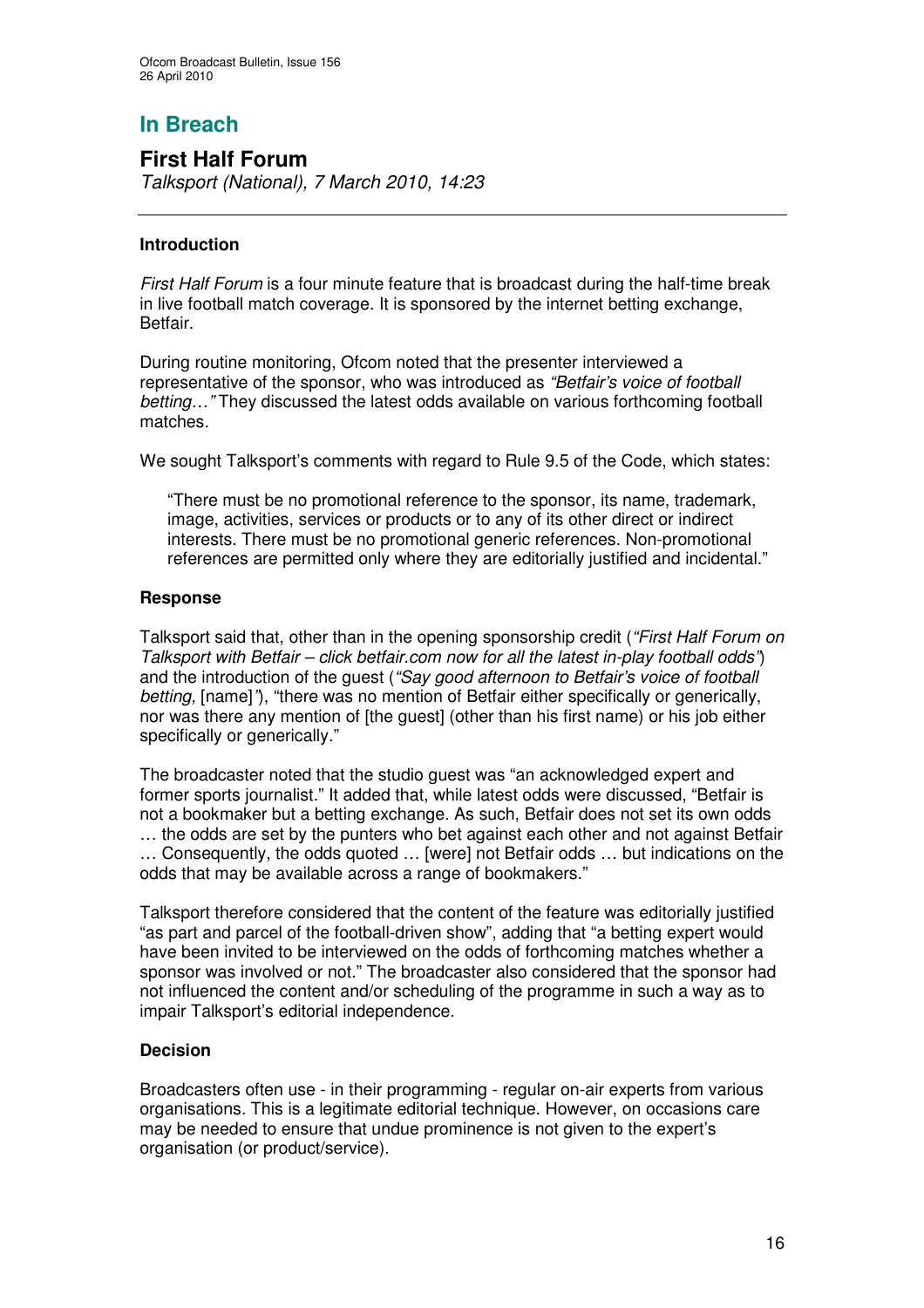Further, if an organisation is the sponsor of the programming in which its credited representative is featured, the broadcast is most likely to breach Rule 9.5 of the Code, which permits only non-promotional references to the sponsor (and/or "its name, trademark, image, activities, services or products or to any of its other direct or indirect interests") that are "editorially justified and incidental". Irrespective of whether such a reference to the sponsor is considered non-promotional and editorially justified, it is most unlikely to be incidental.

In this case a representative of Betfair was featured in programming sponsored by Betfair. Ofcom does not consider that featuring a credited representative of Betfair was an incidental reference to the sponsor.

In addition, while Ofcom accepts that the odds provided in the broadcast by the sponsor's representative were "not Betfair odds … but indications on the odds that may be available across a range of bookmakers", we consider that such information was an indirect interest of the sponsor. Latest indicative odds would have been valuable to any individual choosing to use Betfair's betting exchange services, as "punters who bet against each other". Ofcom therefore considers that the broadcast of these odds promoted an indirect interest of the sponsor and was likely to encourage listeners to use Betfair's service.

The broadcast was therefore in breach of Rule 9.5 of the Code.

#### **Breach of Rule 9.5**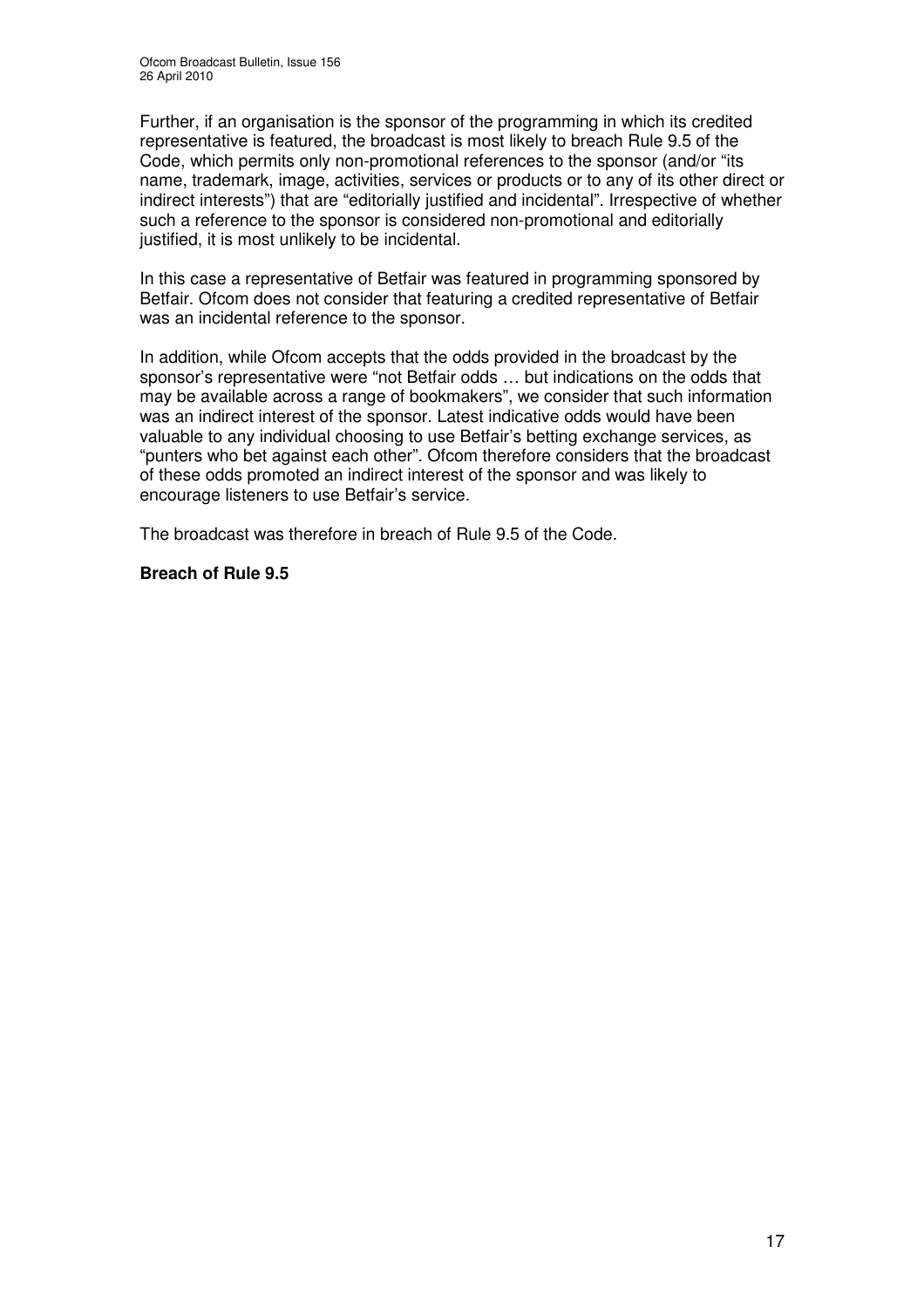# **In Breach**

# **Bible Medicine**

*Genesis TV, 4 January 2010, 19:30*

# **Introduction**

Genesis TV is a UK-based Christian channel that features a range of programmes with a religious theme.

On 4 January 2010, it broadcast *Bible Medicine*, a programme produced and presented by an academic named Dr. John Grinstein. In the programme Dr Grinstein presented his approach to the prevention and treatment of cancer, which was proposed as an alternative to invasive surgery or traditional medicine. Ofcom received a complaint that this programme provided advice "giving people false expectations about…health issues" and in particular "claim[ing] to cure cancer".

Dr Grinstein named his approach GC100. GC100 is founded on the belief that cancer and other neurological conditions<sup>1</sup> can be prevented and cured by tackling the problem of DNA<sup>2</sup> deterioration, through the eating of specific fruits and vegetables that naturally prevent and inhibit DNA deterioration or repair existing DNA damage.

The programme consisted of two parts:

- the first was a 10 minute personal testimonial ("the Testimonial") by the Greer family from North Carolina. It explained that the head of the family, Mr. Herschel Greer, had been diagnosed with cancer in February 2007. Since then the cancer had been treated with both chemotherapy and the GC100 approach, with varied results. However, the cancer was still present and had spread to Mr. Hershel Greer's neck region. The family explained that after much prayer and thought, it had decided that it would use the GC100 approach instead of the *"more aggressive chemotherapy"* recommended by their doctors because they believed strongly that it is more effective.
- the second part was a 20 minute presentation ("the Presentation") by Dr. Grinstein about the causes of cancer, the benefits of eating particular foods that research has found to prevent or repair DNA deterioration, and the benefits of the GC100 approach.

The programme contained numerous comments by the Greer family and Dr Grinstein about the benefits of using the GC100 approach. Some of these suggested that the GC100 approach could not merely help prevent or delay cancer, but cure it. All these comments were juxtaposed with statements about the ineffectiveness and negative side-effects of traditional medical treatments for cancer. In light of these, Ofcom sought the broadcaster's comments in relation to Rule 2.1 of the Code. This states:

<sup>1</sup> Including Parkinson's disease, Alzheimer's and all *"neurodegenerative and degenerative conditions"*

 $2$  DNA is present in every living cell and controls heredity at the molecular level. DNA in human cells can become damaged or deteriorate over time. Sometimes this can lead to the creation of a cancerous tumour.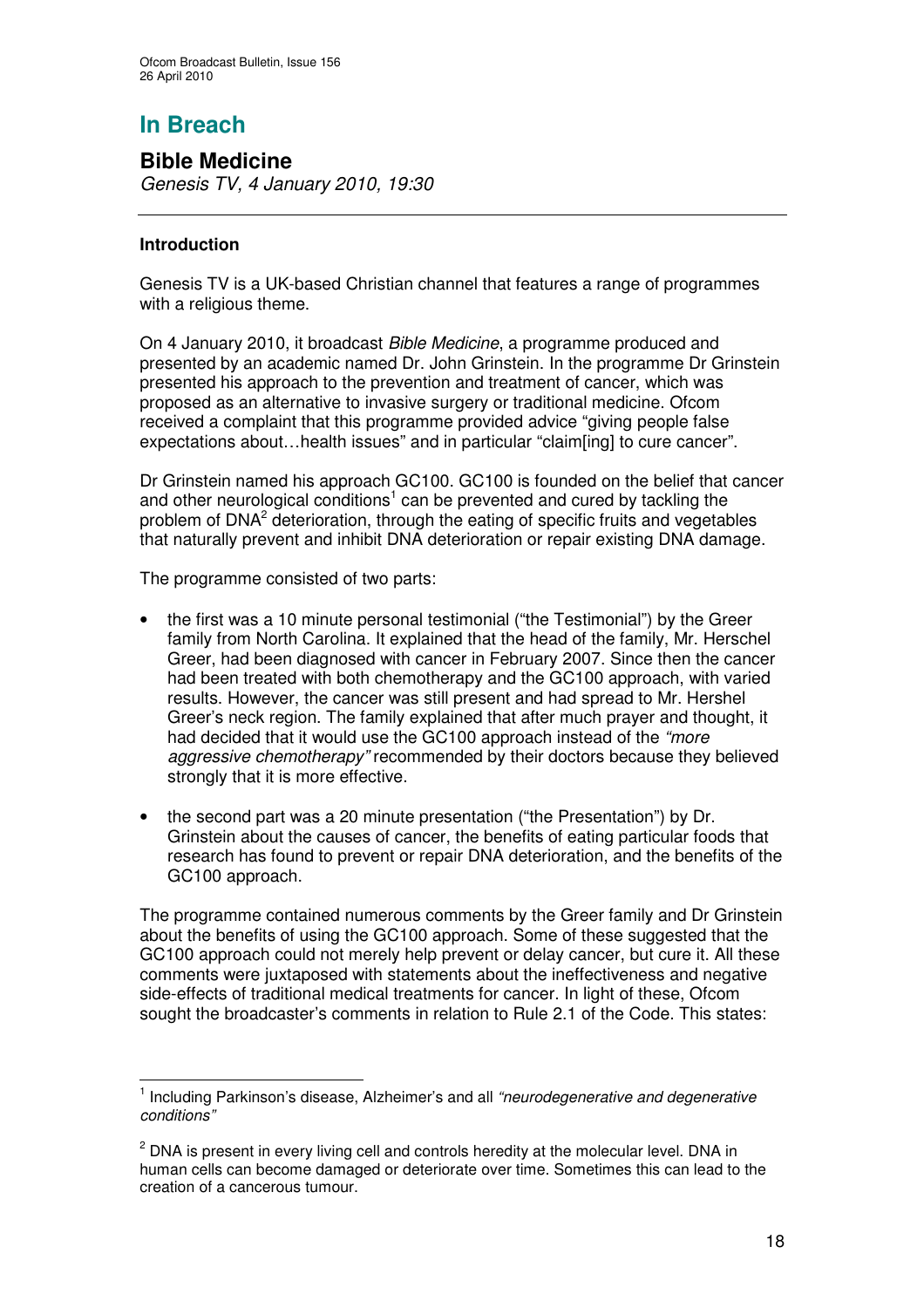"Generally accepted standards must be applied to the contents of television and radio services so as to provide adequate protection for members of the public from the inclusion in such services of harmful and/or offensive material".

#### **Response**

In response to the complaint, Genesis TV said that Dr Grinstein is a "serious academic and is not the CEO/sales person of a Company that is seeking to promote a product in order to make money".

The broadcaster provided Ofcom with information about Dr. Grinstein's qualifications and also a package of information put together by Dr. Grinstein himself. This package contained research reports and selected articles from peer reviewed scientific publications.

In relation to Rule 2.1, Genesis TV said that Dr. Grinstein, through his research, "has developed his belief and thinking on the treatment of cancer by alternative means to invasive surgery and treatment". According to the broadcaster, the term GC100 relates to "a change of lifestyle and the eating of natural ingredients". In addition, Dr. Grinstein was advocating an approach to living, based on his research and "backed up by statements from leading universities and medical journals from many different countries around the world", on "how to avoid developing cancer". Genesis TV maintained that Dr. Grinstein "is very thorough in his research [and in] keeping with the Ofcom Code he seeks to be factual and not misleading in any statement that he makes to the public". Therefore, according to the broadcaster the programme was not in breach of Rule 2.1 of the Code.

## **Decision**

The coverage of scientific and medical topics will be a matter that will be of interest to audiences. As a result, we recognise that broadcasters will want the editorial freedom to explore and analyse scientific evidence surrounding particular treatments and to make this information available to their viewers and listeners. However, we also recognise that licensees must take special care and act responsibly when broadcasting discussions of treatments for serious or potentially terminal medical conditions because of the harm that may result.

In this case, the programme consisted of two parts: the 10 minute Testimonial from a family, one of whose members had used the GC100 approach; and the 20 minute Presentation, in which Dr. Grinstein summarised a range of academic studies which in his opinion, showed the role that eating fruit and vegetables can have in repairing DNA, and thus ensuring that "*a cancer cell can become a normal cell".*

We considered whether the programme presented any potential issues under Rule 2.1 of the Code. We noted that during the programme there were references to: the GC100 approach, and scientific studies that seem to support the premise that it is built upon, namely, that it is possible that the consumption of fruit and vegetables can help to repair cell DNA and therefore "*a cancer cell can become a normal cell".*

Ofcom considered that referring to the lifestyle approach (GC100), based as it is on certain fruit and vegetables, is not in itself harmful. Nor is it necessarily harmful for a broadcaster to refer to and explain research which may show that eating particular fruits and vegetables may help repair and/or prevent DNA damage. Whilst the reporting and discussion of scientific research in support of particular scientific theories may be controversial, broadcasters should not be prevented from discussing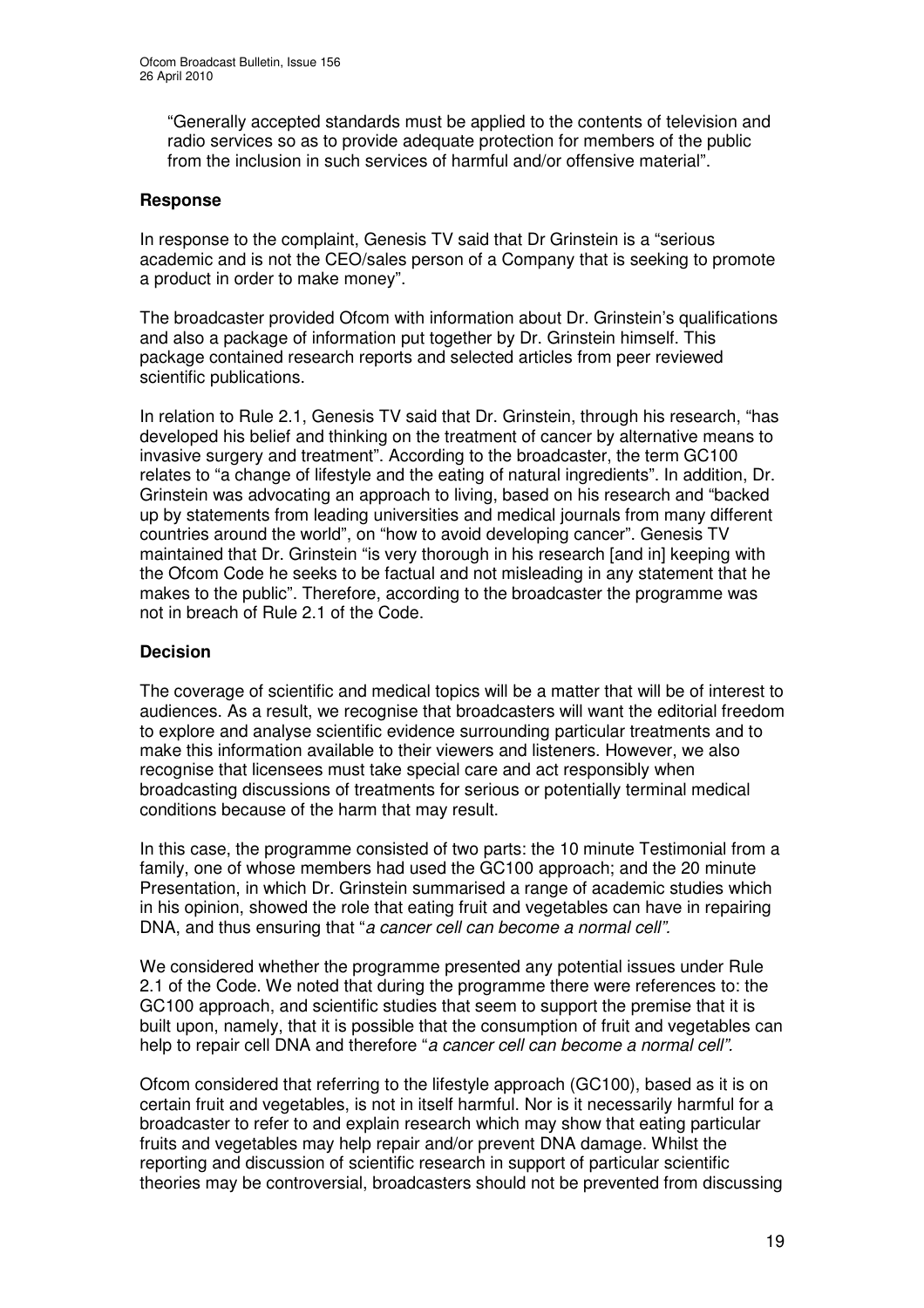such theories, as long as they comply with the Code. To do otherwise would be an unacceptable infringement of the broadcaster's right to freedom of expression and the audience's right to receive information and ideas<sup>3</sup>. In this regard we note that Section 3 of the Communications Act 2003 states that Ofcom should set standards on harm and offence in a way which best guarantees freedom of expression.

We also recognise that in discussing established medical treatments, such as chemotherapy, it is a legitimate editorial decision to highlight the potential detrimental effects of such treatments e.g. the strain that radiation, when delivered through radiotherapy, has on the body. For example, at one point Christie Greer said:

*"He had a sister that died of bone cancer, and she went through a lot of sickness from chemo and radiation. And he's seen what she went through and her husband also went through and my Mom went through. And all of those folks took the radiation, took the chemo. It just prolongs life, but that quality of life is not good."*

However, during the programme Ofcom also noted that there were several statements that were potentially harmful in two respects.

Firstly, we noted that there were statements which seemed to suggest that the GC100 approach might be preferable to established medical treatments for cancer, such as chemotherapy. For example, during the Testimonial Christie Greer said the following:

*"[Herschel Greer] took one brief round of chemotherapy and responded well to that…After taking the GC product, the spleen actually shrunk and the size went down to 12.7 centimetres in February of 2008…Because of the good health that Herschel had enjoyed, he stopped the GC100 product in February 2009. Unfortunately, by June of 2009, he had noticed some nodules behind his neck region, and went back to his oncologist…which showed that the tumours had grown at that time. They did recommend again starting chemotherapy, which he did, and he responded with moderate effects; he had some growth in tumours and some shrinking. And they're now recommending more aggressive chemotherapy, which, with much thought and prayer, we have decided to try the GC100 product again because he had such good results before. We do not regret not continuing on that".*

*"We just wanted to thank you for your time watching us today, and to hold us in your prayers, and that we hope that we are a product of curing cancer through a more natural cause and we want to thank Dr Grinstein for his time and efforts and thank you for…GC 100."*

In addition, during the Presentation, Dr. Grinstein made some comments suggesting that the GC100 approach could cure cancer. For example he said:

*"And also, if you induce these kinds of molecules to work hard and you prepare concentrates and ways to enhance the ingestion of these molecules, you can even cure cancer by enhancing the DNA repair system".*

*"So, it's an easy and an elegant way to realise if something that you are eating will cause your DNA to suffer less damage. So if you have less DNA damage you get, of course, less [inaudible] to develop cancer and neurological conditions".*

 $3$  As enshrined in Article 10 of the European Convention on Human Rights.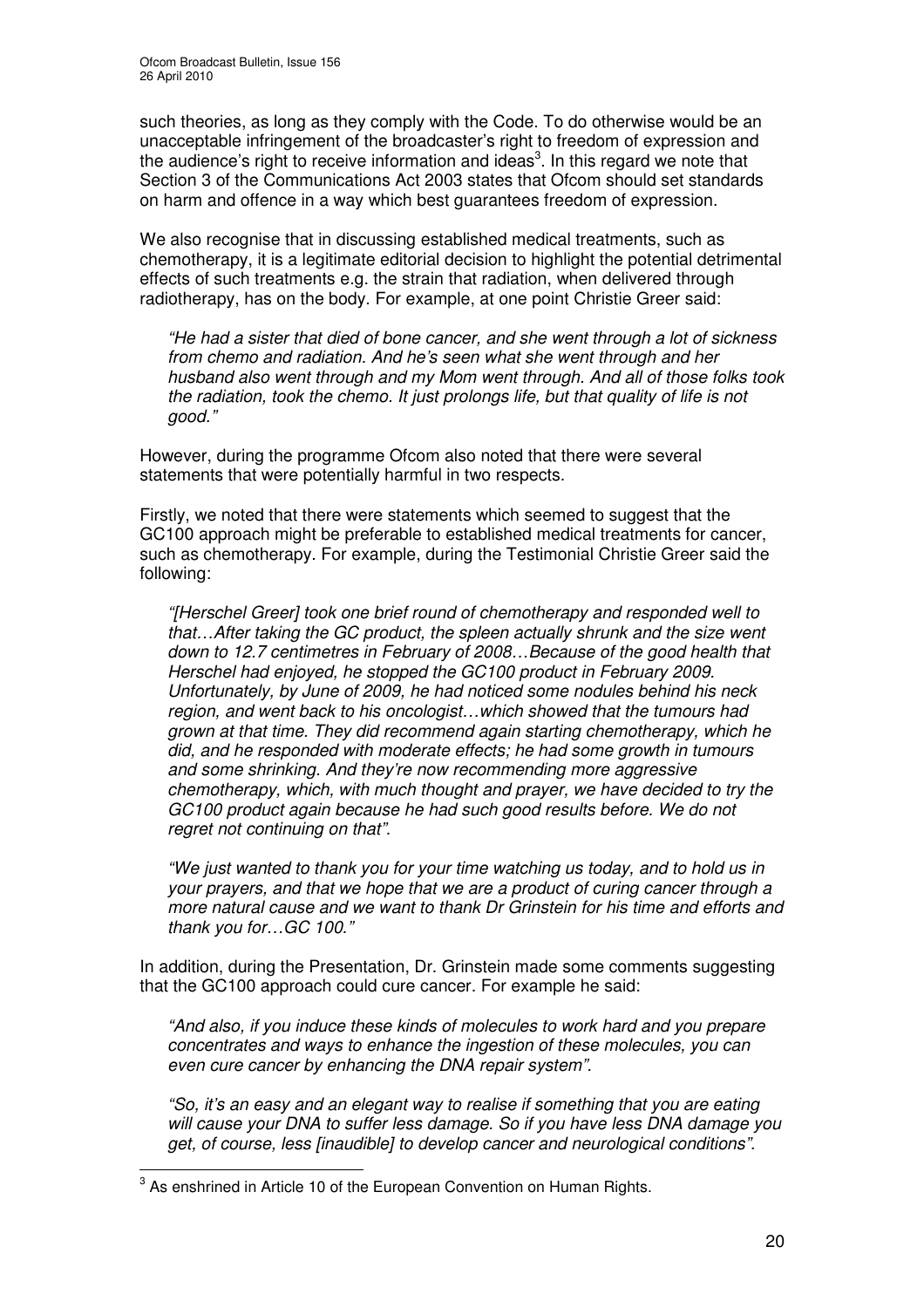*"We…[are] just struggling to maintain this the only medicinal extract 4 that is able to repair DNA produced today in the world. We are the only one producing. Why there are not another 100,000 people producing similar medicinal extracts and curing all the cancers of the world! So we just have to pray that the people on this group of viewers have this connection with the creator, the Heaven above Creator, and then we need to pray that something will come one day soon in our lifetimes to change this terrific, tremendous error in medicine today."*

Second, we noted that there were statements that could be construed as referring to traditional medical cancer treatments in negative terms and as being uniformly ineffective, and could be construed as either directly or indirectly encouraging viewers to stop using traditional medical for serious medical conditions such as cancer. For example, during the Testimonial, Barry Greer (son of Herschel Greer), said:

*"It's not the diseases that's killing a lot of people, it's the medicines that our doctors are prescribing to treat them that are killing the people. My Mom died of brain cancer. It wasn't the brain cancer that killed her. The Decadron, some highpowered steroids, killed her before the cancer did. If we could have gotten her on some natural medicines, remedies, before the end, she may be here today. She passed away two years ago."*

In addition, during the Presentation, Dr. Grinstein said:

*"So I say it's the people who are dying because of this condition that should take some action, because they are the ones that are given, you know, useless drugs while this beneficial treatment is at hand now for everyone to live and not to die!"*

Ofcom notes that official Government health advice advocates the consumption of fruit and vegetables to help prevent cancer. <sup>5</sup> However, we considered that, overall, the programme made unsubstantiated and potentially dangerous medical claims regarding the efficacy of the GC100 approach in relation to other established anticancer treatments. In particular, the statements endorsing the use of the GC100 approach to the detriment of established forms of medical treatment, and the cumulative effect of the views espoused in both the Testimonial and Presentation, created a potential risk of viewers with treatable cancers from dispensing with orthodox medical treatment in favour of the GC100 approach. Ofcom considered that this resulted in inadequate protection being provided to viewers against this risk and so a failure to apply generally accepted standards. We considered that the advocacy of GC100 as an anti-carcinogenic strategy had a clear potential to cause some members of the audience – especially vulnerable ones – very serious (and possibly

<sup>5</sup>For example, see the NHS Choices website

 $^4$  There were some suggestions in the programme – such as in this extract – that Dr Grinstein had in the past produced a medicinal extract based on specific fruit and vegetables based on the GC100 approach. Comments from the broadcaster and research by Ofcom appear to confirm however that such an extract is no longer being produced or available.

<sup>(</sup>http://www.nhs.uk/Conditions/Cancer/Pages/Prevention.aspx), which states: "There is no single food that will dramatically reduce, or increase, your risk of developing cancer. It is the overall content of your diet that is important, particularly your consumption of fruit and vegetables. In fact, many experts believe that after quitting smoking, eating regular portions of fruit and vegetables is the second best way to prevent cancer".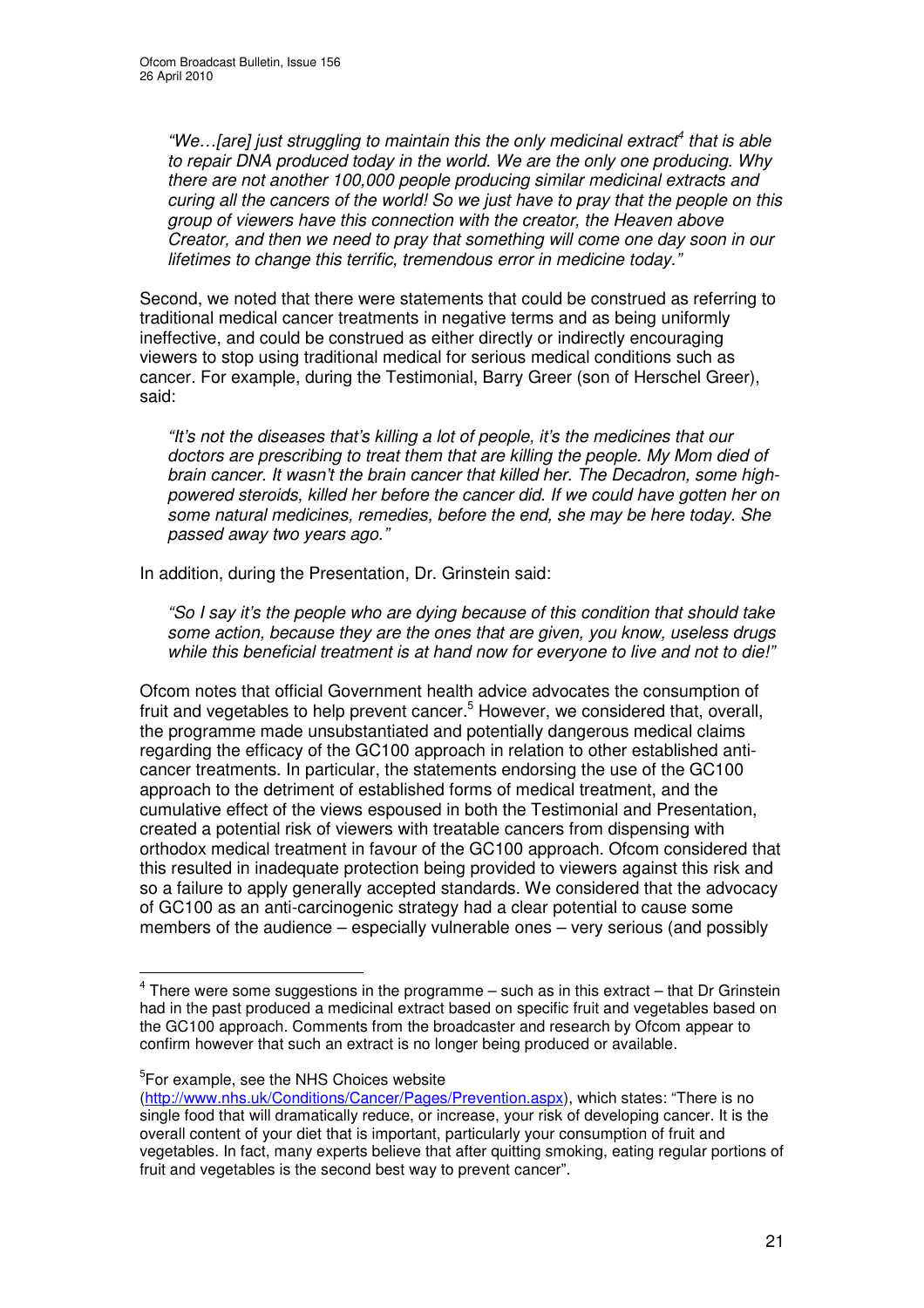life-threatening) harm. The programme was therefore in breach of Rule 2.1 of the Code.

Ofcom takes very seriously the issue of broadcasters providing content that dispenses potentially misleading advice on serious illnesses, and in particular cancer. This partly reflects the fact that legislation<sup>6</sup> exists that makes it a criminal offence for anyone to publish an "advertisement" offering to treat any person with cancer or prescribe any remedy or to give any advice in connection with the treatment of cancer. Parliament has therefore made clear that any public "advertisement" or advice on how to treat cancer must be very carefully regulated in the public interest.

In considering the current case, Ofcom is aware of the need to take account of the individual circumstances. There is a spectrum of advice associated with broadcasters allowing their programmes to be used as a vehicle to give potentially harmful medical information to their viewers or listeners. Advice can cover how to help prevent, delay or cure illnesses. The purpose of advice can also vary widely: a charlatan for example whose intention is to hoodwink the public for profit clearly has different motives to a practitioner of alternative medicine who may genuinely believe in the efficacy of his remedies.

We also noted previous decisions<sup>7</sup> of Ofcom's Content Sanctions Committee ("the Committee"), where broadcasters received statutory sanctions for broadcasting misleading health advice in relation to serious illnesses, and in particular cancer. However, on balance Ofcom concluded the current case was sufficiently different taking account of all the circumstances from these previous sanctions decisions that it did not merit consideration for a sanction. These circumstances included for example that: the two sanctions decisions dealt with alternative medical practitioners giving advice during interviews, without being backed up by any reputable scientific evidence; and these practitioners gave their advice as part of promoting their commercial services or products on commercial channels. In comparison, the present case involved a programme broadcast on a religious channel which principally included an academic (Dr.Grinstein) outlining a range of academic articles that appeared to support his views on what he considered to be the anti-carcinogenic properties of fruit and vegetables. We recognise these views have a measure of support from the health authorities in the UK. Further, there is no evidence that this item on the programme or Dr Grinstein's advice were motivated by a desire to promote a particular commercial product or service.

Although, on balance, we did not recommend this case for consideration of a statutory sanction, we put Genesis TV on notice that we may consider recommending any future similar breach for consideration of a statutory sanction.

Broadcasters are of course able to transmit discussions or references to 'alternative' forms of treatment or palliative techniques in relation to serious medical conditions. However, if broadcasters do refer to such matters, they must be responsible when

 $^6$  See section 4 of the Cancer Act 1939. An "advertisement" is defined very broadly as "any announcement made orally or by any means of producing or transmitting sounds".

 $^7$  See Sanctions decisions against: ARY Digital UK Limited concerning its channel ARY Digital, dated 1 November 2007, http://www.ofcom.org.uk/tv/obb/ocsc\_adjud/ary\_digital.pdf, ("the ARY Digital Sanction Decision"); and DM Digital Television Limited concerning its channel DM Digital, dated 4 December 2008,

http://www.ofcom.org.uk/ty/obb/ocsc\_adjud/dmdigital.pdf. ("the DM Digital Sanction Decision").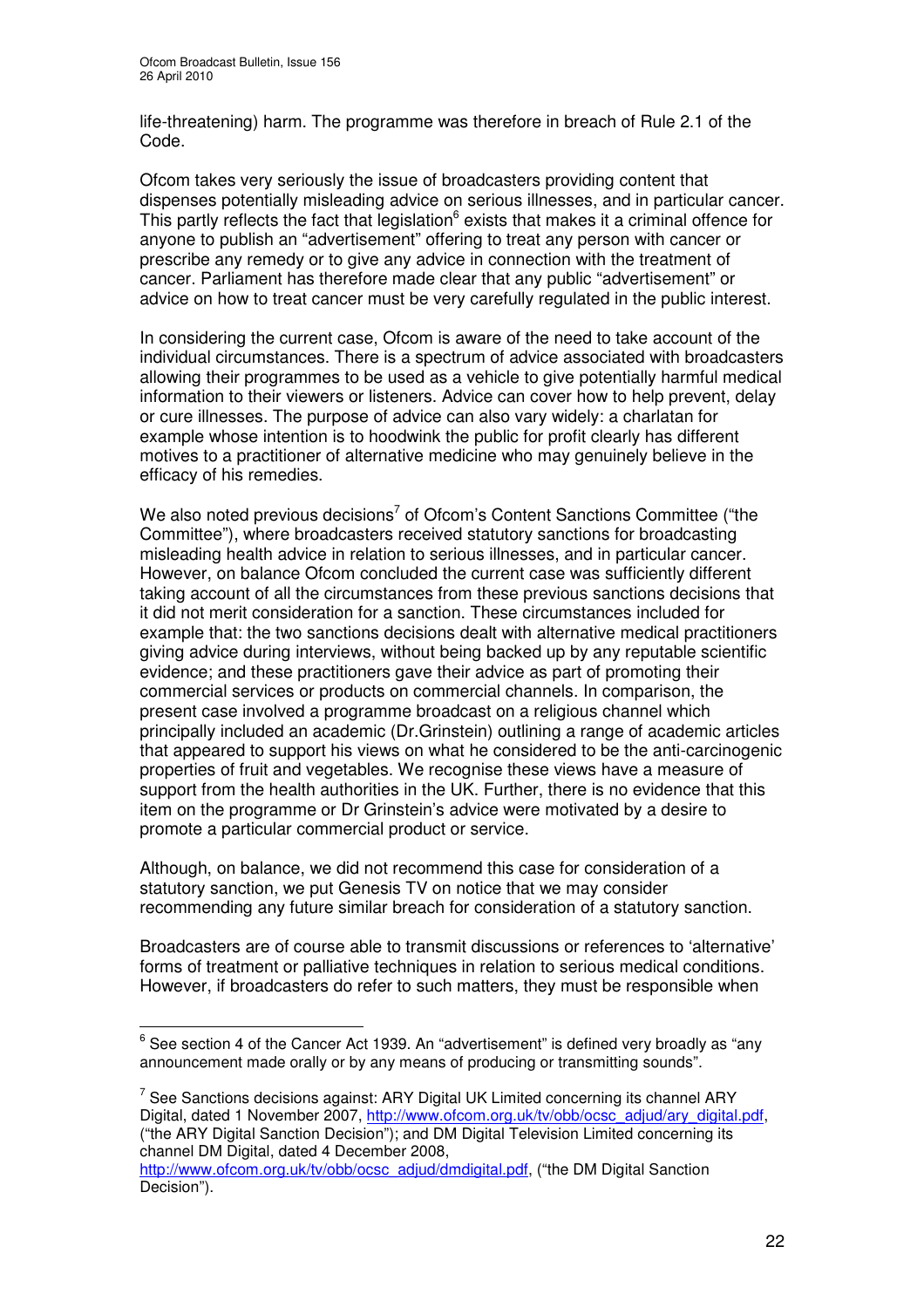transmitting such potentially harmful material. In particular, broadcasters must provide adequate context, such as appropriate references to commonly accepted medical advice in such areas, to ensure members of the public are adequately protected.

# **Breach of Rule 2.1**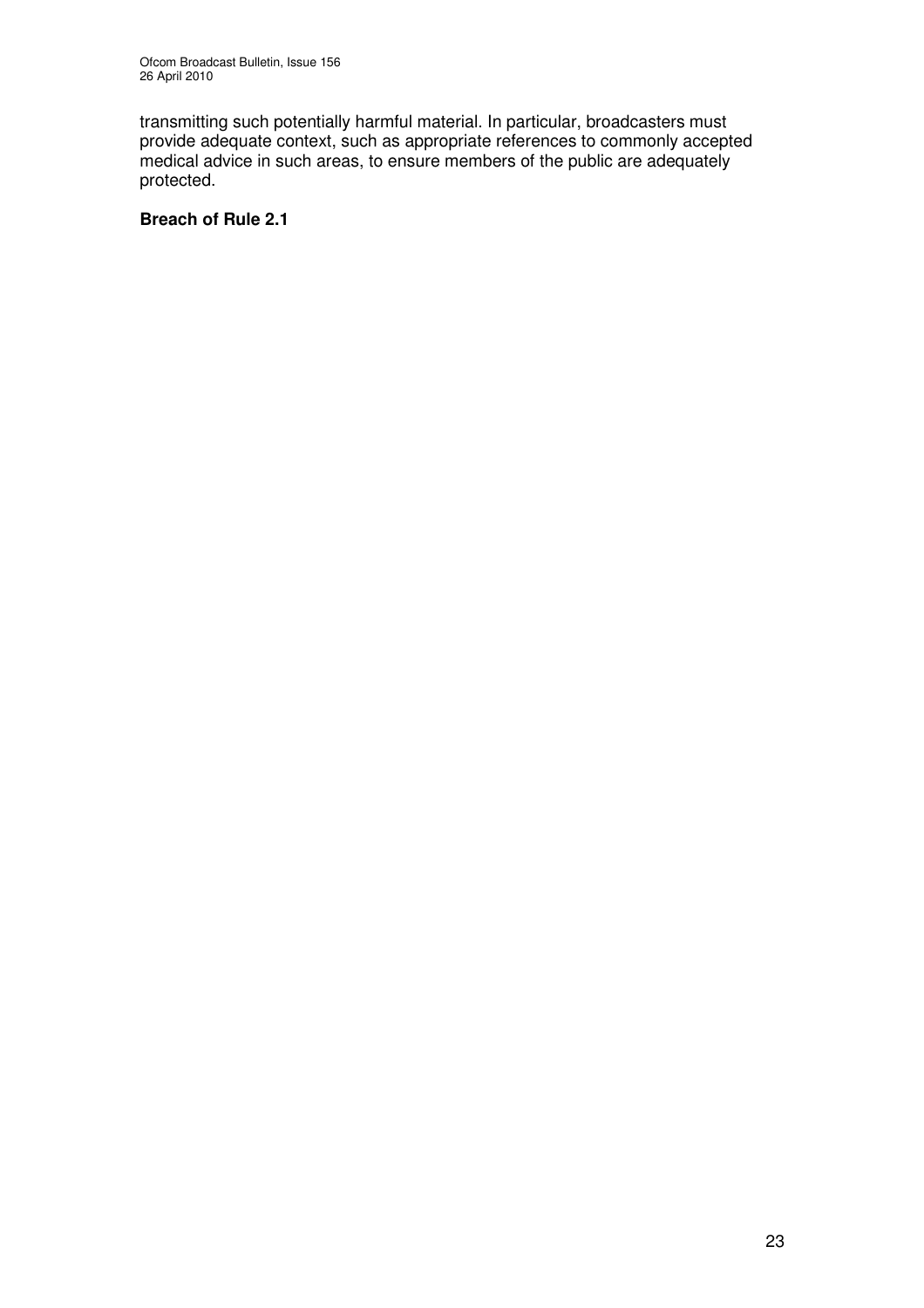# **In Breach**

**News** *Al Jazeera, 9 February 2010, 21:04*

# **Introduction**

Al Jazeera is an international news channel, originating in the Middle-East but with different language versions being broadcast around the world. Ofcom received a complaint about the English-language version of Al Jazeera broadcast on the Sky platform and licensed by Ofcom.

The complainant objected to footage being shown in a news report on the channel concerning recent events in Nigeria. According to the complainant, in a news item, a number of people appeared to be shown being forced to lie down and then being shot dead by Nigerian security forces.

The report concerned the aftermath of hostilities between Nigerian police forces and members of a Muslim separatist group Boko Haram. In introducing the report, the studio presenter said:

*"Pictures have emerged which appear to show Nigerian police carrying out extrajudicial killings…We must warn you that the images in Mike Hannah's report are very disturbing."*

The footage included images of seven men, in three separate groups (one group of four, a group of two, and then an individual), being walked forward onto a road. All three sets of men were forced to lie face down on the ground. They were then shown being shot a number of times in the back of their bodies.

In total, the sequences of the shootings lasted just under a minute. Several of the men who were shot were shown twitching after the first bullets entered their bodies. The second group (of two men) who were executed were shown being made to walk forward on their crutches prior to being shot. Commentary over the footage provided translations of some of the things being said by the Nigerian security forces carrying out the killings, including:

"*One of the officers called out: 'Shoot him in the chest, not the head. I want his hat' ".*

"*This man is told: 'Sit properly, we want to take your picture'*".

Ofcom asked Al Jazeera for its comments under Rule 2.3 (offensive material must be justified by the context) of the Code.

# **Response**

Al Jazeera apologised for causing any offence but stated its belief that the inclusion of the footage in the report was editorially justified. The broadcaster said that the report concerned extra-judicial killings in Northern Nigeria, and that given the strong nature of the footage, the decision to broadcast this content "was not taken lightly or without due consideration of our internal editorial guidelines and our obligations under…the Code, both of which we take extremely seriously".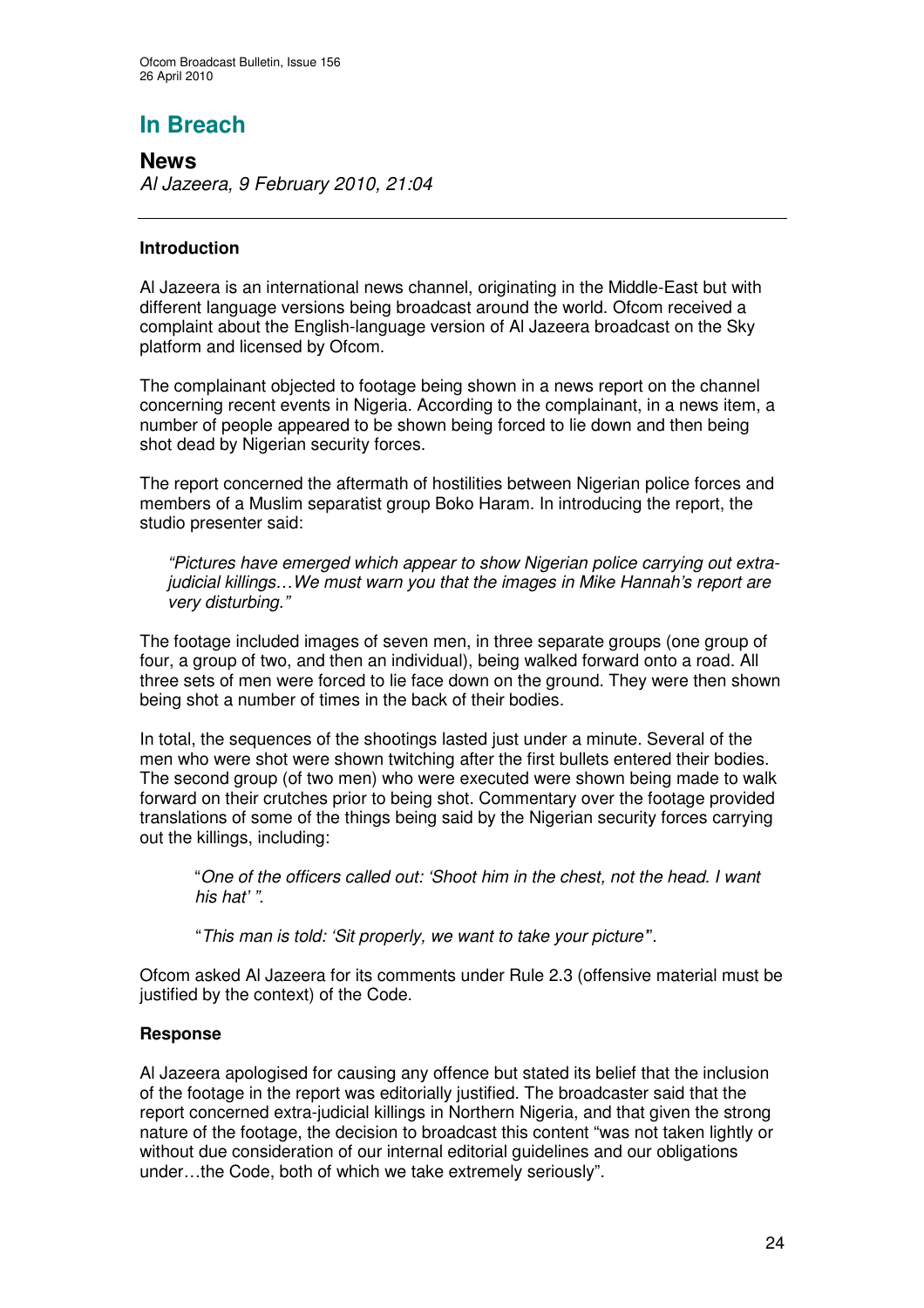In its response, Al Jazeera outlined the steps that it had taken upon receiving the material, to decide whether, and in what manner, to broadcast it, including senior editorial staff and experts in Nigerian politics viewing the content.

The broadcaster said that the events depicted in the footage indicated that "a clear crime and human rights violations had occurred", and therefore merited a full report. According to Al Jazeera, there was "a vigorous inclusive discussion among senior editorial staff in which it was decided that, on balance taking into account the Channel's obligations under the Code and to our audience, the gravity of the crime and the public interest in accurate and full reporting warranted showing the point of death images".

In reaching its decision to broadcast the footage, Al Jazeera said that it believed its approach was "broadly consistent with the approach Ofcom has previously viewed as compliant with the Code" in relation to coverage of previous news stories, such as the 7/7 London bombings ("the 7/7 Finding")<sup>1</sup> and the execution of Saddam Hussein ("the Saddam Hussein Finding")<sup>2</sup>.

In particular, the broadcaster pointed to what it believed were contextual factors which justified the broadcast of the material, including that:

- the material was needed within the context of an in-depth report in order to "give weight and proof to the to the (disputed) claims of extra-judicial killings in Northern Nigeria by the Nigerian police and army…[and] to fully convey the coldblooded nature of the actions by the police and army";
- it was in the public interest to bring the footage to wider attention, and, according to the broadcaster, "it would not have been possible to present to viewers the true nature of the actions of the police and army officers without the inclusion of the [footage]";
- the report of which the footage was part was presented in a "measured, balanced" and editorially considered package" in line with the Channel's Code of Ethics and internal editorial guidelines;
- according to the broadcaster the footage depicting the "moment of death" sequence: was only shown once within the report; was not presented in a gratuitous or sensationalised manner; and was sufficiently limited within the fiveminute report, which placed the killings featured in the Footage in context; and
- the broadcast of the footage was in line with audience expectations for a 24 hour rolling news network.

In summary, the broadcaster stated that: "the material showing the actual moment of death was presented in an editorially justified manner".

#### **Decision**

<sup>1</sup> See Resolved Finding on *Coverage of London terrorist attacks*, Ofcom Broadcast Bulletin 44, dated 26 September 2005, http://www.ofcom.org.uk/tv/obb/prog\_cb/obb44/.

<sup>2</sup> See Not in Breach Finding on *Coverage of the Execution of Saddam Hussein,* Ofcom Broadcast Bulletin 84, dated 8 May 2007, http://www.ofcom.org.uk/tv/obb/prog\_cb/obb84/.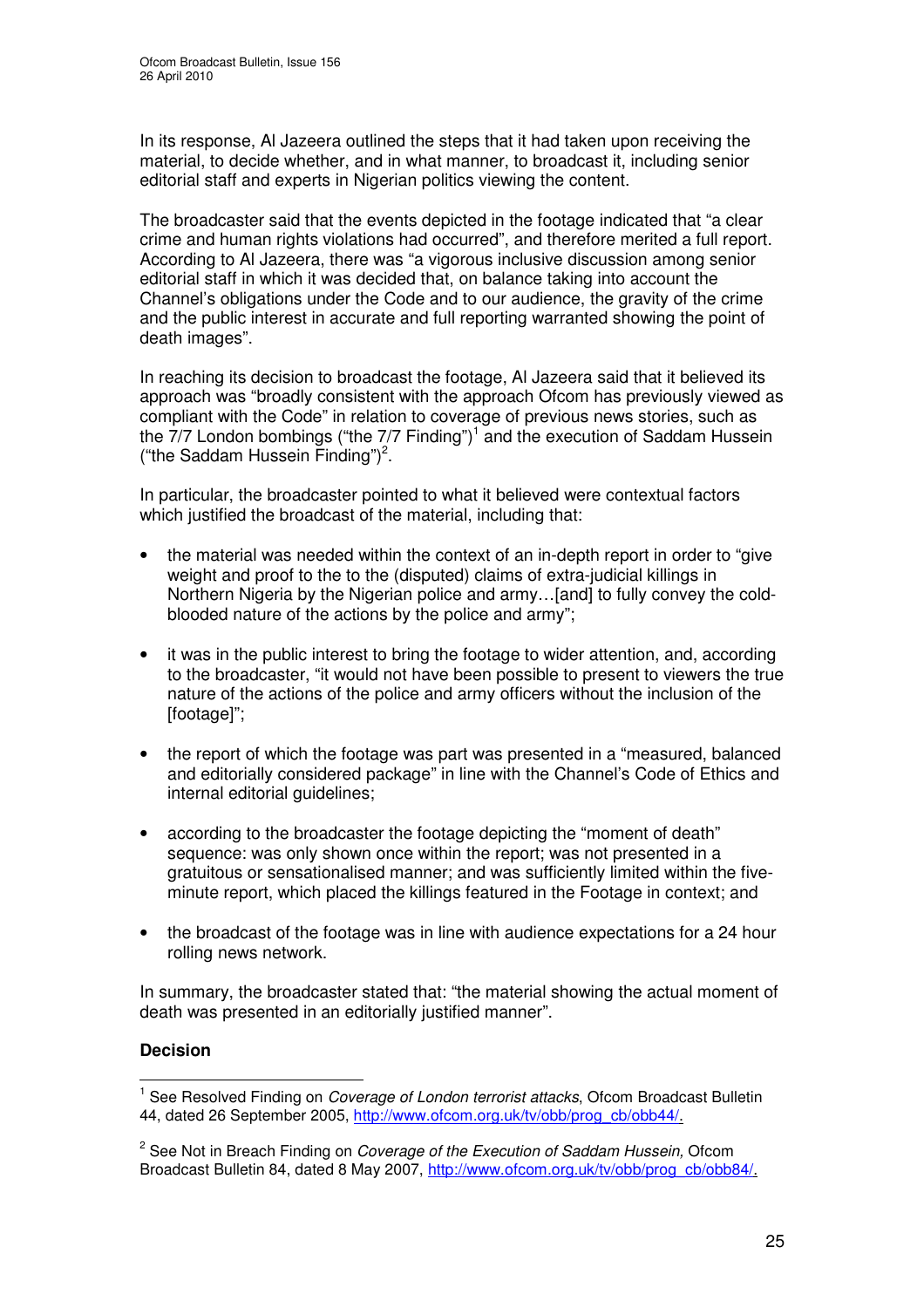We carefully reviewed the material complained of as described above. The images were certainly extremely disturbing and graphic, showing at length the summary execution of a number of men. The murders were cold-blooded and ruthless. It is important that the news is not sanitised and broadcasters are free to report the reality of war and other atrocities – in line with the broadcaster's and the audience right to freedom of expression. The Code does not prohibit the broadcast of offensive or challenging material but requires that any potential offence must be justified by the context. However, in line with the Communications Act 2003 and the Code when transmitting such footage, broadcasters must also ensure that it applies generally accepted standards.

There is no absolute prohibition, in the Code, on showing images depicting 'point of death' – since there may be occasions when such footage can be editorially justified. However, such images do require exceptional circumstances and must be treated with extreme care and should always be used in context. The stronger the images the greater the editorial justification is required. Without such justification, material can appear to be offensive.

Ofcom therefore considered the context in which this material was transmitted. First, this item was clearly a matter of significant public interest. It was reported in a serious manner and was not sensationalised. The footage itself was documentary evidence demonstrating alleged human rights crimes and atrocities. It was transmitted on a news channel where an audience, likely to be predominantly adult and self-selecting, would expect material to be challenging. Further there was a warning given by the news presenter just before the report.

However, the material was transmitted just after the watershed, when viewers would not expect to see the most graphic material. The images showed the callous killing of a group of men from the very moment they were shepherded onto a public highway and told to lie down in order to be executed. The three sets of men were then shot a number of times in their backs. The cumulative effect of the detailed and relatively close-up images of the shootings, contained within the footage, was clearly extremely disturbing. In particular, we considered that there were a number of factors that heightened the likely level of offence in this case. These included: the length of the footage; the fact that it consisted of long, unedited shots; the actual act of execution and the immediate effects of the bullets entering the men's bodies were shown at relatively close range; the ruthless behaviour of the Nigerian security forces undertaking the shootings; and the fact that none of the victims was shown resisting his captors (and two of them were on crutches).

We considered also that the sequence of images included in the footage could be differentiated on the facts from the two Ofcom Findings cited by the broadcaster. Whilst Al Jazeera acknowledged the Footage included images of 'point of death', we noted that in the case of the 7/7 Finding, a victim of the 7/7 bombings featured in a report by different news programmes on different channels was shown clearly seriously injured, but he was not shown at the point of death. In addition, in the case of the Saddam Hussein Finding we noted that "the footage was curtailed to events surrounding the execution [of Saddam Hussein and] the moment of death was never shown".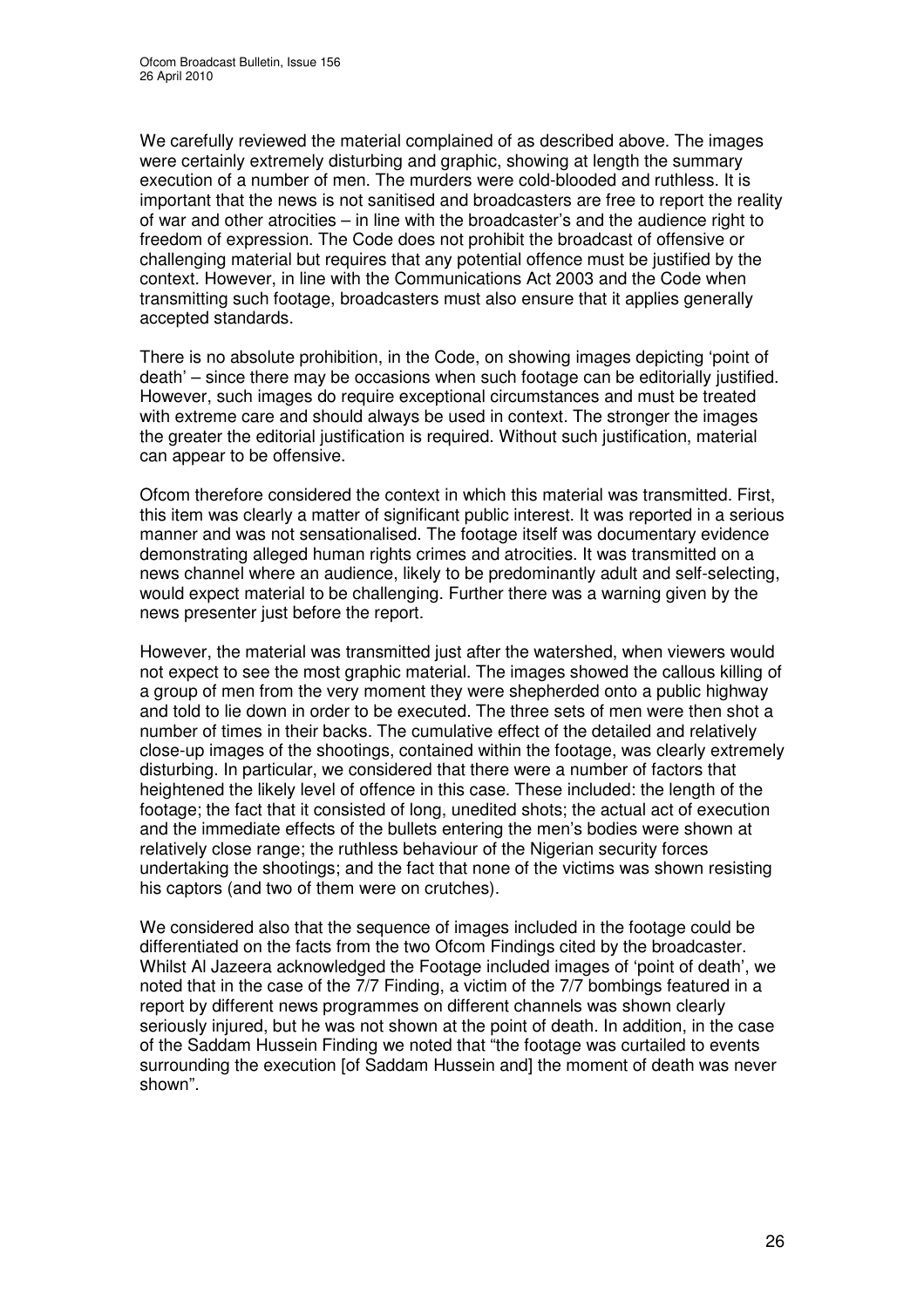In addition, we also considered a further decision<sup>3</sup> not referred to by the licensee ("the Bulldozer Finding") involving footage shown after 22:00 of a Palestinian man in Jerusalem driving a bulldozer after he had killed three people. The footage in that case showed distant images of the driver of the bulldozer at the moment of him being shot dead by Israeli security forces. Further it was not prolonged.

We recognise there might be at times editorial justification for particularly disturbing images being shown to illustrate serious news stories, including the point of death. In this case, we considered that Al Jazeera was intending to broadcast journalism with a serious purpose that included footage of events with a strong public interest. There was no intention to cause offence unnecessarily. However, despite this serious editorial approach, we considered that the sheer length and graphic nature of the images (as described above) went beyond generally accepted standards and could not be sufficiently justified by the context. In particular, while we appreciate that the editorial narrative may have required a certain amount of documentary evidence and actuality, the manner it was presented went beyond generally accepted standards in this case. We note that there are a range of techniques that exist that broadcasters can employ, when necessary, which can ensure that an appropriate level of challenging material is broadcast to verify legitimate stories but also ensure compliance with the Code.

#### **Breach of Rule 2.3**

<sup>3</sup> See Resolved Finding on *BBC News,* Ofcom Broadcast Bulletin 117, dated 15 September 2008, http://www.ofcom.org.uk/tv/obb/prog\_cb/obb117/.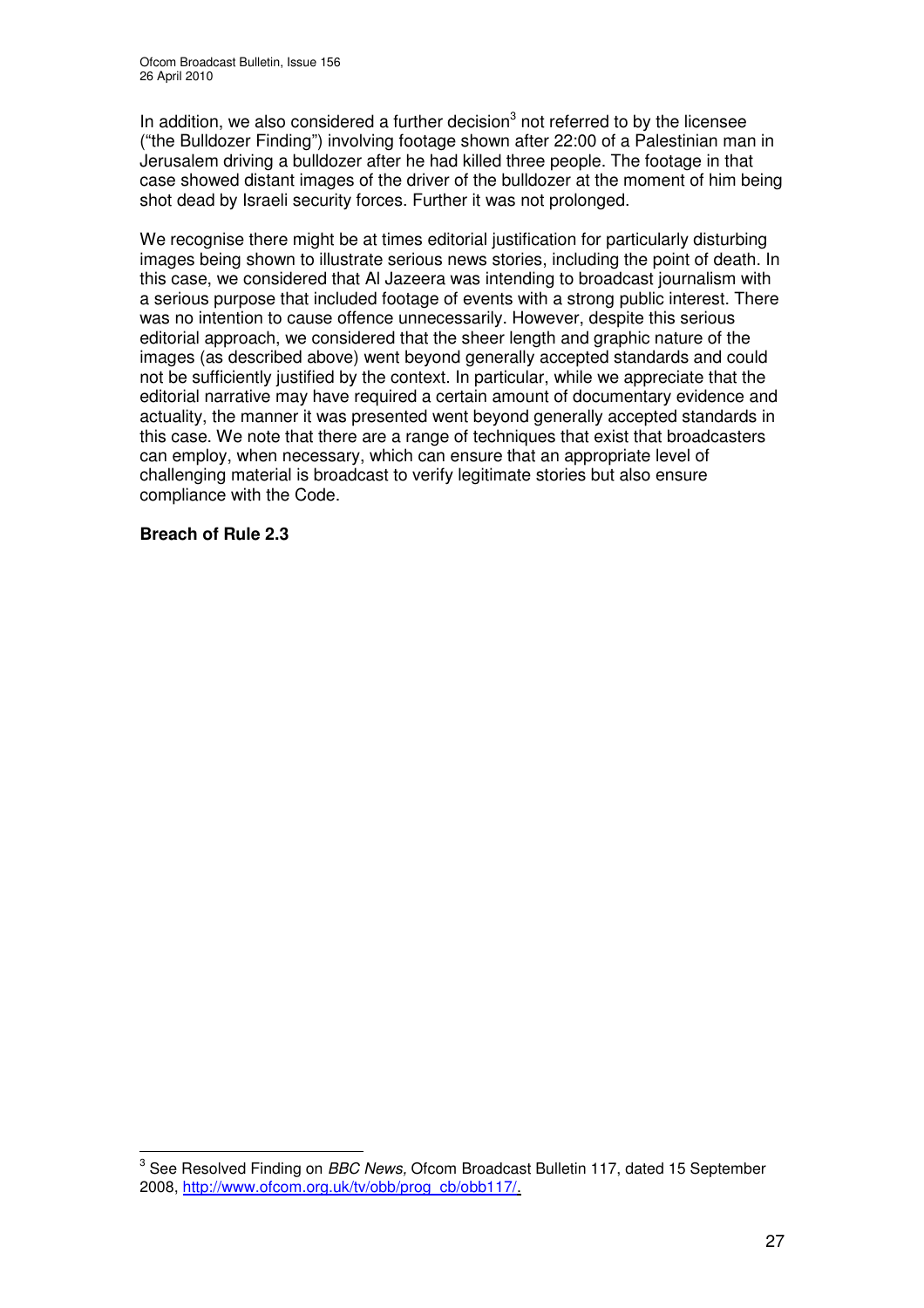# **In Breach**

# **Bath FM** and **3TR FM**

*February 2010*

## **Introduction**

Ofcom has a general statutory duty to ensure "a wide range of television and radio services which (taken as a whole) are both of high quality and calculated to appeal to a variety of tastes and interests." For local commercial radio we also have a specific duty to secure a range and diversity of services and to ensure that each station maintains a specific character. One way Ofcom attempts to secure these benefits to listeners is to require our radio licensees to broadcast in accordance with their published Format. Each station's Format includes a description of the output that the licensee must provide, based on the promises made in its original application to win the licence. Formats may be varied over time, but only with the approval of Ofcom.

In January 2010, Ofcom received a complaint that the stations Bath FM and 3TR FM were not broadcasting in accordance with their respective Formats.

The licences for Bath FM and 3TR FM are owned by Bath Radio Ltd and Three Towns Radio Ltd respectively. Bath Radio Ltd and Three Town Radio Ltd ("the Licensees") are in turn owned by the company South West Radio Ltd. South West Radio Ltd and the Licensees are all in administration.

In order to assess the complaint, on 2 February 2010 Ofcom requested from the Licensees recordings of output for specific days in January 2010. This was to be provided by 5pm on 6 February 2010. The Licensees failed to supply the requested recordings by this deadline.

Licence Condition 8(2)(b) contained in Part 2 of the Schedule of the local commercial radio licences held by the Licensees states:

"The Licensee shall:

- (a) make and retain, for a period of 42 days from the date of its inclusion therein, a recording of every programme included in the Licensed Service together with regular time reference checks.
- (b) at the request of Ofcom forthwith produce to Ofcom any such recording for examination and reproduction."

Ofcom wrote to the Licensees asking for their comments in relation to a possible breach of Condition 8(2)(b) for failure to provide the recordings requested by Ofcom.

#### **Response**

The Licensees did not make any representations to Ofcom in relation to Condition  $8(2)(b)$ .

#### **Decision**

The failure by the Licensees to supply "forthwith" the recordings when requested by Ofcom is a serious and significant breach of Condition  $8(2)(b)$  of their licences. This breach will be held on record.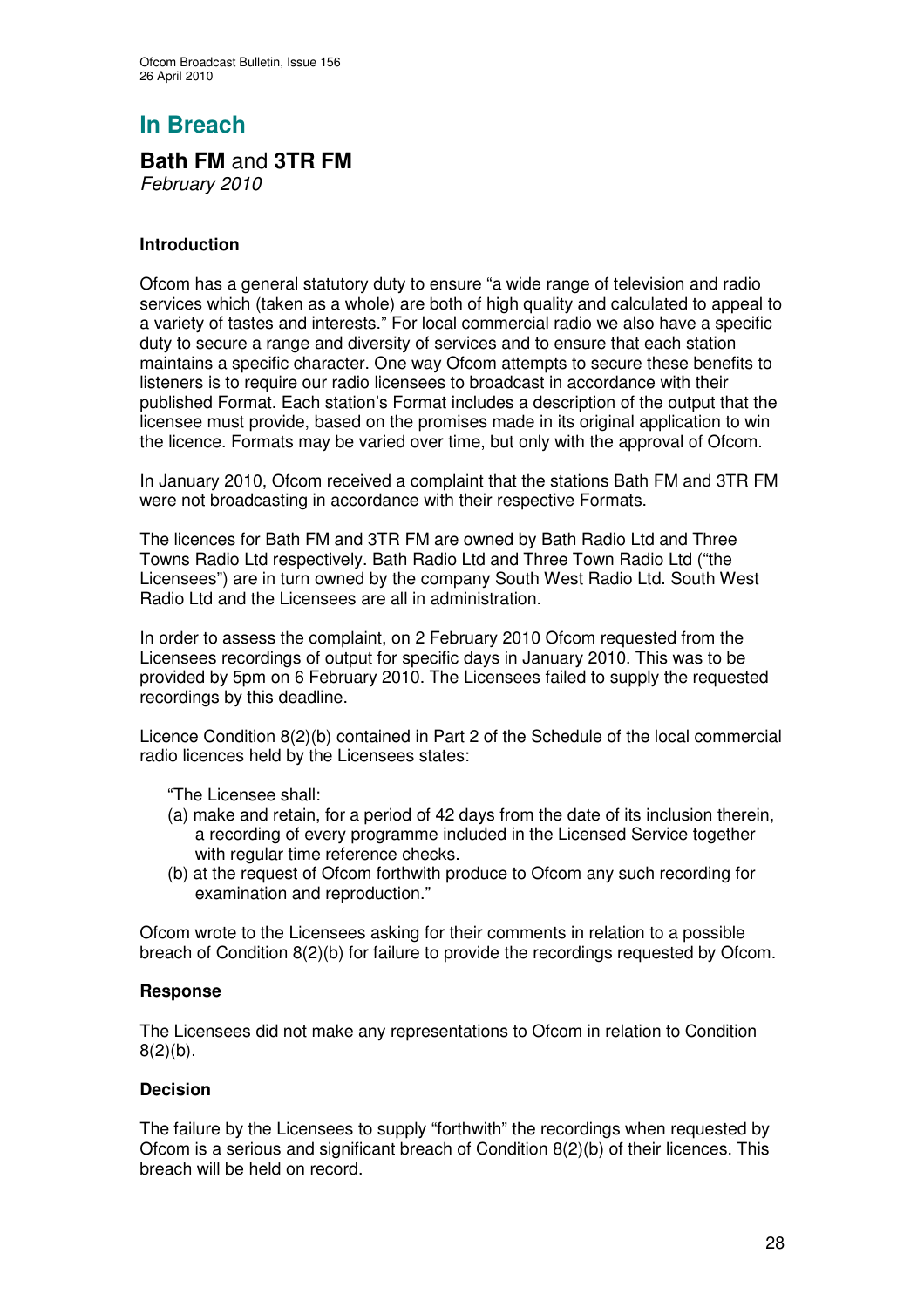**Breach of Licence Condition 8(2)(b) contained in Part 2 of the Schedule to the Bath local commercial radio licence AL248 by Bath Radio Ltd.**

**Breach of Licence Condition 8(2)(b) contained in Part 2 of the Schedule to the Warminster local commercial radio licence AL268 by Three Towns Radio Ltd.**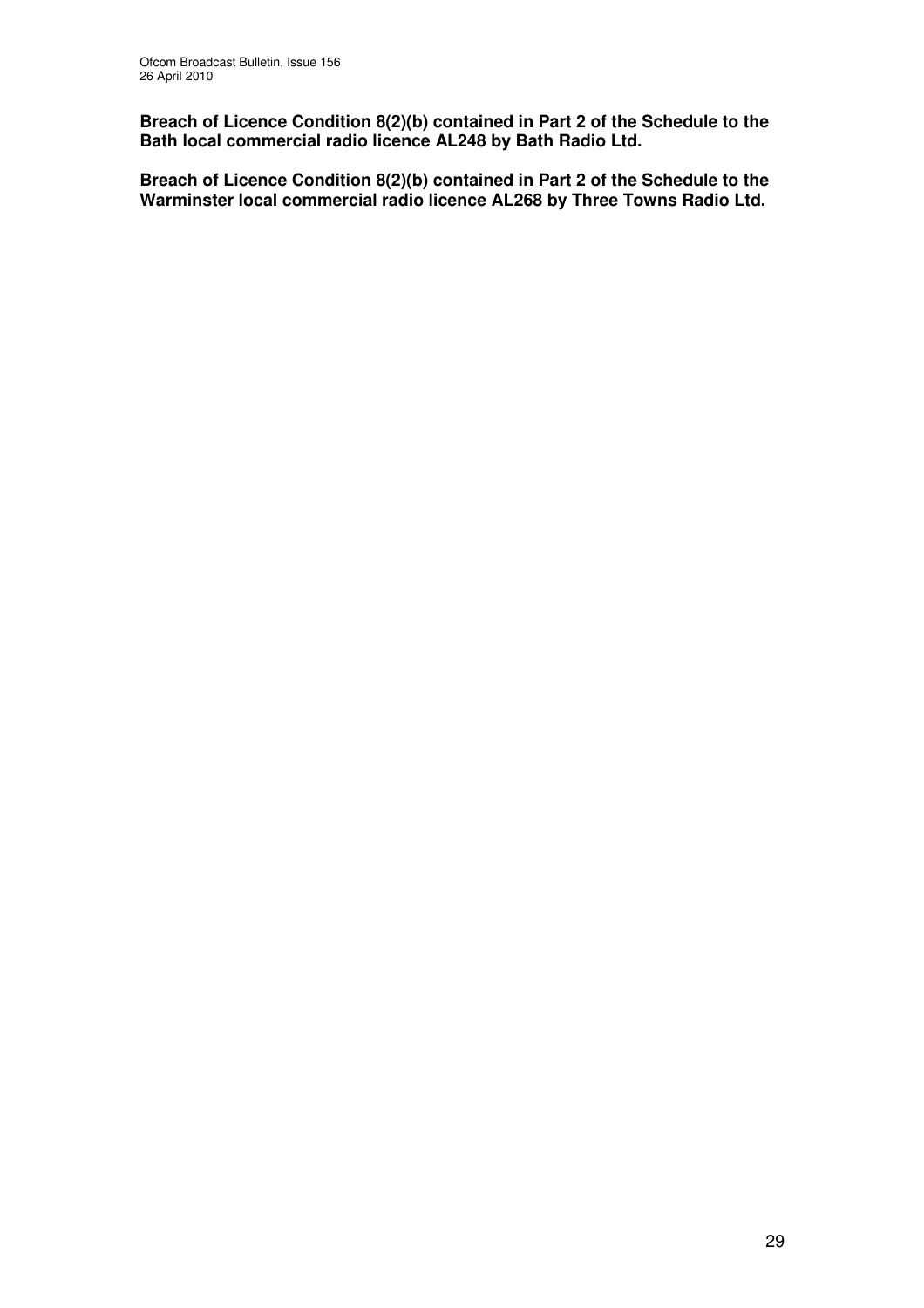# **Not in Breach**

**Afternoon Live** *Sky News, 3 February 2010, 15:30*

## **Introduction**

*Afternoon Live* is a live rolling news programme with a focus on the human interest angle of news stories. This programme included a live interview by presenter Kay Burley of the pop singer Peter Andre. The interview took place on the day it was announced that the singer's former wife, and mother of his children, Katie Price, had married her partner Alex Reid.

Kay Burley explained to viewers at the start of the interview that Peter Andre had been booked to come onto the programme a week earlier to discuss his new album. However, the presenter introduced the interview by saying they would "talk about the [Katie Price/Alex Reid] wedding anyway". She then proceeded to ask Peter Andre questions about the wedding and how that might change the childcare arrangements for his children. The presenter commented that Peter Andre was responding cautiously to the questions. Kay Burley then stated that Peter Andre had been *"prewarned"* that the programme had earlier interviewed the father of Katie Price's first child, footballer Dwight Yorke. A clip from that interview was played in which Dwight Yorke criticised Peter Andre's interest in adopting Dwight Yorke's son by Katie Price.

Following the clip Peter Andre responded angrily to the criticisms made about him by Dwight Yorke. Kay Burley said she wanted to show Mr Andre the clip *"because we were wondering how you might feel if Alex Reid said he wanted to adopt your kids"*. Peter Andre, who then appeared visibly upset, replied that he did not wish to talk about the issue, explained that he was not expecting the comments from Mr Yorke, despite being pre-warned it would be shown, and asked for the interview to be concluded.

Ofcom received 881 complaints from viewers who expressed concern about the way in which Kay Burley conducted the interview. The majority of complainants were concerned by the intrusive manner in which Peter Andre was interviewed by the presenter. They believed that the line of questioning about his personal life had made him distressed. In effect, these complaints appeared to have been complaints of unfair treatment or unwarranted infringement of privacy made on Peter Andre's behalf. Other complainants suggested that Kay Burley was bullying and intimidating; and that the interview was upsetting and offensive to watch given the obvious distress it caused Peter Andre.

# **Decision**

# Sections 7 and 8: Fairness and Privacy

The Code contains rules to protect people participating in programmes from unfair treatment and unwarranted infringements of privacy. These are set out in Sections 7 and 8 of the Code. However, Ofcom will normally only consider complaints of unfair treatment or unwarranted infringement if they are made by "the person affected" – that is the individual or organisation who believes that they themselves have been treated unfairly or to have had their privacy infringed.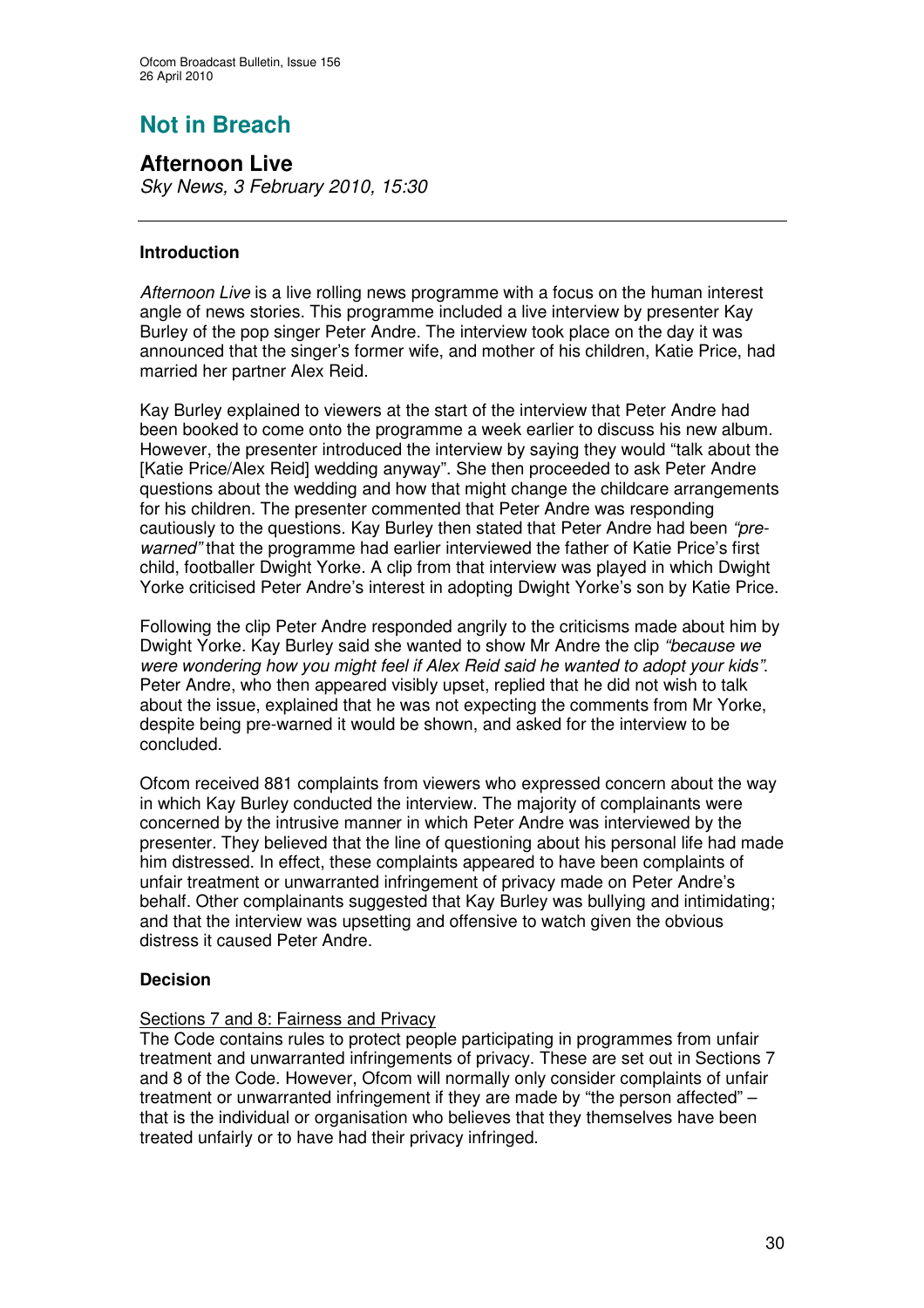In this case, neither Peter Andre, nor anyone authorised to act on his behalf, made a complaint of unfair treatment or unwarranted infringement of privacy to Ofcom. There were also no exceptional circumstances which required Ofcom to consider fairness or privacy issues in this case in the absence of such a complaint.

Ofcom, however, notes from the substantial volume of complaints received that a number of viewers were concerned about the conduct of the interview on Peter Andre's behalf and found it offensive. Therefore, Ofcom considered the material with reference to Rule 2.3 of the Code.

#### Rule 2.3: Offence

Rule 2.3 requires that, in applying generally accepted standards, broadcasters must ensure that material which may cause offence must be justified by the context. Such material includes humiliation, distress and violation of human dignity. Context covers a variety of factors such as the editorial content of the programme, the degree of offence likely to be caused, and audience expectations.

First we considered complaints that Kay Burley was bullying and intimidating and that the interview was upsetting and offensive to watch due to the obvious distress it caused Peter Andre.

Ofcom reviewed whether the language used by the presenter and the manner in which the presenter behaved towards their guest had the potential to cause offence to viewers. Next, Ofcom assessed whether the material was appropriately handled by the broadcaster so as to ensure that any potential offence was justified by the context.

The interview was part of the *Afternoon Live* programme which is broadcast on a dedicated news channel and combines rolling news coverage with live studio interviews which have a human interest angle. In Ofcom's opinion, it was in keeping with the established editorial line of the programme for the presenter to ask Peter Andre questions about the new marriage of his former wife given that it was a major news story on that day. Further, it was understandable that the presenter focussed on the human interest angle of the wedding by asking Peter Andre for his reaction, and how it would impact on their children. In Ofcom's view, the audience could therefore reasonably have expected the presenter to ask him about the wedding, and the implications of it, given that the interview was taking place on a rolling news programme on the same day that the wedding featured as a major news item.

Although Peter Andre had chosen to appear on the programme to discuss his latest album and was not originally invited on the programme to answer specific questions about his former wife's wedding and his children, he made clear that he had been made aware of the wedding the evening before. Sky News has also informed Ofcom that Kay Burley consulted Peter Andre prior to the interview and told him that he would be asked questions about the wedding and related issues. He therefore knew that the wedding had taken place, was a major news story, and that he would be asked questions about it when he agreed to proceed with the interview.

Ofcom then considered (assessing the language and approach of the presenter) whether the interview style and line of questioning was likely to have been perceived as bullying and intimidating and therefore, in the absence of appropriate context, beyond the expectations of the audience. Ofcom noted that Peter Andre was clearly sensitive to questions about his children and told Kay Burley at several points during the interview when he did not wish to be drawn into a response. For example, at the start of the interview he said he would not discuss the care arrangements for his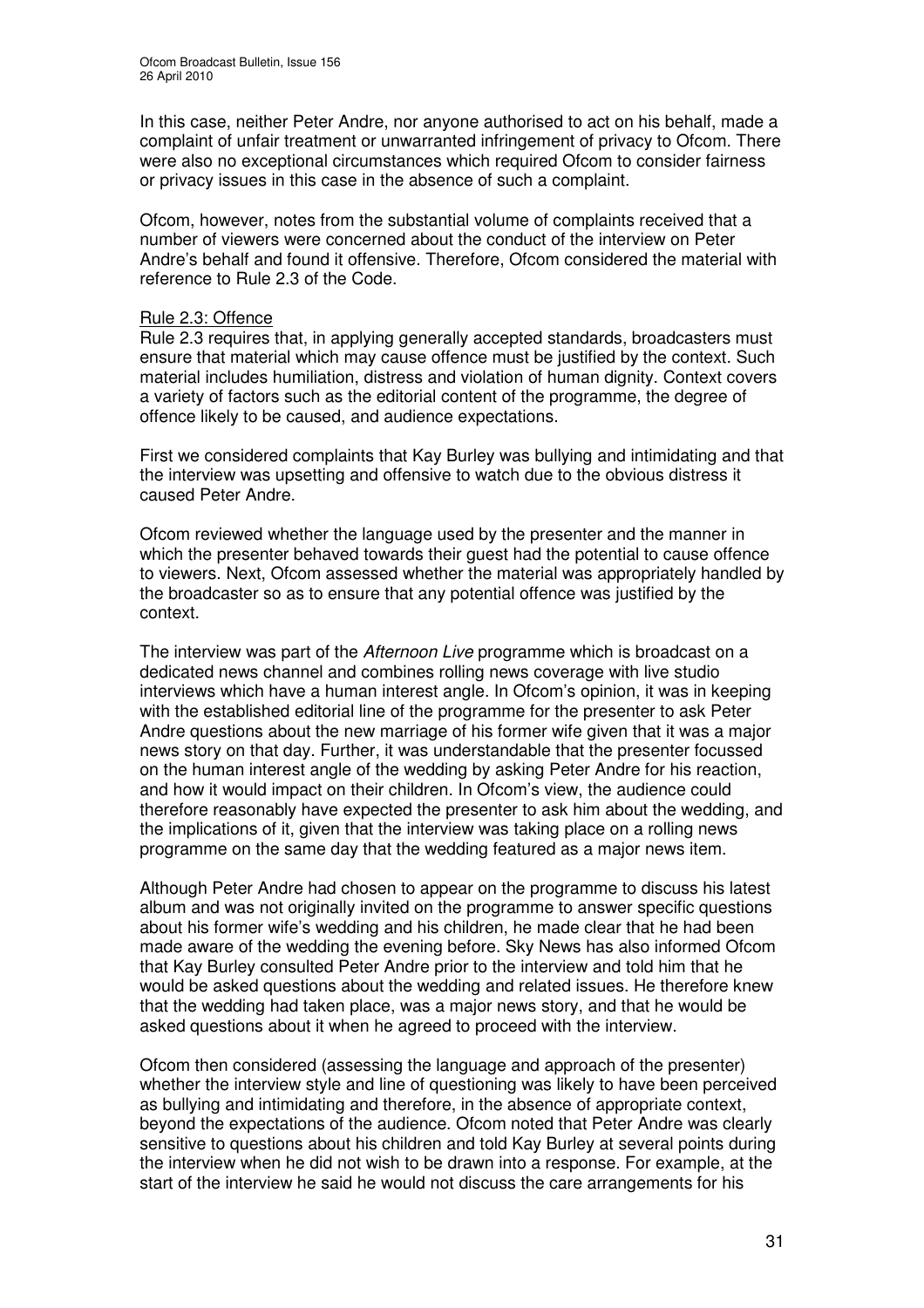children for *"legal reasons."* Later when asked about the care of his children following the remarriage, he said *"I don't want to talk about this, ok"* and he made the decision to stop the interview and communicated this to the presenter by saying, *"I'd rather just stop this"*.

Ofcom acknowledges viewers' concerns that Kay Burley's interview style was persistent and probing. This was generally in response to Peter Andre choosing not to reply to her questions. In Ofcom's view, however, she remained overall measured in her tone throughout and did not put inappropriate pressure on Peter Andre for a response. She also expressed concern about his well being and apologised for any upset the broadcast may have generated. Ofcom also notes that although he appeared upset to some extent by the style of interviewing, Peter Andre is a well known professional singer with considerable experience of the media, who had agreed to appear on the programme to promote his album knowing that the wedding of his former wife was a topical news story. Overall, therefore, we concluded that the style of interview did not breach generally accepted standards.

Secondly, Ofcom looked at the specific lines of the questioning to determine whether or not they were of such a personal and private nature as to be unduly intrusive and a violation of Mr Andre's human dignity, and therefore offensive to viewers.

Kay Burley referred to comments made about Peter Andre by Dwight Yorke in an earlier interview on Sky News, and said Dwight Yorke *"…was talking about when you [Peter Andre] said you wanted to adopt Harvey"* [Dwight Yorke's son by Katie Price]. Peter Andre replied that he had not seen the interview. The Dwight Yorke clip was then broadcast and his critical comments repeated.

In Ofcom's view, Kay Burley therefore informed Peter Andre about the nature of Dwight Yorke's comments before they were re-broadcast and the presenter sought his response. Further, although Peter Andre had not previously seen the Dwight Yorke/Sky News interview, we note that these critical comments were already in the public domain. Regarding questions about his marriage to, and his children by, Katie Price, Ofcom noted that Peter Andre had previously talked candidly and frequently in public (including in television programmes) about his relationship with his former wife and his children. Therefore the subject of his family and his marriage breakdown has been previously brought to public attention on several occasions and it would not in Ofcom's opinion have exceeded viewer expectations for questions on these subjects to be put to him in the context of a programme with a populist news agenda.

In conclusion, taking all the circumstances into account, Ofcom considered that in the context of a news programme which focuses on the human interest angle the broadcaster applied generally accepted standards to the interview with Peter Andre. There was no breach of Rule 2.3 of the Code. Kay Burley's approach was persistent and probing, but in Ofcom's view it could not reasonably be described as bullying and intimidating.

#### **Not in breach of Rule 2.3**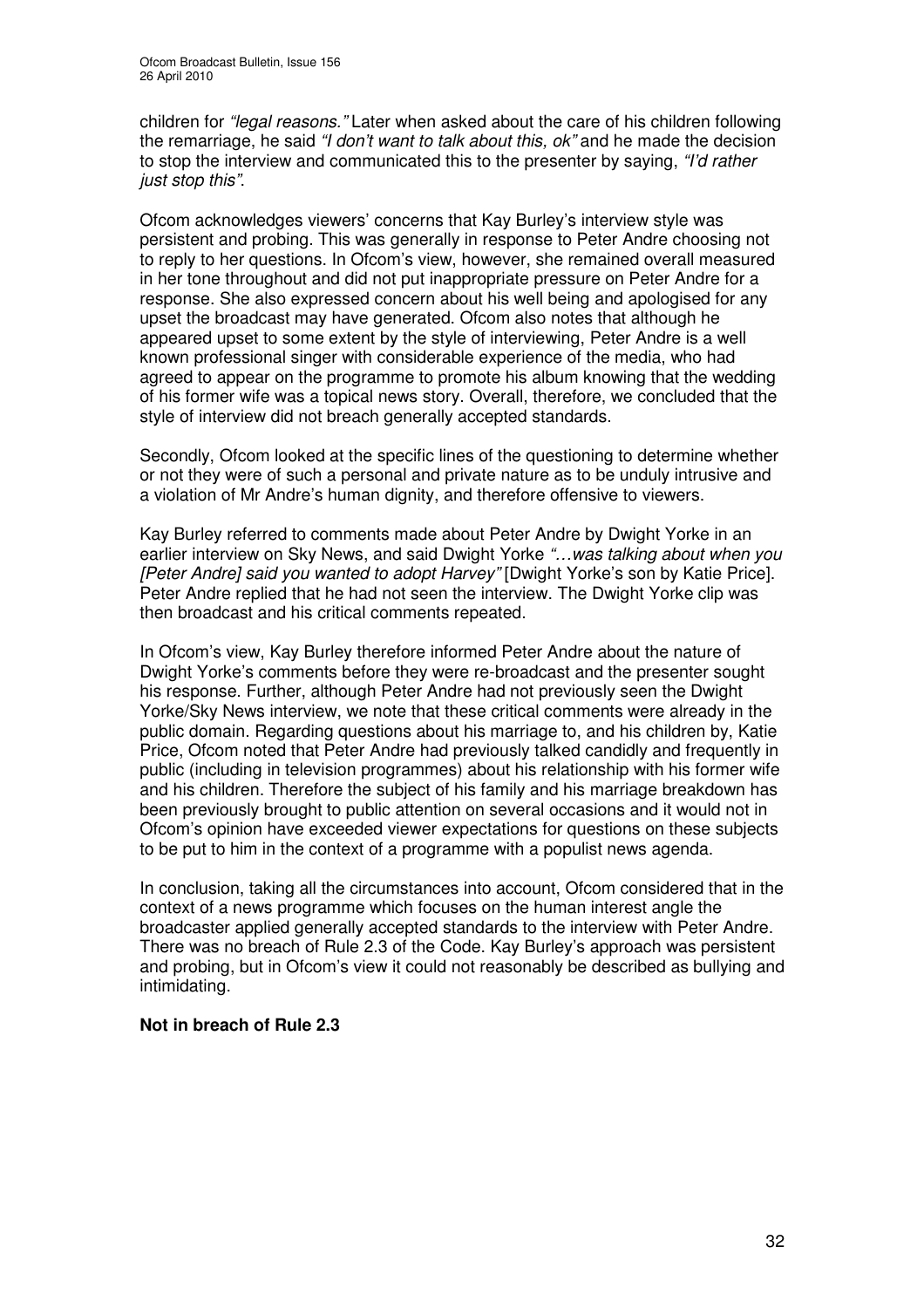# **Fairness and Privacy Cases**

# **Upheld**

# **Complaint by Mr David Edwards on behalf of Mrs Lisa Edwards**

*EastEnders, BBC1 (repeated on BBC3), 7 September 2009*

**Summary:** Ofcom has upheld this complaint of unwarranted infringement of privacy made by Mr David Edwards on behalf of Mrs Lisa Edwards.

In an episode of *EastEnders*, Ricky received a text message from his ex-wife, Sam, who had been on the run in Brazil. A close up shot of Ricky's mobile telephone showing Sam's message was broadcast. Immediately above her message, two further messages were visible, along with the mobile telephone number they were from. This number was seen on screen for approximately four seconds. The telephone number shown was that of Mrs Edwards' business mobile telephone.

In summary, Ofcom found that Mrs Edwards would not have expected her business mobile telephone number to appear on screen during an episode of a soap opera. In the absence of information about the extent to which Mrs Edwards had made her number publicly available at the time of the broadcast and in the absence of any justification for its inclusion, Ofcom found that the footage was an unwarranted infringement of Mrs Edwards' privacy.

#### **Introduction**

On 7 September 2009, BBC1 broadcast an episode of its regular soap opera, *EastEnders*. In this episode Sam, Ricky's ex-wife, arrived in Albert Square unexpectedly, having been "on the run" in Brazil. Surprised by her visit and wary that she may be re-arrested after being seen by regulars drinking in the Queen Vic, some members of her family pretended that she had flown back to Brazil that evening. However, viewers were made aware that this was a "cover up" when Ricky was shown reading a text message from Sam, indicating that she was still in the country.

To explain this part of the storyline, a close up shot of Ricky's mobile telephone showing the text message from Sam was broadcast. Immediately above this text message the first parts of two further messages were visible, along with the mobile telephone number they were from. Ricky's phone was seen on screen for approximately four seconds. The telephone number shown was that of Mrs Lisa Edwards' business mobile telephone.

# **The Complaint**

#### **Mrs Edwards' case**

In summary, Mr Edwards complained on behalf of Mrs Edwards that her privacy was unwarrantably infringed in the programme as broadcast in that her business mobile telephone number was broadcast in close up as part of one of the programme's storylines, when Ricky's mobile telephone displayed Mrs Edward's business mobile number alongside two different text messages that she had previously sent to two clients.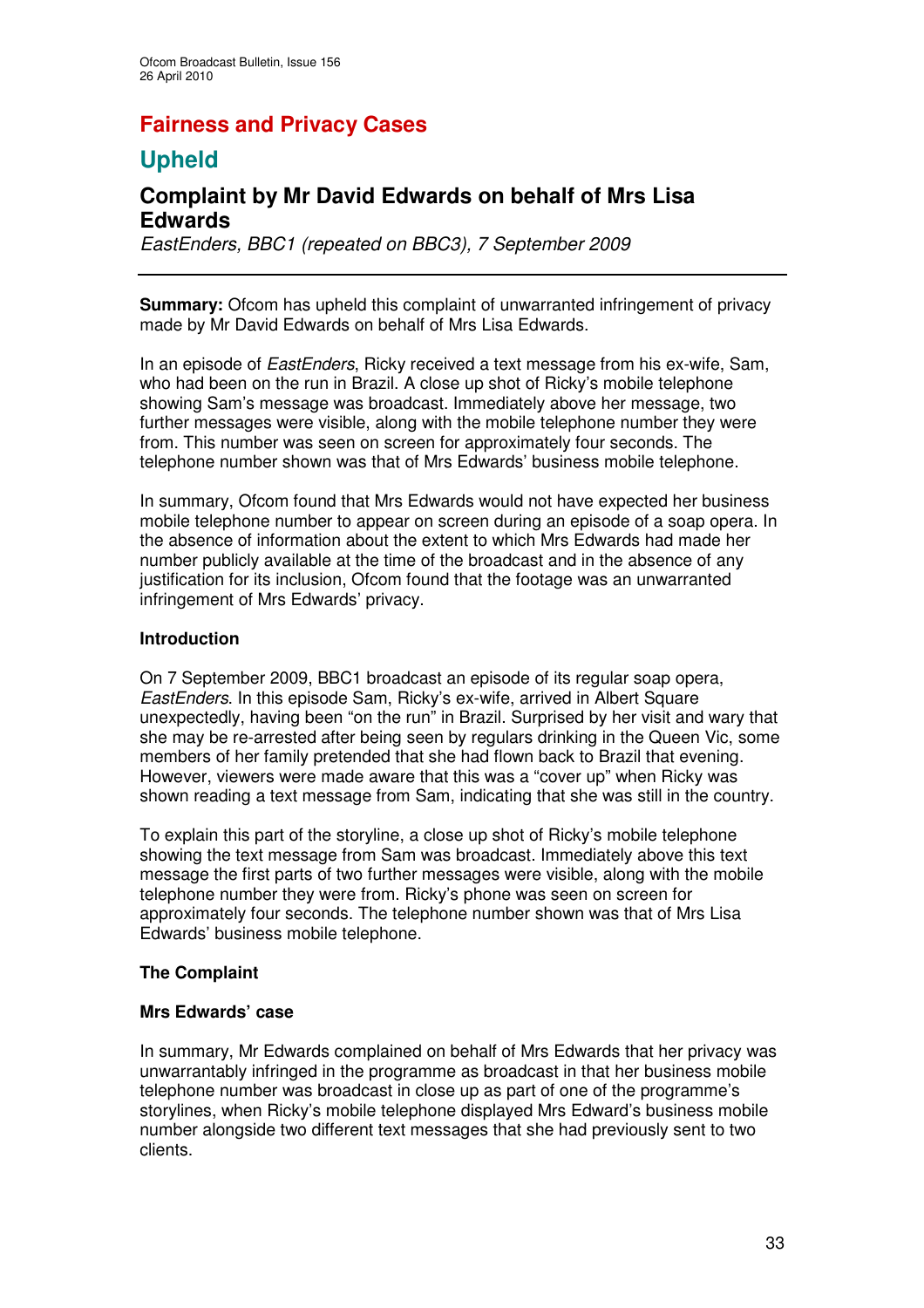By way of background, this had led to a series of unwanted and abusive telephone calls and texts being received by Mrs Edwards, further added to after the repeat broadcast of the programme later that evening on BBC3.

## **The BBC's case**

The BBC said that the on screen appearance of the mobile telephone number was an error, and that, whatever the circumstances that led to this number being in the *EastEnders* prop phone in question, it should not have been broadcast. The BBC had apologised to Mrs Edwards orally and in writing for this error.

The BBC said that the programme team had tried to find out how the number came to be in one of the programme's prop phones, but that they did not have the information needed to provide an explanation with any certainty. They did not have access to itemised billing for the number and so could not eliminate the possibility that the *EastEnders* prop phone was dialled from that number, for example if Mr or Mrs Edwards had misdialled a number similar to that of the prop phone. Nor could the programme makers establish whether there was a network fault which meant that a call could have been misdirected to the prop phone number, as the telephone company in question would not discuss its customers' accounts with third parties.

The BBC said that on the afternoon of 8 September 2009 Mrs Edwards told a member of BBC staff that she had spoken to The Sun newspaper. The BBC issued an official apology to Mrs Edwards in response to enquiries from The Sun newspaper, which published an article the following morning. The BBC said that when one of the *EastEnders* prop phone numbers was displayed on screen a number of viewers invariably called it, but that this was never more than a few dozen people. The BBC said that the 2,800 texts Mr Edwards said had been received could be partly explained by the inclusion of a screen grab of the phone, clearly showing the number, in The Sun's report on the story (published on 9 September).

The BBC said that the *EastEnders* team was alert to issues in connection with the appearance of mobile phone numbers on screen and that there were procedures in place to guard against any untoward consequences of showing them. The incident involving Mrs Edwards had resulted in the production team revising its recordkeeping in relation to the purchase, use and disposal of sim cards to enable more effective data retrieval. In order to safeguard against any non-production number appearing on screen in the future, the production team now routinely cleared all stored numbers from all phones during the preparation period for each episode and phones were rechecked immediately before their use on set to eliminate any numbers that had appeared since they were cleared.

The BBC said that, without sight of Mr and Mrs Edwards' itemised bill for the period in question, and in the absence of any information from their mobile telephone provider, it was not possible to shed any further light on how the situation could have arisen. However, with reference to Mr Edwards' point that the phone displayed two different messages sent to two different clients, the BBC said that it was improbable that two different numbers would be misdialled with the same result. Nevertheless, it should have been noticed that the display on Ricky's phone was of a number from which the production team could not have sent messages, and the BBC very much regretted that this was not noticed.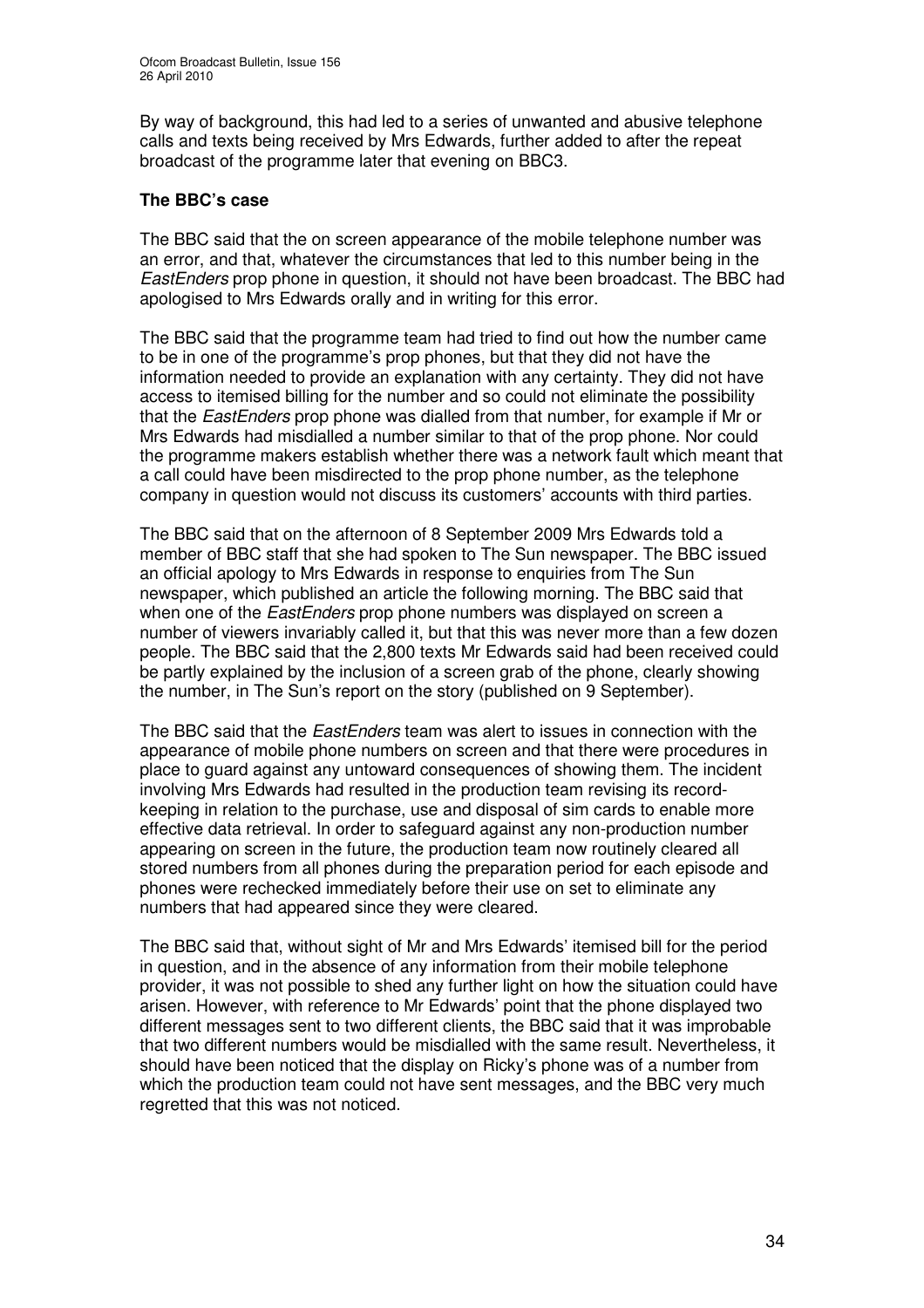## **Decision**

Ofcom's statutory duties include the application, in the case of all television and radio services, of standards which provide adequate protection to members of the public and all other persons from unfair treatment and unwarranted infringement of privacy in, or in the making of, programmes included in such services.

In carrying out its duties, Ofcom has regard to the need to secure that the application of these standards is in the manner that best guarantees an appropriate level of freedom of expression. Ofcom is also obliged to have regard, in all cases, to the principles under which regulatory activities should be transparent, accountable, proportionate and consistent and targeted only at cases in which action is needed.

In reaching its decision, Ofcom considered all the relevant material provided by both parties. This included a recording of the programme as broadcast and transcript of the relevant part and both parties written submissions.

Ofcom considered the complaint that Mrs Edwards' privacy was unwarrantably infringed in the programme as broadcast in that her mobile telephone number was broadcast in close up as part of one of the programme's storylines.

In Ofcom's view, the individual's right to privacy has to be balanced against the competing right of the broadcaster to freedom of expression. Neither right as such has precedence over the other and where there is a conflict between the two, it is necessary to intensely focus on the comparative importance of the specific rights. Any justification for interfering with or restricting each right must be taken into account and any interference or restriction must be proportionate.

This is reflected in how Ofcom applies Rule 8.1 of the Code which states that any infringement of privacy in programmes or in connection with obtaining material included in programmes must be warranted.

In considering whether Mrs Edwards' privacy was unwarrantably infringed in the programme, Ofcom first considered the extent to which Mrs Edwards could reasonably have expected that the information would not be disclosed without her prior consent.

In this case, Mrs Edward's telephone number was broadcast without her prior knowledge or consent. Her number was clearly visible on screen for approximately four seconds. Her number was accompanied on screen by the first lines of two text messages. One of the messages said *"Hi babe phoning for huge"* and the other said *"Hi babe got your facial b"*.

Ofcom noted that neither Mr and Mrs Edwards nor the BBC had been able to explain how Mrs Edwards' telephone number and parts of the two messages had appeared on screen on Ricky's mobile telephone. Ofcom also noted that the BBC had apologised to Mrs Edwards and that the programme team had made changes to its procedures relating to the use of telephones as a result of this incident.

Ofcom considered that Mrs Edwards would have had no reason to expect that her mobile telephone number would appear on screen during an episode of a soap opera. Ofcom takes the view that normally a mobile telephone number, which is unlikely to be readily accessible to the public, would be understood to be personal information which the holder decides to disclose or not disclose as they see fit.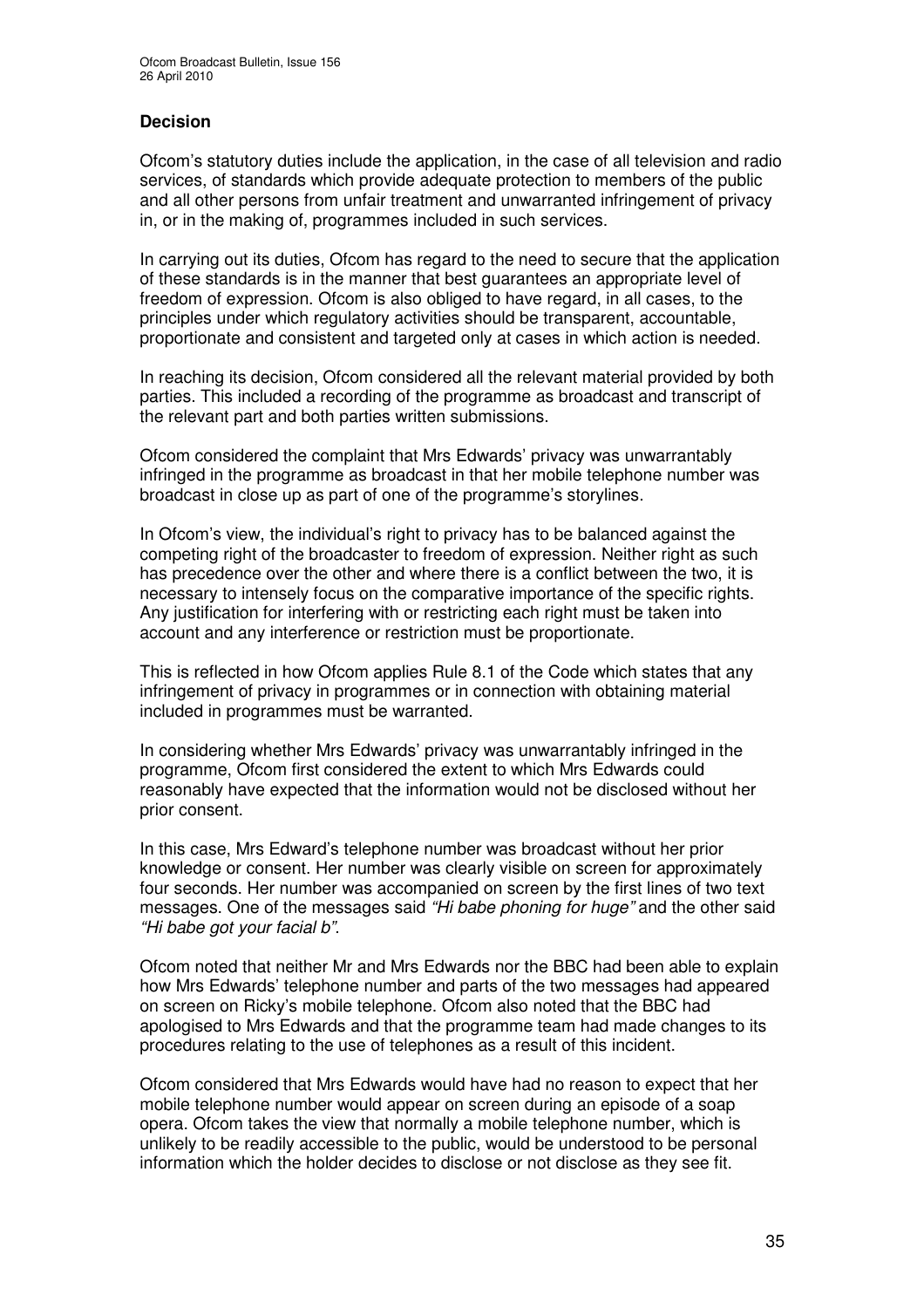In this case, the number was for Mrs Edwards' business mobile telephone rather than her personal mobile telephone. It is likely that there would be a greater expectation of privacy in relation to a personal mobile telephone number and a lower expectation for a business or work number. Although the extent to which a business or work number would be considered to be private would depend on the extent to which the number was already in the public domain and the individual circumstances of each case. In this case, Ofcom had no information suggesting that Mrs Edwards made her business telephone number widely available to the public, prior to the broadcast. Ofcom did note that Mrs Edwards' telephone number appeared in The Sun newspaper, together with her name and a photograph of her, after the broadcast. However, this publication was after the broadcast and therefore could not impact upon her expectation of privacy at the time of broadcast.

Ofcom considered the broadcaster's right to broadcast Mrs Edward's business mobile telephone number in the programme, noting that the BBC acknowledged that Mrs Edwards' telephone number was shown in error and did not suggest that there was any justification for its inclusion. In all the circumstances, Ofcom did not consider that there was any justification for broadcasting the information.

Ofcom therefore concluded that Mrs Edwards' privacy was unwarrantably infringed.

**Accordingly Ofcom has upheld Mrs Edwards' complaint of unwarranted infringement of privacy in broadcast of the programme.**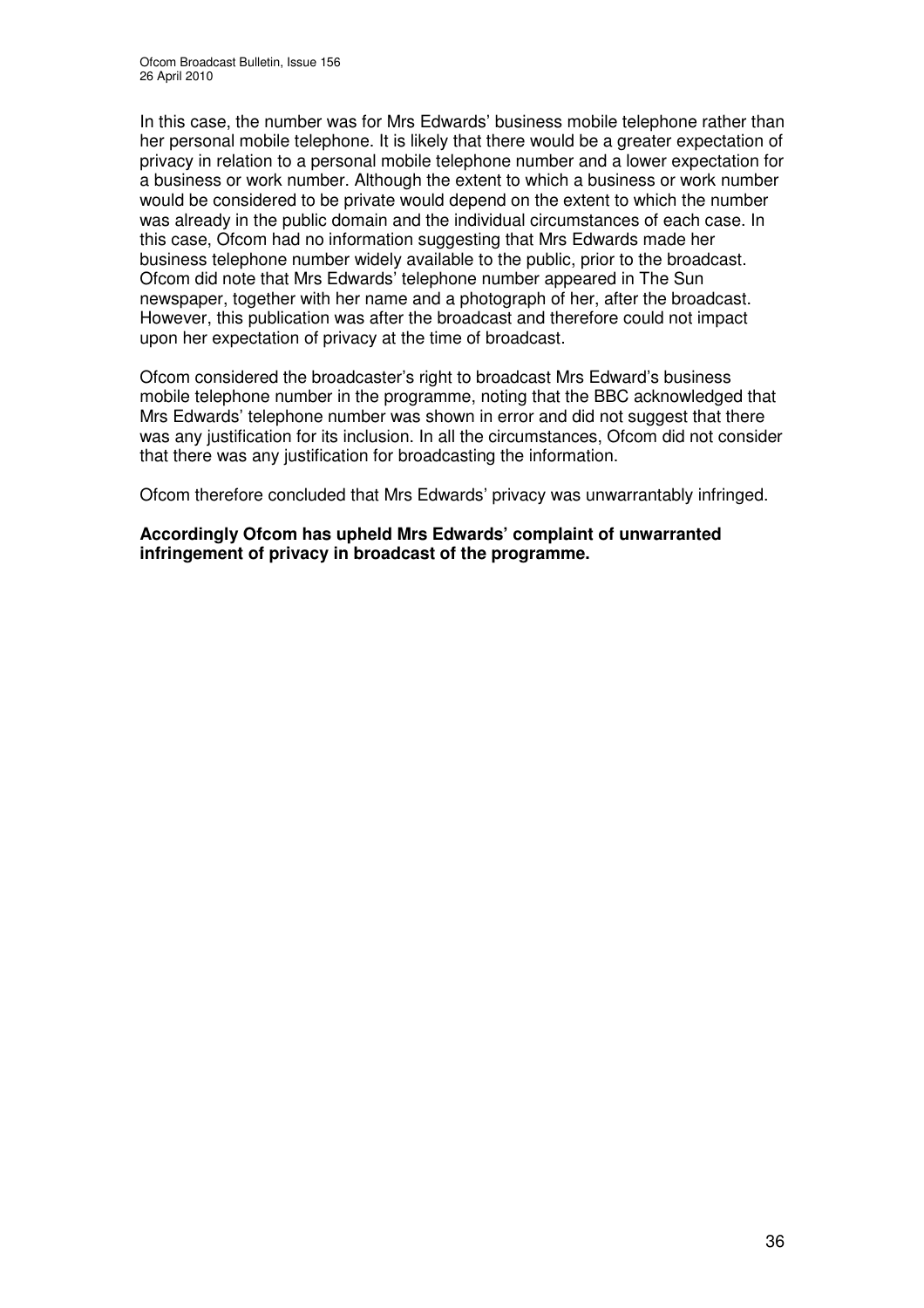# **Other Programmes Not in Breach**

# **Up to 5 April 2010**

| Programme                            | <b>Transmission</b><br><b>Date</b> | <b>Broadcaster</b>               | <b>Categories</b>                            | <b>Number of</b><br>complaints |
|--------------------------------------|------------------------------------|----------------------------------|----------------------------------------------|--------------------------------|
| Advertising                          | n/a                                | The Africa<br>Channel            | <b>Advertising Scheduling</b>                |                                |
| Advertising                          | n/a                                | <b>Fitness TV</b>                | <b>Advertising Scheduling</b>                | 1                              |
| Advertising                          | n/a                                | $\overline{V}$ H1                | <b>Advertising Scheduling</b>                | 1                              |
| Advertising                          | n/a                                | <b>Wedding TV</b>                | <b>Advertising Scheduling</b>                | 1                              |
| Advertising                          | n/a                                | Bravo <sub>2</sub>               | <b>Advertising Scheduling</b>                | 1                              |
| Ant and Dec's Push the Button        | 20/03/2010                         | ITV1                             | <b>Religious Offence</b>                     | 1                              |
| Ask the Chancellors                  | 29/03/2010                         | Channel 4                        | Due Impartiality/Bias                        | $\mathbf{1}$                   |
| <b>Bang Babes</b>                    | 21/02/2010                         | Tease Me TV<br>(Freeview)        | Sex/Nudity                                   | $\mathbf{1}$                   |
| <b>Brainiac: Science Abuse</b>       | 19/03/2010                         | Sky 3                            | Sex/Nudity                                   | 1                              |
| Ceefax Page 118                      | 22/03/2010                         | BBC <sub>1</sub>                 | <b>Generally Accepted</b><br>Standards       | $\mathbf{1}$                   |
| Channel 4 News                       | 17/03/2010                         | Channel 4                        | Offensive Language                           | 1                              |
| <b>Cheltenham Festival</b>           | 19/03/2010                         | Channel 4                        | <b>Generally Accepted</b><br>Standards       | 1                              |
| <b>Chris Rock: Never Scared</b>      | 27/03/2010                         | <b>Comedy Central</b>            | <b>Generally Accepted</b><br>Standards       | 1                              |
| Coach Trip                           | 10/03/2010                         | Channel 4                        | <b>Animal Welfare</b>                        | 1                              |
| Coach Trip                           | 17/03/2010                         | Channel 4                        | Generally Accepted<br><b>Standards</b>       | $\mathbf{1}$                   |
| Come Dine with Me                    | 21/03/2010                         | Channel 4                        | Offensive Language                           | $\mathbf{1}$                   |
| <b>Coronation Street</b>             | 25/03/2010                         | ITV1                             | Sex/Nudity                                   | 1                              |
| Cracker                              | 28/02/2010                         | ITV <sub>3</sub>                 | Religious Offence                            | 1                              |
| Dancing on Ice                       | 21/03/2010                         | ITV1                             | <b>Use of Premium Rate</b><br><b>Numbers</b> | $\mathbf{1}$                   |
| Dancing on Ice Final                 | 28/03/2010                         | ITVI                             | Generally Accepted<br><b>Standards</b>       | 10                             |
| Deal or No Deal                      | 21/03/2010                         | Channel 4                        | Generally Accepted<br>Standards              | $\mathbf{1}$                   |
| <b>Doctors</b>                       | 19/03/2010                         | BBC <sub>1</sub>                 | Sex/Nudity                                   | 1                              |
| <b>Doctors</b>                       | 23/03/2010                         | BBC <sub>1</sub>                 | Sex/Nudity                                   | $\mathbf{1}$                   |
| <b>Early Bird</b>                    | 16/03/2010                         | <b>Tease Me TV</b><br>(Freeview) | Sex/Nudity                                   | $\mathbf{1}$                   |
| Early Bird                           | 19/03/2010                         | Tease Me TV<br>(Freeview)        | Sex/Nudity                                   | 1                              |
| EastEnders                           | 25/03/2010                         | BBC <sub>1</sub>                 | Generally Accepted<br><b>Standards</b>       | 1                              |
| EastEnders                           | 25/03/2010                         | BBC <sub>1</sub>                 | Sex/Nudity                                   | 1                              |
| EastEnders                           | 29/03/2010                         | BBC <sub>1</sub>                 | Generally Accepted<br><b>Standards</b>       | 1                              |
| <b>Elite Days</b>                    | 05/01/2010                         | Elite                            | Sex/Nudity                                   | 1                              |
| <b>Elite Nights</b>                  | 22/12/2009                         | Elite                            | Sex/Nudity                                   | 1                              |
| <b>Embarrassing Bodies</b>           | 14/03/2010                         | Channel 4                        | Generally Accepted<br>Standards              | $\mathbf{1}$                   |
| Emmerdale                            | 18/03/2010                         | ITVI                             | Substance Abuse                              | $\mathbf{1}$                   |
| Emmerdale                            | 25/03/2010                         | ITV1                             | Generally Accepted<br>Standards              | 4                              |
| Extreme Fishing with Robson<br>Green | 25/03/2010                         | Fiver                            | <b>Animal Welfare</b>                        | 1                              |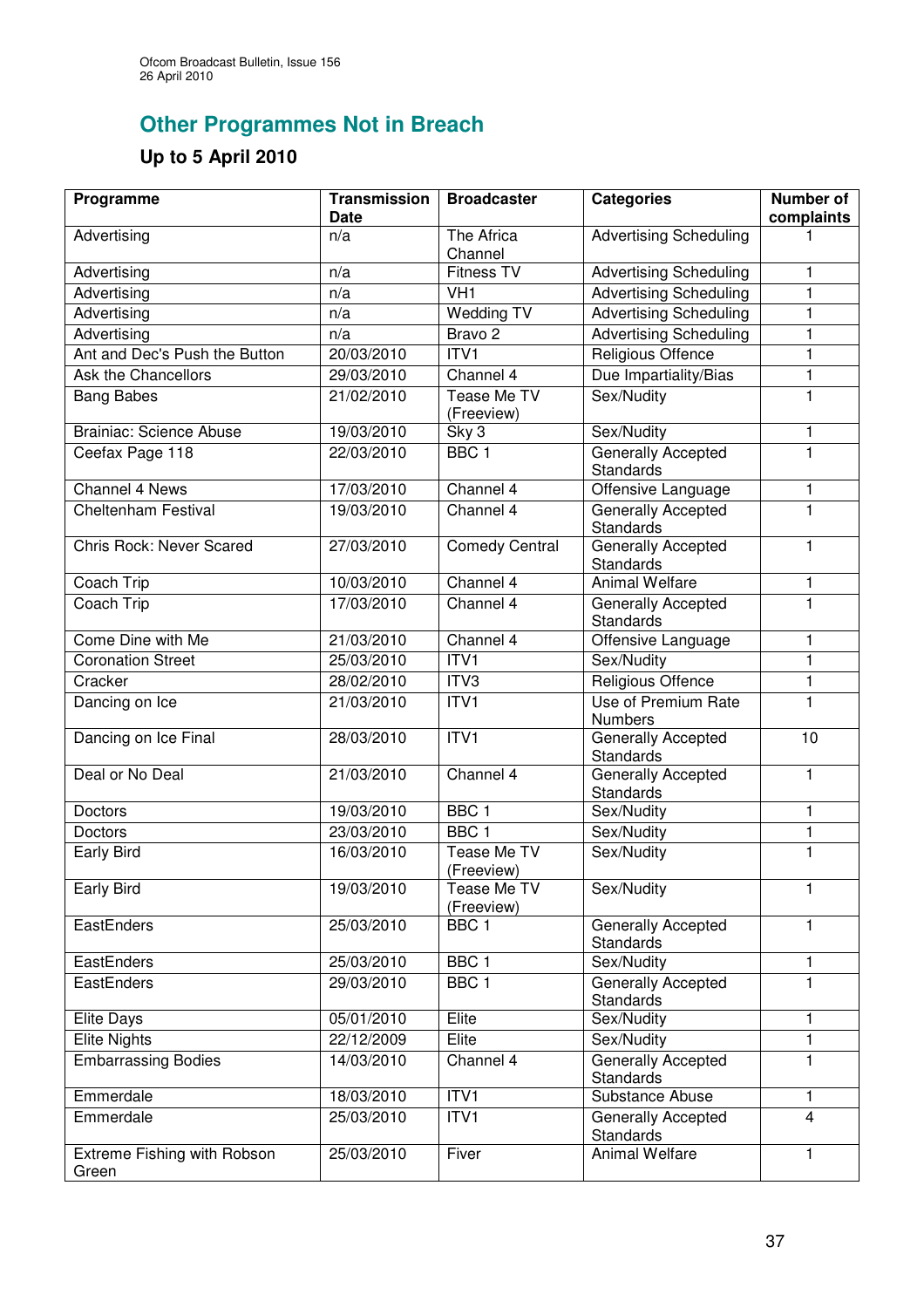| <b>GMTV</b>                                                | 25/03/2010 | ITV1                                           | Due Impartiality/Bias                         | 1              |
|------------------------------------------------------------|------------|------------------------------------------------|-----------------------------------------------|----------------|
| Harry Hill's the Best of TV Burp                           | 27/03/2010 | ITVI                                           | <b>Animal Welfare</b>                         | 1              |
| Harry Hill's TV Burp                                       | 21/03/2010 | ITVI                                           | Generally Accepted<br><b>Standards</b>        | $\overline{2}$ |
| Harry Potter and the Philosopher's<br>Stone                | 20/03/2010 | ITVI                                           | Offensive Language                            | 1              |
| <b>Hastey Hastey</b>                                       | 30/01/2010 | Star India Gold                                | Generally Accepted<br><b>Standards</b>        | 1              |
| Heart Breakfast competition                                | 09/03/2010 | Heart 96.1 FM<br>(Colchester)                  | Commercial<br>References                      | 1              |
| Hostel: Part II                                            | 22/03/2010 | Five                                           | Generally Accepted<br><b>Standards</b>        | 3              |
| House on Fire                                              | 24/03/2010 | <b>BBC Radio 4</b>                             | Offensive Language                            | 1              |
| Kia Motors sponsorship of Law &<br>Order                   | 26/03/2010 | Five                                           | Generally Accepted<br><b>Standards</b>        | $\overline{1}$ |
| Lady Gaga - Telephone ft.<br>Beyoncé                       | 13/03/2010 | The Box                                        | Inaccuracy/Misleading                         | 1              |
| <b>Little Otik</b>                                         | 19/03/2010 | Film4                                          | Generally Accepted<br><b>Standards</b>        | 1              |
| Live from Studio Five                                      | 17/03/2010 | Five                                           | Generally Accepted<br><b>Standards</b>        | 1              |
| Live!                                                      | 10/03/2010 | <b>Sky Movies</b><br>Comedy                    | Violence                                      | 1              |
| Maltesers' sponsorship of Ant and<br>Dec's Push the Button | 20/03/2010 | ITV1                                           | Generally Accepted<br>Standards               | 1              |
| Maltesers' sponsorship of Loose<br>Women                   | 22/03/2010 | ITV <sub>1</sub>                               | Generally Accepted<br><b>Standards</b>        | 1              |
| Manchester United V Fulham                                 | 14/03/2010 | Sky Sports 1                                   | Offensive Language                            | 1              |
| MasterChef                                                 | 26/03/2010 | BBC <sub>1</sub>                               | <b>Generally Accepted</b><br>Standards        | 1              |
| Moddhorater Khobor                                         | 14/03/2010 | <b>NTV</b>                                     | Generally Accepted<br><b>Standards</b>        | 1              |
| Monsters Inside Me (trailer)                               | 04/03/2010 | Discovery Real<br>Time                         | Generally Accepted<br>Standards               | 1              |
| <b>News</b>                                                | 14/03/2010 | <b>Sky News</b>                                | Sex/Nudity                                    | 1              |
| <b>News</b>                                                | 21/03/2010 | <b>Sky News</b>                                | Due Impartiality/Bias                         | 1              |
| <b>News</b>                                                | 25/03/2010 | Smooth Radio<br>North West                     | Elections/Referendums                         | 1              |
| Newsbeat                                                   | 24/03/2010 | <b>BBC Radio 1</b>                             | Generally Accepted<br><b>Standards</b>        | 1              |
| Only Fools and Horses                                      | 27/03/2010 | Gold                                           | Offensive Language                            | 1              |
| Party                                                      | 31/03/2010 | <b>BBC Radio 4</b>                             | Offensive Language                            | 1              |
| <b>Press Preview</b>                                       | 10/03/2010 | <b>Sky News</b>                                | Offensive Language                            | 1              |
| Programme                                                  | 20/03/2010 | <b>Brick FM</b><br>Community<br><b>Station</b> | Offensive Language                            | 1              |
| Regional News and Weather                                  | 07/03/2010 | BBC <sub>1</sub>                               | Generally Accepted<br>Standards               | 1              |
| <b>Road Wars</b>                                           | 19/03/2010 | Sky2                                           | <b>Generally Accepted</b><br><b>Standards</b> | 1              |
| Shameless                                                  | 24/03/2010 | Channel 4                                      | <b>Animal Welfare</b>                         | 1              |
| Sport Relief 2010                                          | 19/03/2010 | BBC <sub>1</sub>                               | Generally Accepted<br>Standards               | 1              |
| Tarbiyat e Aowlad                                          | 16/01/2010 | <b>Hidayat TV</b>                              | Commercial<br>References                      | 1              |
| The Alan Titchmarsh Show                                   | 19/03/2010 | ITV1                                           | Due Impartiality/Bias                         | 181            |
| The Alan Titchmarsh Show                                   | 24/03/2010 | ITV1                                           | Sex/Nudity                                    | 1              |